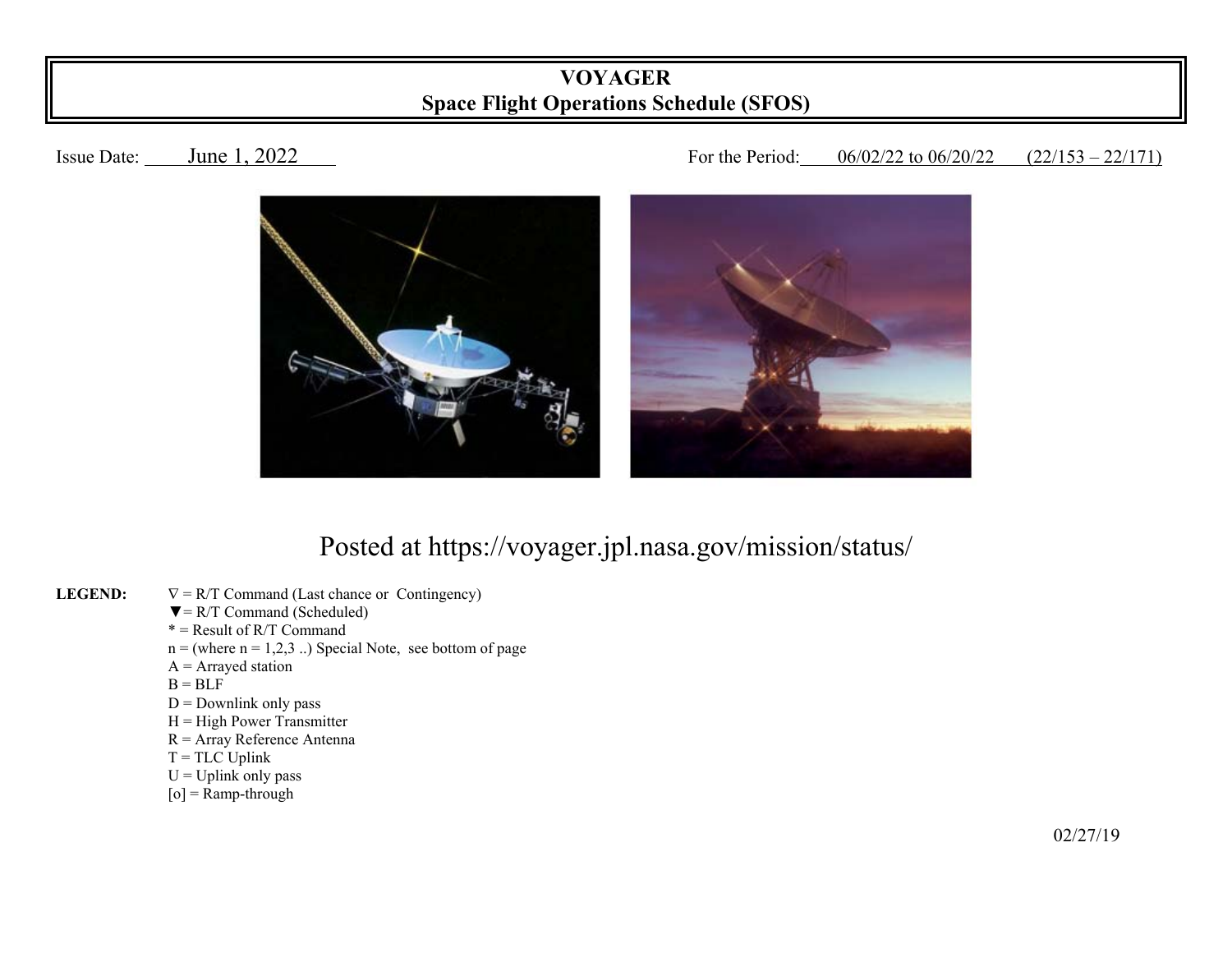| ISSUE DATE: 06/02/22 15:07                                                                          |          |             |   |                |                |    |                                   |                |                       |               |                                                               |                |                         |                |                |                |                |    |    |                       |           |           |    |    |   |
|-----------------------------------------------------------------------------------------------------|----------|-------------|---|----------------|----------------|----|-----------------------------------|----------------|-----------------------|---------------|---------------------------------------------------------------|----------------|-------------------------|----------------|----------------|----------------|----------------|----|----|-----------------------|-----------|-----------|----|----|---|
| PDT:                                                                                                | $\Omega$ |             |   |                |                | 5  | 6                                 | $\mathbf{7}$   | 8                     | $\frac{9}{2}$ | 10                                                            | $\frac{11}{2}$ | $\frac{12}{ }$          | <u> 13  </u>   | $\frac{14}{1}$ | 15             | 16             | 17 | 18 | <u>19</u>             | <u>20</u> | <u>21</u> | 22 | 23 | 0 |
| <b>THURSDAY</b>                                                                                     |          |             |   |                |                |    |                                   |                |                       |               |                                                               |                |                         |                |                |                |                |    |    |                       |           |           |    |    |   |
| <b>JUNE 2, 2022</b><br>153-154                                                                      |          |             |   |                |                |    |                                   |                |                       |               |                                                               |                |                         |                |                |                |                |    |    |                       |           |           |    |    |   |
| UTC:                                                                                                | 7        | 8           | 9 | $\frac{10}{1}$ | $\frac{11}{1}$ | 12 | <u>13</u>                         | $\frac{14}{1}$ | $\frac{15}{1}$        |               | $\begin{array}{c ccccc}\n16 & 17 & 18 \\ \hline\n\end{array}$ |                | $\frac{19}{1}$          | $\frac{20}{1}$ | $\frac{21}{1}$ | $\frac{22}{1}$ | $\frac{23}{1}$ | 0  |    |                       |           |           | 5  | 6  |   |
| S/C 31<br>INITIAL CONDITIONS                                                                        |          |             |   |                |                |    | 1200 RTLT 43h 9m 12s              |                |                       |               |                                                               |                |                         |                |                |                |                |    |    | 0000 RTLT 43h 9m 16s  |           |           |    |    |   |
| RTLT: 43h 9m 8s                                                                                     |          |             |   |                |                |    |                                   |                |                       |               |                                                               |                |                         |                |                |                |                |    |    |                       |           |           |    |    |   |
| <b>CCSL: BASELINE</b>                                                                               |          |             |   |                |                |    |                                   |                |                       |               |                                                               |                |                         |                |                |                |                |    |    |                       |           |           |    |    |   |
| FDSL: 11AF<br>TWNC: ON<br><b>SB: OFF</b><br><b>XB: LOW</b><br>PYR: .05/.10/.25<br><b>GYROS: OFF</b> |          |             |   |                |                |    |                                   |                |                       |               |                                                               |                | $---TLC$ (SHORT-FORM) - |                |                |                |                |    |    |                       |           |           |    |    |   |
| <b>FDS MODE</b><br><b>XB DATA RATE(MI)</b>                                                          |          |             |   |                |                |    |                                   |                |                       |               |                                                               |                | CR-5T<br>160(32)        |                |                |                |                |    |    |                       |           |           |    |    |   |
| 31 DSN COVERAGE                                                                                     |          | 0725 14 [T] |   |                |                |    |                                   |                |                       |               |                                                               |                |                         |                |                |                |                |    |    |                       |           |           |    |    |   |
|                                                                                                     |          |             |   |                |                |    |                                   |                |                       |               |                                                               |                |                         |                |                |                |                |    |    |                       |           |           |    |    |   |
|                                                                                                     |          |             |   |                |                |    |                                   |                |                       |               |                                                               |                | $1915 +$                |                |                |                | $-$ 63 [D] $-$ |    |    | $-10120$              |           |           |    |    |   |
| 32 DSN COVERAGE                                                                                     |          |             |   | 1045<br>1045   |                |    | $-35$ [DAR] $-$<br>$-36$ [DA] $-$ |                |                       | 1530<br>1530  |                                                               |                |                         |                |                |                |                |    |    |                       |           |           |    |    |   |
| S/C 32<br>INITIAL CONDITIONS                                                                        |          |             |   |                |                |    |                                   |                | 1200 RTLT 35h 57m 44s |               |                                                               |                |                         |                |                |                |                |    |    | 0000 RTLT 35h 57m 44s |           |           |    |    |   |
| RTLT: 35h 57m 44s                                                                                   |          |             |   |                |                |    |                                   |                |                       |               |                                                               |                |                         |                |                |                |                |    |    |                       |           |           |    |    |   |
| CCSL: B196                                                                                          |          |             |   |                |                |    |                                   |                |                       |               |                                                               |                |                         |                |                |                |                |    |    |                       |           |           |    |    |   |
| FDSL: 11AF<br>TWNC: ON<br>SB: OFF<br>XB: LOW<br>PYR: .05/.10/.25<br>GYROS: OFF                      |          |             |   |                |                |    |                                   |                |                       |               |                                                               |                |                         |                |                |                |                |    |    |                       |           |           |    |    |   |
| <b>FDS MODE</b>                                                                                     |          |             |   |                |                |    |                                   |                |                       |               |                                                               |                | CR-5T                   |                |                |                |                |    |    |                       |           |           |    |    |   |
| <b>XB DATA RATE(MI)</b>                                                                             |          |             |   |                |                |    |                                   |                |                       |               |                                                               |                | 160(32)                 |                |                |                |                |    |    |                       |           |           |    |    |   |
|                                                                                                     |          |             |   |                |                |    |                                   |                |                       |               |                                                               |                |                         |                |                |                |                |    |    |                       |           |           |    |    |   |
| VGR COVERAGE                                                                                        |          |             |   |                |                |    |                                   |                |                       |               |                                                               |                | ON CALL                 |                |                |                |                |    |    |                       |           |           |    |    |   |
| <b>NOTES</b>                                                                                        |          |             |   |                |                |    |                                   |                |                       |               |                                                               |                |                         |                |                |                |                |    |    |                       |           |           |    |    |   |
| UTC:                                                                                                |          | 8           | 9 | 10             | 11             | 12 | 13                                | $\frac{14}{1}$ | 15                    | 16            | 17                                                            | 18             | 19                      | 20             | 21             | 22             | $\frac{23}{2}$ | 0  |    |                       |           |           | 5  | 6  |   |
| $UTC$ :                                                                                             |          |             |   |                |                |    |                                   |                |                       | <b>JUN 02</b> |                                                               |                |                         |                |                |                |                |    |    |                       |           | JUN 03    |    |    |   |
|                                                                                                     |          |             |   |                |                |    |                                   |                |                       |               | Page 1 of 19                                                  |                |                         |                |                |                |                |    |    |                       |           |           |    |    |   |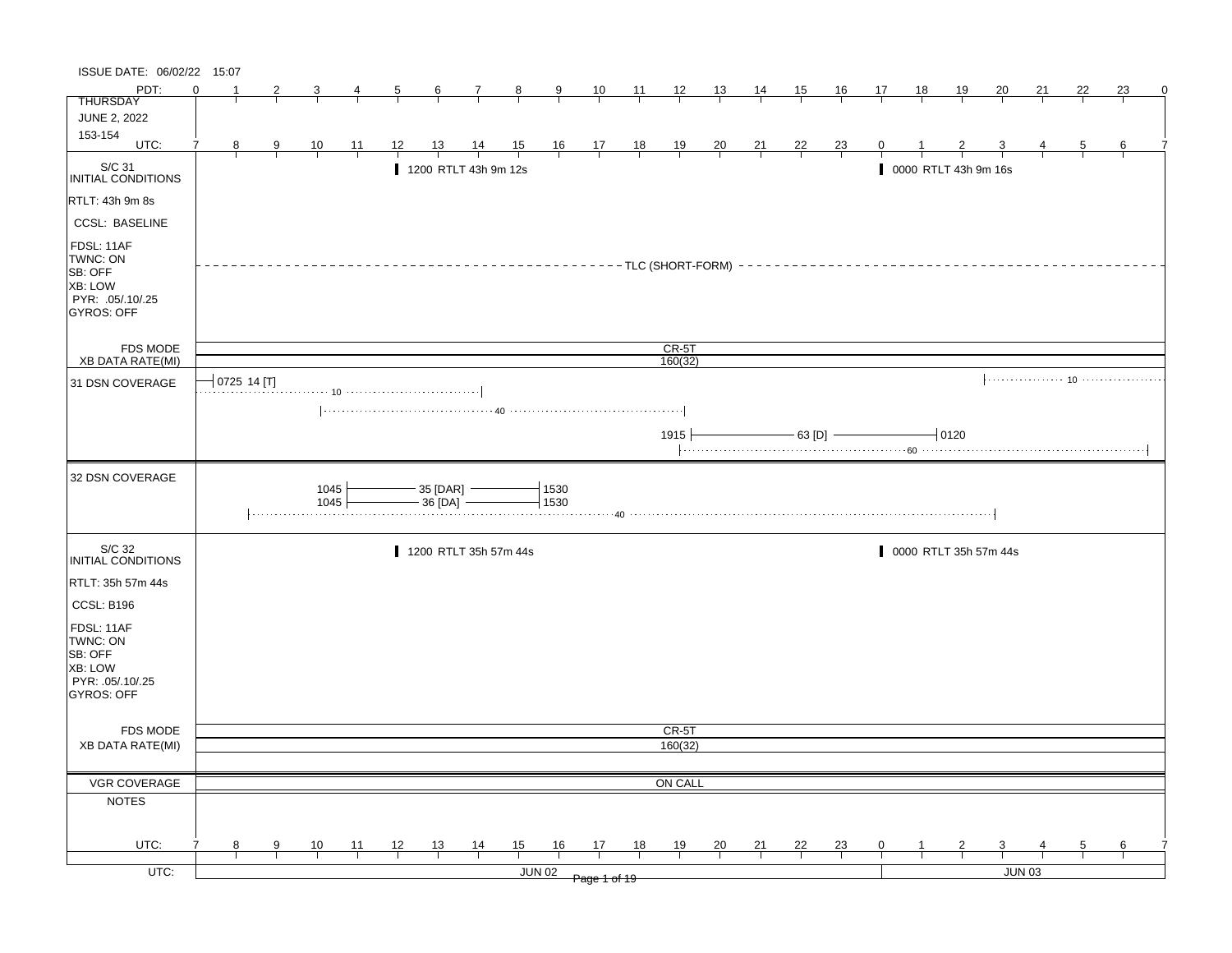| ISSUE DATE: 06/02/22 15:07                 |          |         |   |                               |    |                          |                  |                         |                |                                          |                                                                |       |                  |                |                |                     |                            |    |                |                       |               |          |             |                                           |   |
|--------------------------------------------|----------|---------|---|-------------------------------|----|--------------------------|------------------|-------------------------|----------------|------------------------------------------|----------------------------------------------------------------|-------|------------------|----------------|----------------|---------------------|----------------------------|----|----------------|-----------------------|---------------|----------|-------------|-------------------------------------------|---|
| PDT:                                       | $\Omega$ |         |   |                               |    | 5                        | $6 \overline{6}$ | $\mathbf{7}$            | $\frac{8}{2}$  | $\frac{9}{2}$                            | 10                                                             | $-11$ | $\frac{12}{ }$   | 13             | $\frac{14}{1}$ | 15                  | <u>16</u>                  | 17 | 18             | <u> 19</u>            | <u>20</u>     | 21       | 22          | 23                                        | 0 |
| <b>FRIDAY</b>                              |          |         |   |                               |    |                          |                  |                         |                |                                          |                                                                |       |                  |                |                |                     |                            |    |                |                       |               |          |             |                                           |   |
| JUNE 3, 2022                               |          |         |   |                               |    |                          |                  |                         |                |                                          |                                                                |       |                  |                |                |                     |                            |    |                |                       |               |          |             |                                           |   |
| 154-155<br>UTC:                            | 7        | 8       | 9 | $\frac{10}{1}$                | 11 | 12                       | 13               | $\frac{14}{1}$          | $\frac{15}{1}$ |                                          | $\begin{array}{c cc} 16 & 17 & 18 \\ \hline & & & \end{array}$ |       | $\frac{19}{1}$   | $\frac{20}{1}$ | $\frac{21}{1}$ | $\frac{22}{1}$      | $\frac{23}{1}$             |    |                |                       |               |          | 5           | 6                                         |   |
| S/C 31                                     |          |         |   |                               |    |                          |                  | 1200 RTLT 43h 9m 22s    |                |                                          |                                                                |       |                  |                |                |                     |                            |    |                | 0000 RTLT 43h 9m 26s  |               |          |             |                                           |   |
| INITIAL CONDITIONS                         |          |         |   |                               |    |                          |                  |                         |                |                                          |                                                                |       |                  |                |                |                     |                            |    |                |                       |               |          |             |                                           |   |
| RTLT: 43h 9m 16s                           |          |         |   |                               |    |                          |                  |                         |                |                                          |                                                                |       |                  |                |                |                     |                            |    |                |                       |               |          |             |                                           |   |
| <b>CCSL: BASELINE</b>                      |          |         |   |                               |    |                          |                  |                         |                |                                          |                                                                |       |                  |                |                |                     |                            |    |                |                       |               |          |             |                                           |   |
| FDSL: 11AF<br>TWNC: ON<br>SB: OFF          |          |         |   |                               |    |                          |                  |                         |                | $-$ - TLC (SHORT-FORM) - - - - - - - - - |                                                                |       |                  |                |                |                     | $------------+ D/L - 0052$ |    |                |                       |               |          |             |                                           |   |
| <b>XB: LOW</b><br>PYR: .05/.10/.25         |          |         |   |                               |    |                          |                  |                         |                |                                          |                                                                |       |                  |                |                |                     |                            |    |                |                       |               |          |             |                                           |   |
| GYROS: OFF                                 |          |         |   |                               |    |                          |                  |                         |                |                                          |                                                                |       |                  |                |                |                     |                            |    |                |                       |               |          |             |                                           |   |
|                                            |          |         |   |                               |    |                          |                  |                         |                |                                          |                                                                |       |                  |                |                |                     |                            |    |                |                       |               |          |             |                                           |   |
| <b>FDS MODE</b><br><b>XB DATA RATE(MI)</b> |          |         |   |                               |    |                          |                  |                         |                |                                          |                                                                |       | CR-5T<br>160(32) |                |                |                     |                            |    |                |                       |               |          |             |                                           |   |
| 31 DSN COVERAGE                            |          |         |   | . 10                          |    |                          |                  |                         |                |                                          |                                                                |       |                  |                |                |                     |                            |    |                |                       | $0330 +$      |          | — 14 [D]  – |                                           |   |
|                                            |          |         |   |                               |    |                          |                  |                         |                |                                          |                                                                |       |                  |                |                |                     |                            |    |                |                       |               |          |             | <sub>10</sub> <del>.</del> . <del>.</del> |   |
|                                            |          |         |   |                               |    |                          |                  |                         |                |                                          |                                                                |       |                  |                |                |                     |                            |    |                |                       |               |          |             |                                           |   |
|                                            |          |         |   |                               |    |                          |                  |                         |                |                                          |                                                                |       | 1855             |                |                |                     | $-63$ [D]                  |    |                |                       |               | $+$ 0350 |             |                                           |   |
| 32 DSN COVERAGE                            |          |         |   |                               |    |                          |                  |                         |                |                                          |                                                                |       |                  |                |                |                     |                            |    |                |                       |               |          |             |                                           |   |
|                                            |          | 0845    |   |                               |    | $-43$ [H1]               |                  |                         |                | $-1550$                                  |                                                                |       |                  |                |                | $2240$ $\leftarrow$ |                            |    | $-$ 43 [D] $-$ |                       | 0240          |          |             |                                           |   |
| S/C 32<br>INITIAL CONDITIONS               |          |         |   |                               |    |                          |                  | 1200 RTLT 35h 57m 44s   |                |                                          |                                                                |       |                  |                |                |                     |                            |    |                | 0000 RTLT 35h 57m 44s |               |          |             |                                           |   |
| RTLT: 35h 57m 44s                          |          |         |   |                               |    |                          |                  |                         |                |                                          |                                                                |       |                  |                |                |                     |                            |    |                |                       |               |          |             |                                           |   |
| CCSL: B196                                 |          |         |   |                               |    |                          |                  |                         |                |                                          |                                                                |       |                  |                |                |                     |                            |    |                |                       |               |          |             |                                           |   |
| FDSL: 11AF                                 |          |         |   |                               |    | 1058 CCS CLK RST (22:56) |                  |                         |                |                                          |                                                                |       |                  |                |                |                     |                            |    |                |                       |               |          |             |                                           |   |
| TWNC: ON<br>SB: OFF                        |          |         |   |                               |    |                          |                  | 1226 CCSTIM F/C (00:23) |                |                                          |                                                                |       |                  |                |                |                     |                            |    |                |                       |               |          |             |                                           |   |
| <b>XB: LOW</b>                             |          |         |   |                               |    |                          |                  |                         |                |                                          |                                                                |       |                  |                |                |                     |                            |    |                |                       |               |          |             |                                           |   |
| PYR: .05/.10/.25<br><b>GYROS: OFF</b>      |          |         |   |                               |    |                          |                  |                         |                |                                          |                                                                |       |                  |                |                |                     |                            |    |                |                       |               |          |             |                                           |   |
|                                            |          |         |   |                               |    |                          |                  |                         |                |                                          |                                                                |       |                  |                |                |                     |                            |    |                |                       |               |          |             |                                           |   |
| <b>FDS MODE</b>                            |          |         |   |                               |    |                          |                  |                         |                |                                          |                                                                |       | CR-5T            |                |                |                     |                            |    |                |                       |               |          |             |                                           |   |
| <b>XB DATA RATE(MI)</b>                    |          |         |   |                               |    |                          |                  |                         |                |                                          |                                                                |       | 160(32)          |                |                |                     |                            |    |                |                       |               |          |             |                                           |   |
| <b>VGR COVERAGE</b>                        |          | ON CALL |   |                               |    | <b>VGR</b>               |                  |                         |                |                                          |                                                                |       |                  |                |                | <b>ON CALL</b>      |                            |    |                |                       |               |          |             |                                           |   |
| <b>NOTES</b>                               |          |         |   |                               |    |                          |                  |                         |                |                                          |                                                                |       |                  |                |                |                     |                            |    |                |                       |               |          |             |                                           |   |
|                                            |          |         |   | [1] DSS-43 HP DRV ON >= 09:40 |    |                          |                  |                         |                |                                          |                                                                |       |                  |                |                |                     |                            |    |                |                       |               |          |             |                                           |   |
| UTC:                                       |          | 8       | 9 | 10                            | 11 | 12                       | 13               | $\frac{14}{1}$          | 15             | 16                                       | 17                                                             | 18    | 19               | 20             | 21             | <u>22</u>           | $\frac{23}{4}$             | 0  |                |                       |               |          | 5           | 6                                         |   |
| $UTC$ :                                    |          |         |   |                               |    |                          |                  |                         |                | <b>JUN 03</b>                            | Page 2 of 19                                                   |       |                  |                |                |                     |                            |    |                |                       | <b>JUN 04</b> |          |             |                                           |   |
|                                            |          |         |   |                               |    |                          |                  |                         |                |                                          |                                                                |       |                  |                |                |                     |                            |    |                |                       |               |          |             |                                           |   |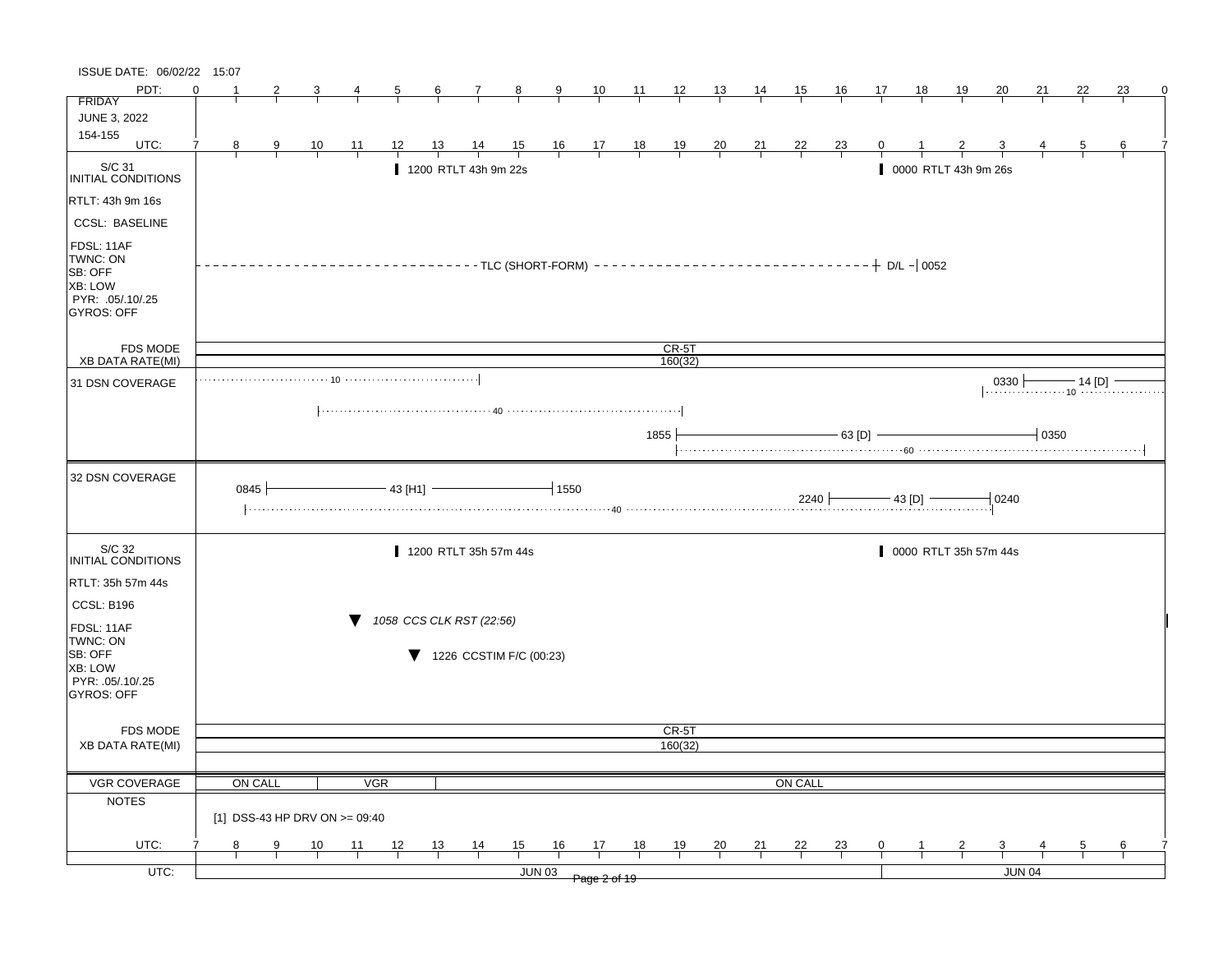| ISSUE DATE: 06/02/22 15:07                                                            |          |          |                         |                |                |           |                  |                                                                                                   |                |                |                                                      |                |                    |                |                |                |                     |                  |                            |                      |                       |                |                |               |
|---------------------------------------------------------------------------------------|----------|----------|-------------------------|----------------|----------------|-----------|------------------|---------------------------------------------------------------------------------------------------|----------------|----------------|------------------------------------------------------|----------------|--------------------|----------------|----------------|----------------|---------------------|------------------|----------------------------|----------------------|-----------------------|----------------|----------------|---------------|
| PDT:                                                                                  | $\Omega$ |          |                         |                |                |           | $6 \overline{6}$ | $\mathcal{I}$                                                                                     | $\frac{8}{1}$  | $\overline{9}$ | $\frac{10}{1}$                                       | $\frac{11}{1}$ | $\frac{12}{ }$     | $\frac{13}{2}$ | <u>14</u>      | <u>15</u>      | <u>16</u>           | 17               | <u>18</u>                  | 19                   | 20                    | 21             | 22             | 23            |
| <b>SATURDAY</b>                                                                       |          |          |                         |                |                |           |                  |                                                                                                   |                |                |                                                      |                |                    |                |                |                |                     |                  |                            |                      |                       |                |                |               |
| <b>JUNE 4, 2022</b>                                                                   |          |          |                         |                |                |           |                  |                                                                                                   |                |                |                                                      |                |                    |                |                |                |                     |                  |                            |                      |                       |                |                |               |
| 155-156<br>UTC:                                                                       | 7        | 8        | $\overline{\mathbf{g}}$ | $\frac{10}{1}$ | <u> 11</u>     | <u>12</u> |                  | $\frac{14}{1}$                                                                                    | $\frac{15}{1}$ |                |                                                      |                | $\frac{19}{1}$     | $\frac{20}{1}$ | $\frac{21}{}$  | $\frac{22}{ }$ | $\frac{23}{1}$      |                  |                            |                      |                       |                | 5              |               |
| $\big _{\mathsf{INITIAL\ COMDITIONS}}$                                                |          |          |                         |                |                |           |                  | 1200 RTLT 43h 9m 30s                                                                              |                |                | $\begin{array}{c c}\n16 & 17 \\ \hline\n\end{array}$ | $\frac{18}{1}$ |                    |                |                |                |                     |                  |                            | 0000 RTLT 43h 9m 34s |                       |                |                |               |
| RTLT: 43h 9m 26s                                                                      |          |          |                         |                |                |           |                  |                                                                                                   |                |                |                                                      |                |                    |                |                |                |                     |                  |                            |                      |                       |                |                |               |
| <b>CCSL: BASELINE</b>                                                                 |          |          |                         |                |                |           |                  |                                                                                                   |                |                |                                                      |                |                    |                |                |                |                     |                  |                            |                      |                       |                |                |               |
| FDSL: 11AF<br>TWNC: ON<br>SB: OFF<br>XB: LOW<br>PYR: .05/.10/.25<br><b>GYROS: OFF</b> |          |          |                         |                |                |           |                  |                                                                                                   |                |                |                                                      |                |                    |                |                |                |                     |                  |                            |                      |                       |                |                |               |
| FDS MODE<br><b>XB DATA RATE(MI)</b>                                                   |          |          |                         |                |                |           |                  |                                                                                                   |                |                |                                                      |                | $CR-5T$<br>160(32) |                |                |                |                     |                  |                            |                      |                       |                |                |               |
|                                                                                       |          |          | 0745 14 [D]             |                |                |           |                  |                                                                                                   |                |                |                                                      |                |                    |                |                |                |                     |                  |                            |                      |                       |                |                |               |
| 31 DSN COVERAGE                                                                       |          |          |                         |                |                |           |                  |                                                                                                   |                |                |                                                      |                |                    |                |                |                |                     |                  |                            |                      |                       |                |                |               |
|                                                                                       |          |          |                         |                |                |           |                  |                                                                                                   |                |                |                                                      | 1850           |                    |                |                |                |                     | 63 [D]           |                            |                      |                       |                | 0445           |               |
| 32 DSN COVERAGE                                                                       |          | $0810 +$ |                         |                | $-43$ [D] $-$  |           |                  | $-$ 1315<br>$\frac{2125}{43.00}$ $\frac{2125}{43.00}$ $\frac{43.00}{43.00}$ $\frac{0.205}{43.00}$ |                |                |                                                      |                |                    |                |                |                |                     |                  |                            |                      |                       |                |                |               |
| S/C 32<br><b>INITIAL CONDITIONS</b>                                                   |          |          |                         |                |                |           |                  | 1200 RTLT 35h 57m 44s                                                                             |                |                |                                                      |                |                    |                |                |                |                     |                  |                            |                      | 0000 RTLT 35h 57m 44s |                |                |               |
| RTLT: 35h 57m 44s                                                                     |          |          |                         |                |                |           |                  |                                                                                                   |                |                |                                                      |                |                    |                |                |                |                     |                  |                            |                      |                       |                |                |               |
| CCSL: B196                                                                            |          |          |                         |                |                |           |                  |                                                                                                   |                |                |                                                      |                |                    |                |                |                | $*$<br>$\downarrow$ | 2257 CCS CLK RST |                            |                      |                       |                |                |               |
| FDSL: 11AF                                                                            |          |          |                         |                |                |           |                  |                                                                                                   |                |                |                                                      |                |                    |                |                |                |                     |                  |                            |                      |                       |                |                |               |
| TWNC: ON                                                                              |          |          |                         |                |                |           |                  |                                                                                                   |                |                |                                                      |                |                    |                |                |                |                     |                  |                            |                      |                       |                |                |               |
| SB: OFF<br>XB: LOW                                                                    |          |          |                         |                |                |           |                  |                                                                                                   |                |                |                                                      |                |                    |                |                |                |                     |                  | 0024 $\parallel$ 0031 FINE |                      |                       |                |                |               |
| PYR: .05/.10/.25                                                                      |          |          |                         |                |                |           |                  |                                                                                                   |                |                |                                                      |                |                    |                |                |                |                     |                  |                            |                      | 0121 0124 COARSE      |                |                |               |
| GYROS: OFF                                                                            |          |          |                         |                |                |           |                  |                                                                                                   |                |                |                                                      |                |                    |                |                |                |                     |                  |                            |                      |                       |                |                |               |
| FDS MODE                                                                              |          |          |                         |                |                |           |                  |                                                                                                   |                |                |                                                      |                | CR-5T              |                |                |                |                     |                  |                            |                      |                       |                |                |               |
| <b>XB DATA RATE(MI)</b>                                                               |          |          |                         |                |                |           |                  |                                                                                                   |                |                |                                                      |                | 160(32)            |                |                |                |                     |                  |                            |                      |                       |                |                |               |
|                                                                                       |          |          |                         |                |                |           |                  |                                                                                                   |                |                |                                                      |                |                    |                |                |                |                     |                  |                            |                      |                       |                |                |               |
| VGR COVERAGE                                                                          |          |          |                         |                |                |           |                  |                                                                                                   | <b>ON CALL</b> |                |                                                      |                |                    |                |                |                |                     | <b>VGR</b>       |                            |                      |                       | <b>ON CALL</b> |                |               |
| <b>NOTES</b>                                                                          |          |          |                         |                |                |           |                  |                                                                                                   |                |                |                                                      |                |                    |                |                |                |                     |                  |                            |                      |                       |                |                |               |
|                                                                                       |          |          |                         |                |                |           |                  |                                                                                                   |                |                |                                                      |                |                    |                |                |                |                     |                  |                            |                      |                       |                |                |               |
| UTC:                                                                                  |          | 8        | 9                       | $\frac{10}{1}$ | $\frac{11}{1}$ | 12        | $\frac{13}{ }$   | $\frac{14}{1}$                                                                                    | 15             | 16             | $\frac{17}{2}$                                       | <u>18</u>      | $\frac{19}{1}$     | $\frac{20}{}$  | $\frac{21}{1}$ | $\frac{22}{1}$ | $\frac{23}{1}$      | $\mathbf{0}$     |                            |                      |                       |                | $\overline{5}$ | $\frac{6}{1}$ |
| $UTC$ :                                                                               |          |          |                         |                |                |           |                  |                                                                                                   |                | <b>JUN 04</b>  | Page 3 of 19                                         |                |                    |                |                |                |                     |                  |                            |                      |                       | JUN 05         |                |               |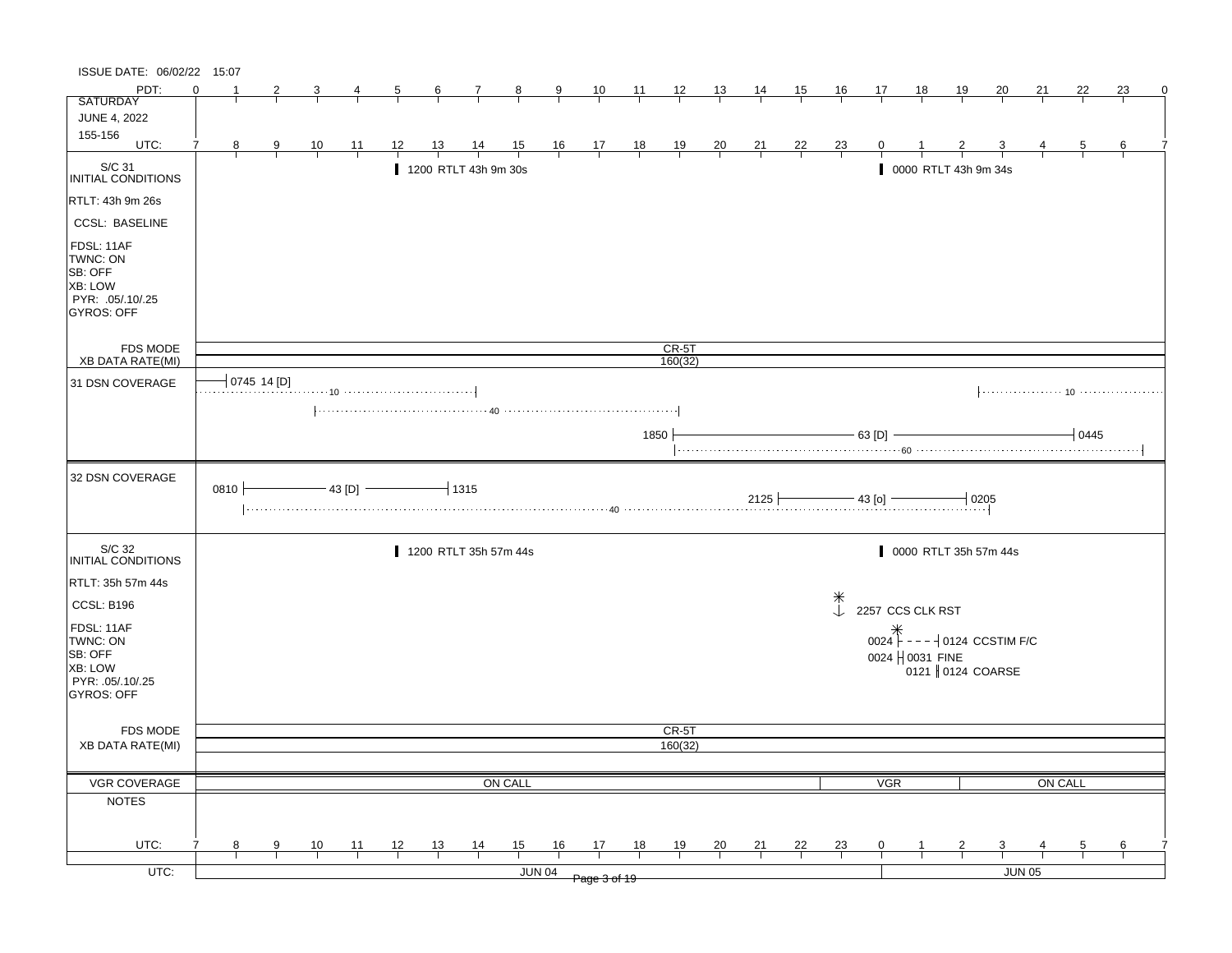| ISSUE DATE: 06/02/22 15:07                                                     |          |   |                |                |                                        |                |                |                                        |                |               |                                                                      |                |                |                |                |                |                |                |                      |              |                         |                   |                |          |   |
|--------------------------------------------------------------------------------|----------|---|----------------|----------------|----------------------------------------|----------------|----------------|----------------------------------------|----------------|---------------|----------------------------------------------------------------------|----------------|----------------|----------------|----------------|----------------|----------------|----------------|----------------------|--------------|-------------------------|-------------------|----------------|----------|---|
| PDT:                                                                           | $\Omega$ |   | 2              |                | 4                                      | $\overline{5}$ | $\frac{6}{ }$  | $\mathcal{I}_{\mathcal{L}}$            | $\frac{8}{1}$  | $\frac{9}{1}$ | $\frac{10}{1}$                                                       | $\frac{11}{1}$ | $\frac{12}{ }$ | $\frac{13}{2}$ | 14             | 15             | $\frac{16}{1}$ | 17             | <u>18</u>            | <u>19</u>    | 20                      | 21                | 22             | 23       | 0 |
| <b>SUNDAY</b>                                                                  |          |   |                |                |                                        |                |                |                                        |                |               |                                                                      |                |                |                |                |                |                |                |                      |              |                         |                   |                |          |   |
| <b>JUNE 5, 2022</b>                                                            |          |   |                |                |                                        |                |                |                                        |                |               |                                                                      |                |                |                |                |                |                |                |                      |              |                         |                   |                |          |   |
| 156-157<br>UTC:                                                                | 7        | 8 | $\overline{9}$ | $\frac{10}{1}$ | $\frac{11}{1}$                         | 12             | $\frac{13}{ }$ | $\frac{14}{1}$                         | $\frac{15}{1}$ |               |                                                                      |                | $\frac{19}{1}$ | $\frac{20}{1}$ | $\frac{21}{1}$ | $\frac{22}{ }$ | $\frac{23}{1}$ |                |                      |              |                         |                   | $\overline{5}$ | 6        |   |
|                                                                                |          |   |                |                |                                        |                |                |                                        |                |               | $\begin{array}{c cc} 16 & 17 & 18 \\ \hline &   &   &   \end{array}$ |                |                |                |                |                |                |                |                      |              |                         |                   |                |          |   |
| S/C 31<br>INITIAL CONDITIONS                                                   |          |   |                |                |                                        |                |                | 1200 RTLT 43h 9m 38s                   |                |               |                                                                      |                |                |                |                |                |                |                | 0000 RTLT 43h 9m 44s |              |                         |                   |                |          |   |
| RTLT: 43h 9m 34s                                                               |          |   |                |                |                                        |                |                |                                        |                |               |                                                                      |                |                |                |                |                |                |                |                      |              |                         |                   |                |          |   |
| <b>CCSL: BASELINE</b>                                                          |          |   |                |                |                                        |                |                |                                        |                |               |                                                                      |                |                |                |                |                |                |                |                      |              |                         |                   |                |          |   |
| FDSL: 11AF<br>TWNC: ON<br>SB: OFF<br>XB: LOW<br>PYR: .05/.10/.25<br>GYROS: OFF |          |   |                |                |                                        |                |                |                                        |                |               |                                                                      |                |                |                |                |                |                |                |                      |              |                         |                   |                |          |   |
| FDS MODE                                                                       |          |   |                |                |                                        |                |                |                                        |                |               |                                                                      |                | $CR-5T$        |                |                |                |                |                |                      |              |                         |                   |                |          |   |
| XB DATA RATE(MI)                                                               |          |   |                |                |                                        |                |                |                                        |                |               |                                                                      |                | 160(32)        |                |                |                |                |                |                      |              |                         |                   |                |          |   |
| 31 DSN COVERAGE                                                                |          |   | 0940           |                | $\cdots$ 10 $\cdots$ $\cdots$ $\cdots$ | $-$ 14 [D] $-$ |                | 1350                                   |                |               |                                                                      |                |                |                |                |                |                |                |                      |              |                         | $0455$ $- 14$ [D] |                | — 14 [D] |   |
|                                                                                |          |   |                |                |                                        |                |                |                                        |                |               |                                                                      |                |                |                |                |                |                |                |                      |              |                         |                   |                |          |   |
|                                                                                |          |   |                |                |                                        |                |                |                                        |                |               |                                                                      | 1850           |                |                |                |                |                | $-63$ [D]      |                      |              |                         |                   |                | $+0515$  |   |
| 32 DSN COVERAGE                                                                |          |   |                |                |                                        |                |                |                                        |                |               |                                                                      |                |                |                |                |                |                |                |                      |              |                         |                   |                |          |   |
|                                                                                |          |   |                |                | 1100 F                                 |                |                | $\frac{1}{43}$ [D] $\frac{1}{40}$ 1835 |                |               |                                                                      |                |                |                |                |                |                |                |                      |              |                         |                   |                |          |   |
| S/C 32<br>INITIAL CONDITIONS                                                   |          |   |                |                |                                        |                |                | 1200 RTLT 35h 57m 44s                  |                |               |                                                                      |                |                |                |                |                |                |                |                      |              | 0000 RTLT 35h 57m 46s   |                   |                |          |   |
| RTLT: 35h 57m 44s                                                              |          |   |                |                |                                        |                |                |                                        |                |               |                                                                      |                |                |                |                |                |                |                |                      |              |                         |                   |                |          |   |
| CCSL: B196                                                                     |          |   |                |                |                                        |                |                |                                        |                |               |                                                                      |                |                |                |                |                |                |                |                      |              |                         |                   |                |          |   |
| FDSL: 11AF<br>TWNC: ON<br>SB: OFF<br>XB: LOW                                   |          |   |                |                |                                        |                |                |                                        |                |               |                                                                      |                |                |                |                |                |                |                |                      |              |                         |                   |                |          |   |
| PYR: 05/10/25<br>GYROS: OFF                                                    |          |   |                |                |                                        |                |                |                                        |                |               |                                                                      |                |                |                |                |                |                |                |                      |              |                         |                   |                |          |   |
| FDS MODE                                                                       |          |   |                |                |                                        |                |                |                                        |                |               |                                                                      |                | CR-5T          |                |                |                |                |                |                      |              |                         |                   |                |          |   |
| <b>XB DATA RATE(MI)</b>                                                        |          |   |                |                |                                        |                |                |                                        |                |               |                                                                      |                | 160(32)        |                |                |                |                |                |                      |              |                         |                   |                |          |   |
|                                                                                |          |   |                |                |                                        |                |                |                                        |                |               |                                                                      |                |                |                |                |                |                |                |                      |              |                         |                   |                |          |   |
| VGR COVERAGE                                                                   |          |   |                |                |                                        |                |                |                                        |                |               |                                                                      |                | ON CALL        |                |                |                |                |                |                      |              |                         |                   |                |          |   |
| <b>NOTES</b>                                                                   |          |   |                |                |                                        |                |                |                                        |                |               |                                                                      |                |                |                |                |                |                |                |                      |              |                         |                   |                |          |   |
|                                                                                |          |   |                |                |                                        |                |                |                                        |                |               |                                                                      |                |                |                |                |                |                |                |                      |              |                         |                   |                |          |   |
| UTC:                                                                           |          | 8 | 9 <sub>o</sub> | $\frac{10}{1}$ | $\frac{11}{1}$                         | $\frac{12}{ }$ | $\frac{13}{ }$ | $\frac{14}{1}$                         | $\frac{15}{1}$ | 16            | $\frac{17}{1}$                                                       | 18             | $\frac{19}{1}$ | $\frac{20}{1}$ | $\frac{21}{1}$ | $\frac{22}{1}$ | $\frac{23}{1}$ | $\overline{0}$ |                      | $\mathbf{Z}$ | $\overline{\mathbf{3}}$ |                   | $\overline{5}$ | 6        |   |
| $UTC$ :                                                                        |          |   |                |                |                                        |                |                |                                        |                | JUN 05        |                                                                      |                |                |                |                |                |                |                |                      |              |                         | <b>JUN 06</b>     |                |          |   |
|                                                                                |          |   |                |                |                                        |                |                |                                        |                |               | Page 4 of 19                                                         |                |                |                |                |                |                |                |                      |              |                         |                   |                |          |   |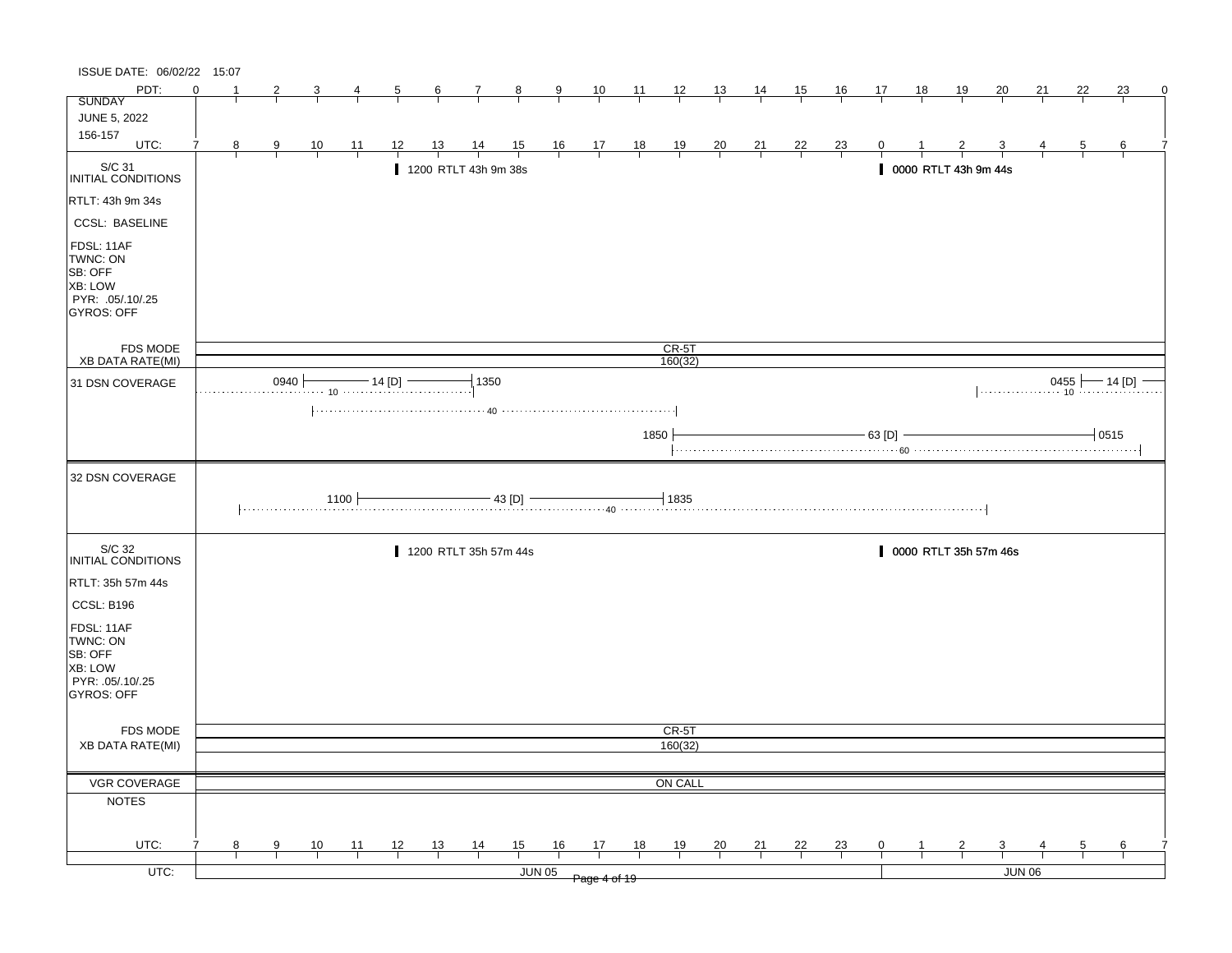| ISSUE DATE: 06/02/22 15:07                                                                   |          |   |                |                |                |                |                |                       |                |               |                                                              |                |                |                |                |                |                |                |                      |                |                       |               |              |                       |   |
|----------------------------------------------------------------------------------------------|----------|---|----------------|----------------|----------------|----------------|----------------|-----------------------|----------------|---------------|--------------------------------------------------------------|----------------|----------------|----------------|----------------|----------------|----------------|----------------|----------------------|----------------|-----------------------|---------------|--------------|-----------------------|---|
| PDT:                                                                                         | $\Omega$ |   | 2              |                |                | $\overline{5}$ | $\frac{6}{ }$  | $\mathcal{I}$         | $\frac{8}{ }$  | $\frac{9}{2}$ | $\frac{10}{1}$                                               | $\frac{11}{1}$ | $\frac{12}{ }$ | $\frac{13}{2}$ | $\frac{14}{1}$ | 15             | $\frac{16}{1}$ | 17             | 18                   | $\frac{19}{1}$ | 20                    | 21            | 22           | 23                    | 0 |
| <b>MONDAY</b>                                                                                |          |   |                |                |                |                |                |                       |                |               |                                                              |                |                |                |                |                |                |                |                      |                |                       |               |              |                       |   |
| JUNE 6, 2022                                                                                 |          |   |                |                |                |                |                |                       |                |               |                                                              |                |                |                |                |                |                |                |                      |                |                       |               |              |                       |   |
| 157-158<br>UTC:                                                                              |          | 8 | $\overline{9}$ | $\frac{10}{1}$ | $\frac{11}{1}$ | <u>12</u>      | <u>13</u>      | $\frac{14}{1}$        | $\frac{15}{1}$ |               | $\begin{array}{cccccc}\n16 & 17 & 18 \\ \hline\n\end{array}$ |                | $\frac{19}{1}$ | $\frac{20}{1}$ | $\frac{21}{1}$ | $\frac{22}{1}$ | $\frac{23}{}$  |                |                      |                |                       |               | <sub>5</sub> | 6                     |   |
| S/C 31<br>INITIAL CONDITIONS                                                                 |          |   |                |                |                |                |                | 1200 RTLT 43h 9m 48s  |                |               |                                                              |                |                |                |                |                |                |                | 0000 RTLT 43h 9m 54s |                |                       |               |              |                       |   |
| RTLT: 43h 9m 44s                                                                             |          |   |                |                |                |                |                |                       |                |               |                                                              |                |                |                |                |                |                |                |                      |                |                       |               |              |                       |   |
| <b>CCSL: BASELINE</b>                                                                        |          |   |                |                |                |                |                |                       |                |               |                                                              |                |                |                |                |                |                |                |                      |                |                       |               |              |                       |   |
| FDSL: 11AF<br>TWNC: ON<br>SB: OFF<br><b>XB: LOW</b><br>PYR: .05/.10/.25<br><b>GYROS: OFF</b> |          |   |                |                |                |                |                |                       |                |               |                                                              |                |                |                |                |                |                |                |                      |                |                       |               |              |                       |   |
| <b>FDS MODE</b>                                                                              |          |   |                |                |                |                |                |                       |                |               |                                                              |                | $CR-5T$        |                |                |                |                |                |                      |                |                       |               |              |                       |   |
| <b>XB DATA RATE(MI)</b>                                                                      |          |   |                |                |                |                |                |                       |                |               |                                                              |                | 160(32)        |                |                |                |                |                |                      |                |                       |               |              |                       |   |
| 31 DSN COVERAGE                                                                              |          |   | $-14$ [D] $-$  |                | $+1010$        |                |                |                       |                |               |                                                              |                |                |                |                |                |                |                |                      |                |                       |               |              | $0430$ $- 14$ [D] $-$ |   |
|                                                                                              |          |   |                |                |                |                |                |                       |                |               |                                                              | 1845           |                |                |                |                | $-$ 63 [D] $-$ |                |                      | $-10205$       |                       |               |              |                       |   |
| 32 DSN COVERAGE                                                                              | 0805     |   |                |                | $-43$ [D] $-$  |                |                |                       | 1455           |               |                                                              |                |                |                |                |                |                |                |                      |                |                       |               |              |                       |   |
| S/C 32<br>INITIAL CONDITIONS                                                                 |          |   |                |                |                |                |                | 1200 RTLT 35h 57m 46s |                |               |                                                              |                |                |                |                |                |                |                |                      |                | 0000 RTLT 35h 57m 46s |               |              |                       |   |
| RTLT: 35h 57m 46s                                                                            |          |   |                |                |                |                |                |                       |                |               |                                                              |                |                |                |                |                |                |                |                      |                |                       |               |              |                       |   |
| CCSL: B196                                                                                   |          |   |                |                |                |                |                |                       |                |               |                                                              |                |                |                |                |                |                |                |                      |                |                       |               |              |                       |   |
| FDSL: 11AF<br>TWNC: ON<br>SB: OFF<br><b>XB: LOW</b><br>PYR: .05/.10/.25<br>GYROS: OFF        |          |   |                |                |                |                |                |                       |                |               |                                                              |                |                |                |                |                |                |                |                      |                |                       |               |              |                       |   |
| FDS MODE                                                                                     |          |   |                |                |                |                |                |                       |                |               |                                                              |                | CR-5T          |                |                |                |                |                |                      |                |                       |               |              |                       |   |
| <b>XB DATA RATE(MI)</b>                                                                      |          |   |                |                |                |                |                |                       |                |               |                                                              |                | 160(32)        |                |                |                |                |                |                      |                |                       |               |              |                       |   |
|                                                                                              |          |   |                |                |                |                |                |                       |                |               |                                                              |                |                |                |                |                |                |                |                      |                |                       |               |              |                       |   |
| VGR COVERAGE                                                                                 |          |   |                |                |                |                |                |                       |                |               |                                                              |                | ON CALL        |                |                |                |                |                |                      |                |                       |               |              |                       |   |
| <b>NOTES</b>                                                                                 |          |   |                |                |                |                |                |                       |                |               |                                                              |                |                |                |                |                |                |                |                      |                |                       |               |              |                       |   |
| UTC:                                                                                         |          | 8 | 9              | $\frac{10}{1}$ | $\frac{11}{1}$ | $\frac{12}{1}$ | $\frac{13}{ }$ | $\frac{14}{1}$        | $\frac{15}{1}$ | 16            | 17                                                           | 18             | 19             | $\frac{20}{1}$ | $\frac{21}{1}$ | $\frac{22}{ }$ | $\frac{23}{1}$ | $\overline{0}$ |                      | $\overline{z}$ | 3                     |               | 5            | 6                     |   |
| $UTC$ :                                                                                      |          |   |                |                |                |                |                |                       |                | <b>JUN 06</b> |                                                              |                |                |                |                |                |                |                |                      |                |                       | <b>JUN 07</b> |              |                       |   |
|                                                                                              |          |   |                |                |                |                |                |                       |                |               | Page 5 of 19                                                 |                |                |                |                |                |                |                |                      |                |                       |               |              |                       |   |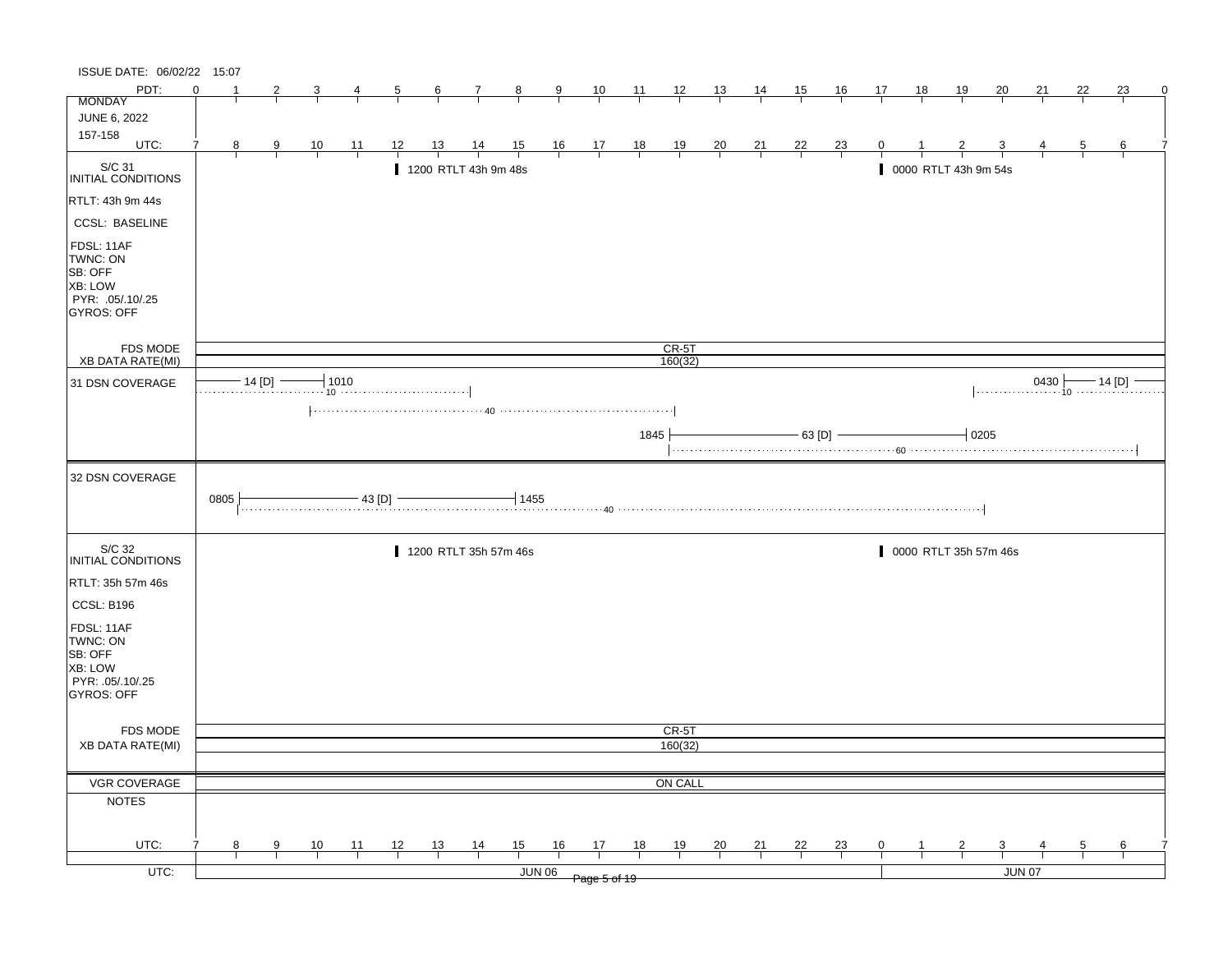| ISSUE DATE: 06/02/22 15:07                                                                   |          |   |   |                    |                |    |                  |                              |        |               |                         |                |                |                |                |                    |                |              |           |                       |    |        |                |             |   |
|----------------------------------------------------------------------------------------------|----------|---|---|--------------------|----------------|----|------------------|------------------------------|--------|---------------|-------------------------|----------------|----------------|----------------|----------------|--------------------|----------------|--------------|-----------|-----------------------|----|--------|----------------|-------------|---|
| PDT:                                                                                         | $\Omega$ |   | 2 | 3                  | 4              | 5  | $6 \overline{6}$ | $\mathbf{7}$                 | $_{8}$ | $\frac{9}{2}$ | $\frac{10}{1}$          | $\frac{11}{1}$ | $\frac{12}{1}$ | $\frac{13}{2}$ | $\frac{14}{1}$ | 15                 | 16             | 17           | <u>18</u> | <u>19</u>             | 20 | 21     | 22             | 23          | 0 |
| <b>TUESDAY</b>                                                                               |          |   |   |                    |                |    |                  |                              |        |               |                         |                |                |                |                |                    |                |              |           |                       |    |        |                |             |   |
| <b>JUNE 7, 2022</b>                                                                          |          |   |   |                    |                |    |                  |                              |        |               |                         |                |                |                |                |                    |                |              |           |                       |    |        |                |             |   |
| 158-159<br>UTC:                                                                              | 7        |   |   |                    |                |    |                  |                              |        |               |                         |                |                |                |                |                    |                |              |           |                       |    |        |                |             |   |
|                                                                                              |          | 8 | 9 | $\frac{10}{1}$     | $\frac{11}{1}$ | 12 | <u>13</u>        | $\frac{14}{1}$               |        |               | $\frac{15}{1}$ 16 17 18 |                | $\frac{19}{1}$ | $\frac{20}{1}$ | $\frac{21}{1}$ | $\frac{22}{1}$     | $\frac{23}{1}$ | $\mathbf{0}$ |           |                       |    |        | $\overline{5}$ | 6           |   |
| S/C 31<br>INITIAL CONDITIONS                                                                 |          |   |   |                    |                |    |                  | 1200 RTLT 43h 9m 58s         |        |               |                         |                |                |                |                |                    |                |              |           | 0000 RTLT 43h 10m 2s  |    |        |                |             |   |
| RTLT: 43h 9m 54s                                                                             |          |   |   |                    |                |    |                  |                              |        |               |                         |                |                |                |                |                    |                |              |           |                       |    |        |                |             |   |
| <b>CCSL: BASELINE</b>                                                                        |          |   |   |                    |                |    |                  |                              |        |               |                         |                |                |                |                |                    |                |              |           |                       |    |        |                |             |   |
| FDSL: 11AF<br>TWNC: ON<br>SB: OFF<br><b>XB: LOW</b><br>PYR: .05/.10/.25<br><b>GYROS: OFF</b> |          |   |   |                    |                |    |                  | 1329 1329 PWS/RH             |        |               |                         |                |                |                |                |                    |                |              |           |                       |    |        |                |             |   |
|                                                                                              |          |   |   |                    |                |    |                  | $\downarrow$ 1329 GS-4B 1329 |        |               |                         |                |                |                |                |                    |                |              |           |                       |    |        |                |             |   |
| <b>FDS MODE</b><br><b>XB DATA RATE(MI)</b>                                                   |          |   |   | $CR-5T$<br>160(32) |                |    |                  |                              |        |               |                         |                |                |                |                | $CR-5T$<br>160(32) |                |              |           |                       |    |        |                |             |   |
| 31 DSN COVERAGE                                                                              |          |   |   | $-14$ [D] $-$      |                |    | $-1225$          |                              |        |               |                         |                |                |                |                |                    |                |              |           |                       |    |        |                | 14 [D] 0645 |   |
|                                                                                              |          |   |   |                    |                |    |                  |                              |        |               |                         |                |                |                |                |                    |                |              |           |                       |    |        |                |             |   |
|                                                                                              |          |   |   |                    |                |    |                  |                              |        |               |                         |                |                |                |                |                    |                |              |           |                       |    |        |                |             |   |
|                                                                                              |          |   |   |                    |                |    |                  |                              |        |               |                         | 1840           |                |                |                |                    | $-63$ [D] $-$  |              |           | $-10125$              |    |        |                |             |   |
|                                                                                              |          |   |   |                    |                |    |                  |                              |        |               |                         |                |                |                |                |                    |                |              |           |                       |    |        |                |             |   |
| 32 DSN COVERAGE                                                                              |          |   |   |                    |                |    |                  |                              |        |               |                         |                |                |                |                |                    |                |              |           |                       |    |        |                |             |   |
|                                                                                              | 0755     |   |   |                    |                |    |                  |                              |        |               |                         |                |                |                |                |                    |                |              |           |                       |    |        |                |             |   |
| S/C 32<br>INITIAL CONDITIONS                                                                 |          |   |   |                    |                |    |                  | 1200 RTLT 35h 57m 46s        |        |               |                         |                |                |                |                |                    |                |              |           | 0000 RTLT 35h 57m 48s |    |        |                |             |   |
| RTLT: 35h 57m 46s                                                                            |          |   |   |                    |                |    |                  |                              |        |               |                         |                |                |                |                |                    |                |              |           |                       |    |        |                |             |   |
| CCSL: B196                                                                                   |          |   |   |                    |                |    |                  |                              |        |               |                         |                |                |                |                |                    |                |              |           |                       |    |        |                |             |   |
|                                                                                              |          |   |   |                    |                |    |                  |                              |        |               |                         |                |                |                |                |                    |                |              |           |                       |    |        |                |             |   |
| FDSL: 11AF<br>TWNC: ON                                                                       |          |   |   |                    |                |    |                  |                              |        |               |                         |                |                |                |                |                    |                |              |           |                       |    |        |                |             |   |
| SB: OFF                                                                                      |          |   |   |                    |                |    |                  |                              |        |               |                         |                |                |                |                |                    |                |              |           |                       |    |        |                |             |   |
| XB: LOW                                                                                      |          |   |   |                    |                |    |                  |                              |        |               |                         |                |                |                |                |                    |                |              |           |                       |    |        |                |             |   |
| PYR: 05/10/25                                                                                |          |   |   |                    |                |    |                  |                              |        |               |                         |                |                |                |                |                    |                |              |           |                       |    |        |                |             |   |
| GYROS: OFF                                                                                   |          |   |   |                    |                |    |                  |                              |        |               |                         |                |                |                |                |                    |                |              |           |                       |    |        |                |             |   |
| <b>FDS MODE</b>                                                                              |          |   |   |                    |                |    |                  |                              |        |               |                         |                | CR-5T          |                |                |                    |                |              |           |                       |    |        |                |             |   |
| <b>XB DATA RATE(MI)</b>                                                                      |          |   |   |                    |                |    |                  |                              |        |               |                         |                | 160(32)        |                |                |                    |                |              |           |                       |    |        |                |             |   |
|                                                                                              |          |   |   |                    |                |    |                  |                              |        |               |                         |                |                |                |                |                    |                |              |           |                       |    |        |                |             |   |
| VGR COVERAGE                                                                                 |          |   |   |                    |                |    |                  |                              |        |               |                         |                | ON CALL        |                |                |                    |                |              |           |                       |    |        |                |             |   |
| <b>NOTES</b>                                                                                 |          |   |   |                    |                |    |                  |                              |        |               |                         |                |                |                |                |                    |                |              |           |                       |    |        |                |             |   |
|                                                                                              |          |   |   |                    |                |    |                  |                              |        |               |                         |                |                |                |                |                    |                |              |           |                       |    |        |                |             |   |
| UTC:                                                                                         |          | 8 | 9 | 10                 | 11             | 12 | 13               |                              | 15     | 16            | 17                      | 18             | 19             | 20             | 21             | 22                 | 23             | 0            |           | $\overline{2}$        | 3  |        | 5              | 6           |   |
|                                                                                              |          |   |   |                    |                |    |                  | $\frac{14}{1}$               |        |               |                         |                |                |                |                |                    |                |              |           |                       |    |        |                |             |   |
| $UTC$ :                                                                                      |          |   |   |                    |                |    |                  |                              |        | JUN 07        | Page 6 of 19            |                |                |                |                |                    |                |              |           |                       |    | JUN 08 |                |             |   |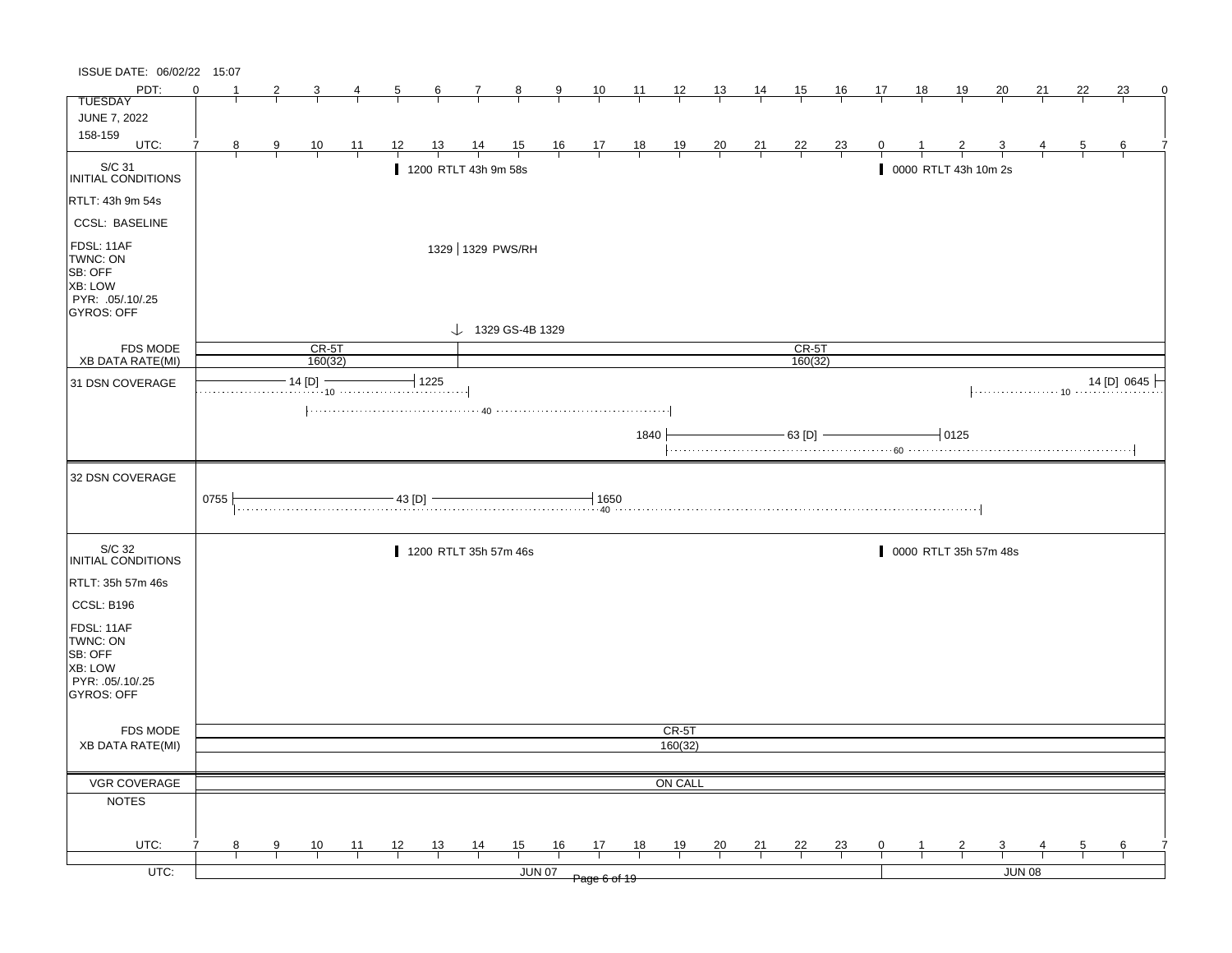| PDT:<br>$\Omega$<br>$\frac{10}{1}$ $\frac{11}{1}$ $\frac{12}{1}$ $\frac{13}{1}$<br>$\frac{15}{1}$<br>$\frac{16}{1}$<br><u>19</u><br>20<br>22<br>23<br>$\overline{2}$<br>$\frac{6}{ }$<br>$\overline{7}$<br>$\frac{9}{x}$<br>$\frac{14}{ }$<br><u>17</u><br>$\frac{18}{1}$<br><u>21</u><br>3<br>$\frac{5}{}$<br>$\frac{8}{ }$<br>$\overline{4}$<br>WEDNESDAY<br><b>JUNE 8, 2022</b><br>159-160<br>UTC:<br>$\overline{7}$<br>$14$ 15<br>8<br>12<br>13<br>$\frac{16}{\sqrt{21}}$ $\frac{17}{\sqrt{21}}$ $\frac{18}{\sqrt{21}}$<br>$\frac{19}{1}$<br>$\frac{20}{1}$<br>$\frac{21}{1}$<br>$^{22}$<br>$\frac{23}{1}$<br>$\frac{9}{ }$<br>$\frac{10}{1}$<br>$-11$<br>$\overline{0}$<br>$\frac{3}{ }$<br>$\frac{5}{}$<br>6<br>$\frac{2}{ }$<br>4<br>S/C 31<br>INITIAL CONDITIONS<br>1200 RTLT 43h 10m 8s<br>0000 RTLT 43h 10m 12s<br>$\downarrow$ 0237 Y SSB<br><b>CCSL: BASELINE</b><br>FDSL: 11AF<br>CCS MEMUPD & MRO (00:00)<br>0450<br>TWNC: ON<br>SB: OFF<br>U/L 0515 $\vdash$ -<br>XB: LOW<br>TLC (SHORT-FORM)<br>PYR: .05/.10/.25<br><b>GYROS: OFF</b><br><b>FDS MODE</b><br>$CR-5T$<br>160(32)<br><b>XB DATA RATE(MI)</b><br>$-14$ [D] $-$<br>14 [D] $\longrightarrow$ 1045<br>0245<br>0245 $\longleftarrow$ 14 [T] $\overbrace{10}$ $\overbrace{10}$ $\overbrace{10}$ $\overbrace{10}$ $\overbrace{10}$ $\overbrace{10}$ $\overbrace{10}$ $\overbrace{10}$ $\overbrace{10}$ $\overbrace{10}$ $\overbrace{10}$ $\overbrace{10}$ $\overbrace{10}$ $\overbrace{10}$ $\overbrace{10}$ $\overbrace{10}$ $\overbrace{10}$ $\overbrace{10}$ $\overbrace{10}$ $\overbrace{10}$ $\$<br>31 DSN COVERAGE<br>1835<br>- 63 [D] -<br>$\overline{\phantom{0}}$ 0305<br>32 DSN COVERAGE<br>0755 $-43$ [D] $-1040$<br>$-$ 2140<br>S/C 32<br>0000 RTLT 35h 57m 48s<br>1200 RTLT 35h 57m 48s<br>INITIAL CONDITIONS<br>RTLT: 35h 57m 48s<br>CCSL: B196<br>FDSL: 11AF<br>TWNC: ON<br>SB: OFF<br>XB: LOW<br>PYR: .05/.10/.25<br><b>GYROS: OFF</b><br>CR-5T<br><b>FDS MODE</b><br>160(32)<br><b>XB DATA RATE(MI)</b><br>VGR COVERAGE<br>ON CALL<br><b>NOTES</b><br>UTC:<br>15<br>12<br>13<br>$\frac{14}{1}$<br>16<br>17<br>18<br>$\frac{20}{}$<br>$\frac{21}{1}$<br>$^{22}$<br><u>23</u><br>9<br><u>10</u><br>11<br>19<br>$\mathbf{0}$<br>$\overline{3}$<br>8<br>5<br>6<br><b>JUN 08</b><br><b>JUN 09</b><br>Page 7 of 19 | ISSUE DATE: 06/02/22 15:07 |  |  |  |  |  |  |  |  |  |  |  |  |   |
|-----------------------------------------------------------------------------------------------------------------------------------------------------------------------------------------------------------------------------------------------------------------------------------------------------------------------------------------------------------------------------------------------------------------------------------------------------------------------------------------------------------------------------------------------------------------------------------------------------------------------------------------------------------------------------------------------------------------------------------------------------------------------------------------------------------------------------------------------------------------------------------------------------------------------------------------------------------------------------------------------------------------------------------------------------------------------------------------------------------------------------------------------------------------------------------------------------------------------------------------------------------------------------------------------------------------------------------------------------------------------------------------------------------------------------------------------------------------------------------------------------------------------------------------------------------------------------------------------------------------------------------------------------------------------------------------------------------------------------------------------------------------------------------------------------------------------------------------------------------------------------------------------------------------------------------------------------------------------------------------------------------------------------------------------------------------------------------------------------------------------------------------------------------------------------------------------------------------------------------------------------------------------------------------------------|----------------------------|--|--|--|--|--|--|--|--|--|--|--|--|---|
|                                                                                                                                                                                                                                                                                                                                                                                                                                                                                                                                                                                                                                                                                                                                                                                                                                                                                                                                                                                                                                                                                                                                                                                                                                                                                                                                                                                                                                                                                                                                                                                                                                                                                                                                                                                                                                                                                                                                                                                                                                                                                                                                                                                                                                                                                                     |                            |  |  |  |  |  |  |  |  |  |  |  |  | 0 |
|                                                                                                                                                                                                                                                                                                                                                                                                                                                                                                                                                                                                                                                                                                                                                                                                                                                                                                                                                                                                                                                                                                                                                                                                                                                                                                                                                                                                                                                                                                                                                                                                                                                                                                                                                                                                                                                                                                                                                                                                                                                                                                                                                                                                                                                                                                     |                            |  |  |  |  |  |  |  |  |  |  |  |  |   |
|                                                                                                                                                                                                                                                                                                                                                                                                                                                                                                                                                                                                                                                                                                                                                                                                                                                                                                                                                                                                                                                                                                                                                                                                                                                                                                                                                                                                                                                                                                                                                                                                                                                                                                                                                                                                                                                                                                                                                                                                                                                                                                                                                                                                                                                                                                     |                            |  |  |  |  |  |  |  |  |  |  |  |  |   |
|                                                                                                                                                                                                                                                                                                                                                                                                                                                                                                                                                                                                                                                                                                                                                                                                                                                                                                                                                                                                                                                                                                                                                                                                                                                                                                                                                                                                                                                                                                                                                                                                                                                                                                                                                                                                                                                                                                                                                                                                                                                                                                                                                                                                                                                                                                     |                            |  |  |  |  |  |  |  |  |  |  |  |  |   |
|                                                                                                                                                                                                                                                                                                                                                                                                                                                                                                                                                                                                                                                                                                                                                                                                                                                                                                                                                                                                                                                                                                                                                                                                                                                                                                                                                                                                                                                                                                                                                                                                                                                                                                                                                                                                                                                                                                                                                                                                                                                                                                                                                                                                                                                                                                     |                            |  |  |  |  |  |  |  |  |  |  |  |  |   |
|                                                                                                                                                                                                                                                                                                                                                                                                                                                                                                                                                                                                                                                                                                                                                                                                                                                                                                                                                                                                                                                                                                                                                                                                                                                                                                                                                                                                                                                                                                                                                                                                                                                                                                                                                                                                                                                                                                                                                                                                                                                                                                                                                                                                                                                                                                     | RTLT: 43h 10m 2s           |  |  |  |  |  |  |  |  |  |  |  |  |   |
|                                                                                                                                                                                                                                                                                                                                                                                                                                                                                                                                                                                                                                                                                                                                                                                                                                                                                                                                                                                                                                                                                                                                                                                                                                                                                                                                                                                                                                                                                                                                                                                                                                                                                                                                                                                                                                                                                                                                                                                                                                                                                                                                                                                                                                                                                                     |                            |  |  |  |  |  |  |  |  |  |  |  |  |   |
|                                                                                                                                                                                                                                                                                                                                                                                                                                                                                                                                                                                                                                                                                                                                                                                                                                                                                                                                                                                                                                                                                                                                                                                                                                                                                                                                                                                                                                                                                                                                                                                                                                                                                                                                                                                                                                                                                                                                                                                                                                                                                                                                                                                                                                                                                                     |                            |  |  |  |  |  |  |  |  |  |  |  |  |   |
|                                                                                                                                                                                                                                                                                                                                                                                                                                                                                                                                                                                                                                                                                                                                                                                                                                                                                                                                                                                                                                                                                                                                                                                                                                                                                                                                                                                                                                                                                                                                                                                                                                                                                                                                                                                                                                                                                                                                                                                                                                                                                                                                                                                                                                                                                                     |                            |  |  |  |  |  |  |  |  |  |  |  |  |   |
|                                                                                                                                                                                                                                                                                                                                                                                                                                                                                                                                                                                                                                                                                                                                                                                                                                                                                                                                                                                                                                                                                                                                                                                                                                                                                                                                                                                                                                                                                                                                                                                                                                                                                                                                                                                                                                                                                                                                                                                                                                                                                                                                                                                                                                                                                                     |                            |  |  |  |  |  |  |  |  |  |  |  |  |   |
|                                                                                                                                                                                                                                                                                                                                                                                                                                                                                                                                                                                                                                                                                                                                                                                                                                                                                                                                                                                                                                                                                                                                                                                                                                                                                                                                                                                                                                                                                                                                                                                                                                                                                                                                                                                                                                                                                                                                                                                                                                                                                                                                                                                                                                                                                                     |                            |  |  |  |  |  |  |  |  |  |  |  |  |   |
|                                                                                                                                                                                                                                                                                                                                                                                                                                                                                                                                                                                                                                                                                                                                                                                                                                                                                                                                                                                                                                                                                                                                                                                                                                                                                                                                                                                                                                                                                                                                                                                                                                                                                                                                                                                                                                                                                                                                                                                                                                                                                                                                                                                                                                                                                                     |                            |  |  |  |  |  |  |  |  |  |  |  |  |   |
|                                                                                                                                                                                                                                                                                                                                                                                                                                                                                                                                                                                                                                                                                                                                                                                                                                                                                                                                                                                                                                                                                                                                                                                                                                                                                                                                                                                                                                                                                                                                                                                                                                                                                                                                                                                                                                                                                                                                                                                                                                                                                                                                                                                                                                                                                                     |                            |  |  |  |  |  |  |  |  |  |  |  |  |   |
|                                                                                                                                                                                                                                                                                                                                                                                                                                                                                                                                                                                                                                                                                                                                                                                                                                                                                                                                                                                                                                                                                                                                                                                                                                                                                                                                                                                                                                                                                                                                                                                                                                                                                                                                                                                                                                                                                                                                                                                                                                                                                                                                                                                                                                                                                                     |                            |  |  |  |  |  |  |  |  |  |  |  |  |   |
|                                                                                                                                                                                                                                                                                                                                                                                                                                                                                                                                                                                                                                                                                                                                                                                                                                                                                                                                                                                                                                                                                                                                                                                                                                                                                                                                                                                                                                                                                                                                                                                                                                                                                                                                                                                                                                                                                                                                                                                                                                                                                                                                                                                                                                                                                                     |                            |  |  |  |  |  |  |  |  |  |  |  |  |   |
|                                                                                                                                                                                                                                                                                                                                                                                                                                                                                                                                                                                                                                                                                                                                                                                                                                                                                                                                                                                                                                                                                                                                                                                                                                                                                                                                                                                                                                                                                                                                                                                                                                                                                                                                                                                                                                                                                                                                                                                                                                                                                                                                                                                                                                                                                                     |                            |  |  |  |  |  |  |  |  |  |  |  |  |   |
|                                                                                                                                                                                                                                                                                                                                                                                                                                                                                                                                                                                                                                                                                                                                                                                                                                                                                                                                                                                                                                                                                                                                                                                                                                                                                                                                                                                                                                                                                                                                                                                                                                                                                                                                                                                                                                                                                                                                                                                                                                                                                                                                                                                                                                                                                                     |                            |  |  |  |  |  |  |  |  |  |  |  |  |   |
|                                                                                                                                                                                                                                                                                                                                                                                                                                                                                                                                                                                                                                                                                                                                                                                                                                                                                                                                                                                                                                                                                                                                                                                                                                                                                                                                                                                                                                                                                                                                                                                                                                                                                                                                                                                                                                                                                                                                                                                                                                                                                                                                                                                                                                                                                                     |                            |  |  |  |  |  |  |  |  |  |  |  |  |   |
|                                                                                                                                                                                                                                                                                                                                                                                                                                                                                                                                                                                                                                                                                                                                                                                                                                                                                                                                                                                                                                                                                                                                                                                                                                                                                                                                                                                                                                                                                                                                                                                                                                                                                                                                                                                                                                                                                                                                                                                                                                                                                                                                                                                                                                                                                                     |                            |  |  |  |  |  |  |  |  |  |  |  |  |   |
|                                                                                                                                                                                                                                                                                                                                                                                                                                                                                                                                                                                                                                                                                                                                                                                                                                                                                                                                                                                                                                                                                                                                                                                                                                                                                                                                                                                                                                                                                                                                                                                                                                                                                                                                                                                                                                                                                                                                                                                                                                                                                                                                                                                                                                                                                                     |                            |  |  |  |  |  |  |  |  |  |  |  |  |   |
|                                                                                                                                                                                                                                                                                                                                                                                                                                                                                                                                                                                                                                                                                                                                                                                                                                                                                                                                                                                                                                                                                                                                                                                                                                                                                                                                                                                                                                                                                                                                                                                                                                                                                                                                                                                                                                                                                                                                                                                                                                                                                                                                                                                                                                                                                                     |                            |  |  |  |  |  |  |  |  |  |  |  |  |   |
|                                                                                                                                                                                                                                                                                                                                                                                                                                                                                                                                                                                                                                                                                                                                                                                                                                                                                                                                                                                                                                                                                                                                                                                                                                                                                                                                                                                                                                                                                                                                                                                                                                                                                                                                                                                                                                                                                                                                                                                                                                                                                                                                                                                                                                                                                                     |                            |  |  |  |  |  |  |  |  |  |  |  |  |   |
|                                                                                                                                                                                                                                                                                                                                                                                                                                                                                                                                                                                                                                                                                                                                                                                                                                                                                                                                                                                                                                                                                                                                                                                                                                                                                                                                                                                                                                                                                                                                                                                                                                                                                                                                                                                                                                                                                                                                                                                                                                                                                                                                                                                                                                                                                                     |                            |  |  |  |  |  |  |  |  |  |  |  |  |   |
|                                                                                                                                                                                                                                                                                                                                                                                                                                                                                                                                                                                                                                                                                                                                                                                                                                                                                                                                                                                                                                                                                                                                                                                                                                                                                                                                                                                                                                                                                                                                                                                                                                                                                                                                                                                                                                                                                                                                                                                                                                                                                                                                                                                                                                                                                                     |                            |  |  |  |  |  |  |  |  |  |  |  |  |   |
|                                                                                                                                                                                                                                                                                                                                                                                                                                                                                                                                                                                                                                                                                                                                                                                                                                                                                                                                                                                                                                                                                                                                                                                                                                                                                                                                                                                                                                                                                                                                                                                                                                                                                                                                                                                                                                                                                                                                                                                                                                                                                                                                                                                                                                                                                                     |                            |  |  |  |  |  |  |  |  |  |  |  |  |   |
|                                                                                                                                                                                                                                                                                                                                                                                                                                                                                                                                                                                                                                                                                                                                                                                                                                                                                                                                                                                                                                                                                                                                                                                                                                                                                                                                                                                                                                                                                                                                                                                                                                                                                                                                                                                                                                                                                                                                                                                                                                                                                                                                                                                                                                                                                                     |                            |  |  |  |  |  |  |  |  |  |  |  |  |   |
|                                                                                                                                                                                                                                                                                                                                                                                                                                                                                                                                                                                                                                                                                                                                                                                                                                                                                                                                                                                                                                                                                                                                                                                                                                                                                                                                                                                                                                                                                                                                                                                                                                                                                                                                                                                                                                                                                                                                                                                                                                                                                                                                                                                                                                                                                                     | UTC:                       |  |  |  |  |  |  |  |  |  |  |  |  |   |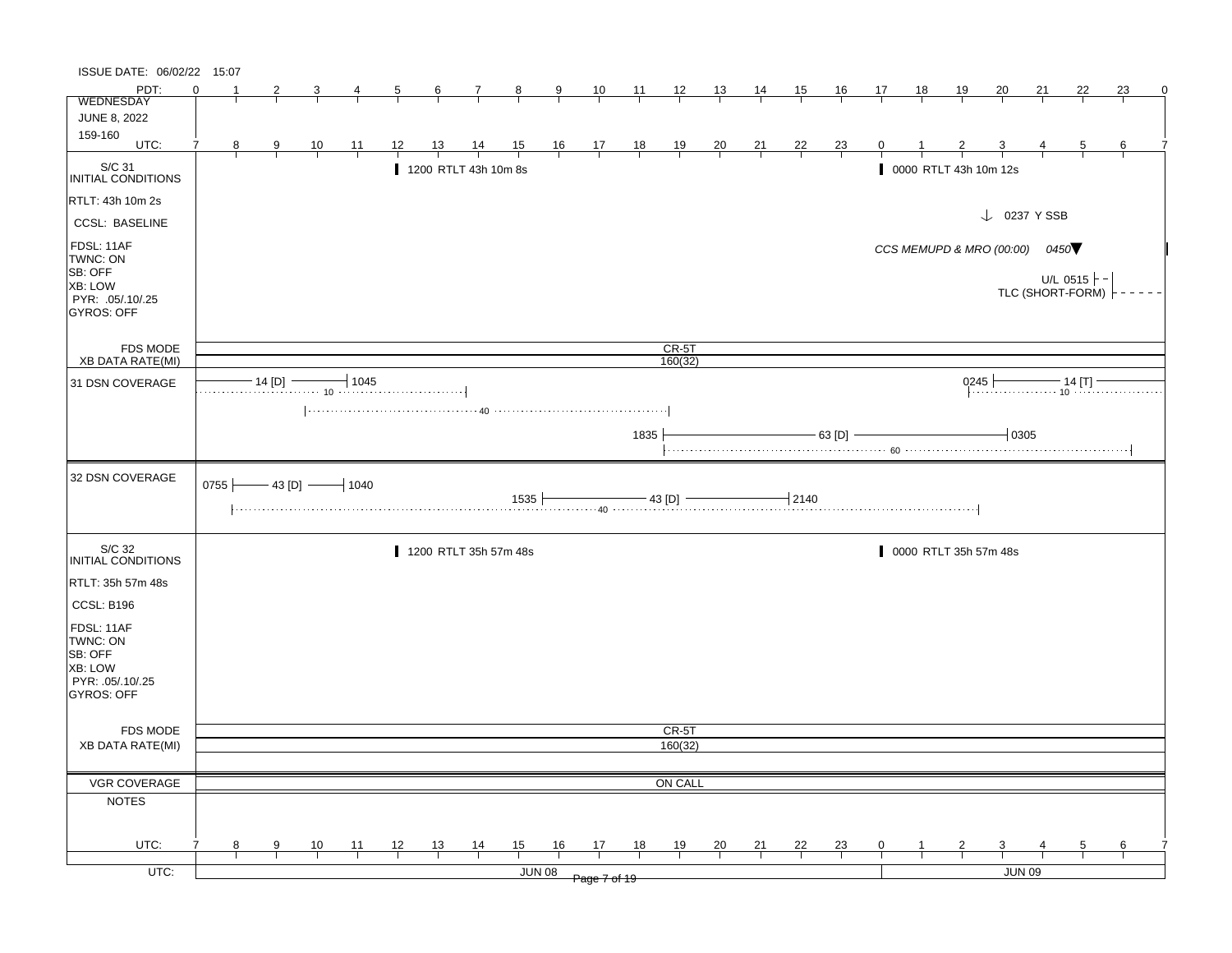| ISSUE DATE: 06/02/22 15:07                                                            |          |               |                                            |                |                |                      |                |                |                        |               |                |                                                                                                   |           |                |                |                                   |                |    |           |                |                       |    |    |                                       |
|---------------------------------------------------------------------------------------|----------|---------------|--------------------------------------------|----------------|----------------|----------------------|----------------|----------------|------------------------|---------------|----------------|---------------------------------------------------------------------------------------------------|-----------|----------------|----------------|-----------------------------------|----------------|----|-----------|----------------|-----------------------|----|----|---------------------------------------|
| PDT:                                                                                  | $\Omega$ |               |                                            |                |                | $\frac{5}{2}$        | $\frac{6}{ }$  | $\frac{7}{ }$  | $\frac{8}{1}$          | $\frac{9}{1}$ | $\frac{10}{1}$ | $\frac{11}{\sqrt{1}}$ $\frac{12}{\sqrt{1}}$                                                       |           | $\frac{13}{1}$ | $\frac{14}{ }$ | $\frac{15}{2}$                    | $\frac{16}{1}$ | 17 | <u>18</u> | <u> 19</u>     | 20                    | 21 | 22 | 23                                    |
| <b>THURSDAY</b>                                                                       |          |               |                                            |                |                |                      |                |                |                        |               |                |                                                                                                   |           |                |                |                                   |                |    |           |                |                       |    |    |                                       |
| JUNE 9, 2022                                                                          |          |               |                                            |                |                |                      |                |                |                        |               |                |                                                                                                   |           |                |                |                                   |                |    |           |                |                       |    |    |                                       |
| 160-161<br>UTC:                                                                       | 7        | $\frac{8}{1}$ | $\frac{9}{1}$                              | $\frac{10}{1}$ | $\frac{11}{1}$ | $\frac{12}{1}$       | $\frac{13}{ }$ | $\frac{14}{ }$ |                        |               |                | $\begin{array}{ccccccccc}\n15 & 16 & 17 & 18 & 19 \\ \hline\n-1 & -1 & -1 & -1 & -1\n\end{array}$ |           | $\frac{20}{ }$ | $\frac{21}{1}$ | $\frac{22}{1}$                    | $\frac{23}{1}$ |    |           |                |                       |    |    | 6                                     |
| $\vert$ S/C 31<br>INITIAL CONDITIONS                                                  |          |               |                                            |                |                |                      |                |                | 1200 RTLT 43h 10m 18s  |               |                |                                                                                                   |           |                |                |                                   |                |    |           |                | 0000 RTLT 43h 10m 22s |    |    |                                       |
| RTLT: 43h 10m 12s                                                                     |          |               |                                            |                |                |                      |                |                |                        |               |                |                                                                                                   |           |                |                |                                   |                |    |           |                |                       |    |    |                                       |
| <b>CCSL: BASELINE</b>                                                                 |          |               |                                            |                |                |                      |                |                |                        |               |                |                                                                                                   |           |                |                |                                   |                |    |           |                |                       |    |    |                                       |
| FDSL: 11AF<br>TWNC: ON<br>SB: OFF<br>XB: LOW<br>PYR: .05/.10/.25<br><b>GYROS: OFF</b> |          |               |                                            |                |                |                      |                |                | $\downarrow$ 1443 PSSB |               |                | --------TLC (SHORT-FORM) -                                                                        |           |                |                |                                   |                |    |           |                |                       |    |    |                                       |
| FDS MODE                                                                              |          |               |                                            |                |                |                      |                |                |                        |               |                |                                                                                                   | $CR-5T$   |                |                |                                   |                |    |           |                |                       |    |    |                                       |
| <b>XB DATA RATE(MI)</b>                                                               |          |               |                                            |                |                |                      |                |                |                        |               |                |                                                                                                   | 160(32)   |                |                |                                   |                |    |           |                |                       |    |    |                                       |
| 31 DSN COVERAGE                                                                       |          |               |                                            |                |                | $\frac{14}{11}$ 1130 |                |                |                        |               |                |                                                                                                   |           |                |                |                                   |                |    |           |                |                       |    |    | $\downarrow$ 14 [D] 0610 $\downarrow$ |
| 32 DSN COVERAGE                                                                       |          |               | $\vert$ 0750 $\vert$ - 43 [D] $\vert$ 0910 |                |                |                      |                |                |                        |               |                |                                                                                                   |           |                |                |                                   |                |    |           |                |                       |    |    |                                       |
| S/C 32<br><b>INITIAL CONDITIONS</b>                                                   |          |               |                                            |                |                |                      |                |                | 1200 RTLT 35h 57m 50s  |               |                |                                                                                                   |           |                |                |                                   |                |    |           |                | 0000 RTLT 35h 57m 50s |    |    |                                       |
| RTLT: 35h 57m 48s                                                                     |          |               |                                            |                |                |                      |                |                |                        |               |                |                                                                                                   |           |                |                | $\downarrow$ 1954 BAY 1 HTR OFF   |                |    |           |                |                       |    |    |                                       |
|                                                                                       |          |               |                                            |                |                |                      |                |                |                        |               |                |                                                                                                   |           |                |                | $\downarrow$ 1954 GYROS AC ON     |                |    |           |                |                       |    |    |                                       |
| CCSL: B196                                                                            |          |               |                                            |                |                |                      |                |                |                        |               |                |                                                                                                   |           |                |                | 1954 $ - - -   2054$ CONDITIONING |                |    |           |                |                       |    |    |                                       |
| FDSL: 11AF<br>TWNC: ON                                                                |          |               |                                            |                |                |                      |                |                |                        |               |                |                                                                                                   |           |                |                | $\downarrow$ 2054 GYROS OFF       |                |    |           |                |                       |    |    |                                       |
| SB: OFF<br>XB: LOW<br>PYR: 05/10/25<br><b>GYROS: OFF</b>                              |          |               |                                            |                |                |                      |                |                |                        |               |                |                                                                                                   |           |                |                | $\downarrow$ 2102 BAY 1 HTR ON    |                |    |           |                |                       |    |    |                                       |
|                                                                                       |          |               |                                            |                |                |                      |                |                |                        |               |                |                                                                                                   |           |                |                | $\downarrow$ 1956 EL-40 1957      |                |    |           |                |                       |    |    |                                       |
| <b>FDS MODE</b>                                                                       |          |               |                                            |                |                |                      |                | CR-5T          |                        |               |                |                                                                                                   |           |                |                |                                   |                |    | CR-5T     |                |                       |    |    |                                       |
| <b>XB DATA RATE(MI)</b>                                                               |          |               |                                            |                |                |                      |                | 160(32)        |                        |               |                |                                                                                                   |           |                |                |                                   |                |    |           | 160(32)        |                       |    |    |                                       |
|                                                                                       |          |               |                                            |                |                |                      |                |                |                        |               |                |                                                                                                   |           |                |                |                                   |                |    |           |                |                       |    |    |                                       |
| <b>VGR COVERAGE</b>                                                                   |          |               |                                            |                |                |                      | ON CALL        |                |                        |               |                |                                                                                                   |           |                | <b>VGR</b>     |                                   |                |    |           | <b>ON CALL</b> |                       |    |    |                                       |
| <b>NOTES</b>                                                                          |          |               |                                            |                |                |                      |                |                |                        |               |                |                                                                                                   |           |                |                |                                   |                |    |           |                |                       |    |    |                                       |
|                                                                                       |          |               |                                            |                |                |                      |                |                |                        |               |                |                                                                                                   |           |                |                |                                   |                |    |           |                |                       |    |    |                                       |
| UTC:                                                                                  |          | 8             | 9                                          | $\frac{10}{1}$ | $\frac{11}{1}$ | <u> 12 </u>          | <u>13</u>      | $\frac{14}{1}$ | 15                     | 16            | $\frac{17}{2}$ | <u>18</u>                                                                                         | <u>19</u> | $\frac{20}{}$  | $\frac{21}{1}$ | $\frac{22}{1}$                    | $\frac{23}{1}$ |    |           |                |                       |    | 5  | 6                                     |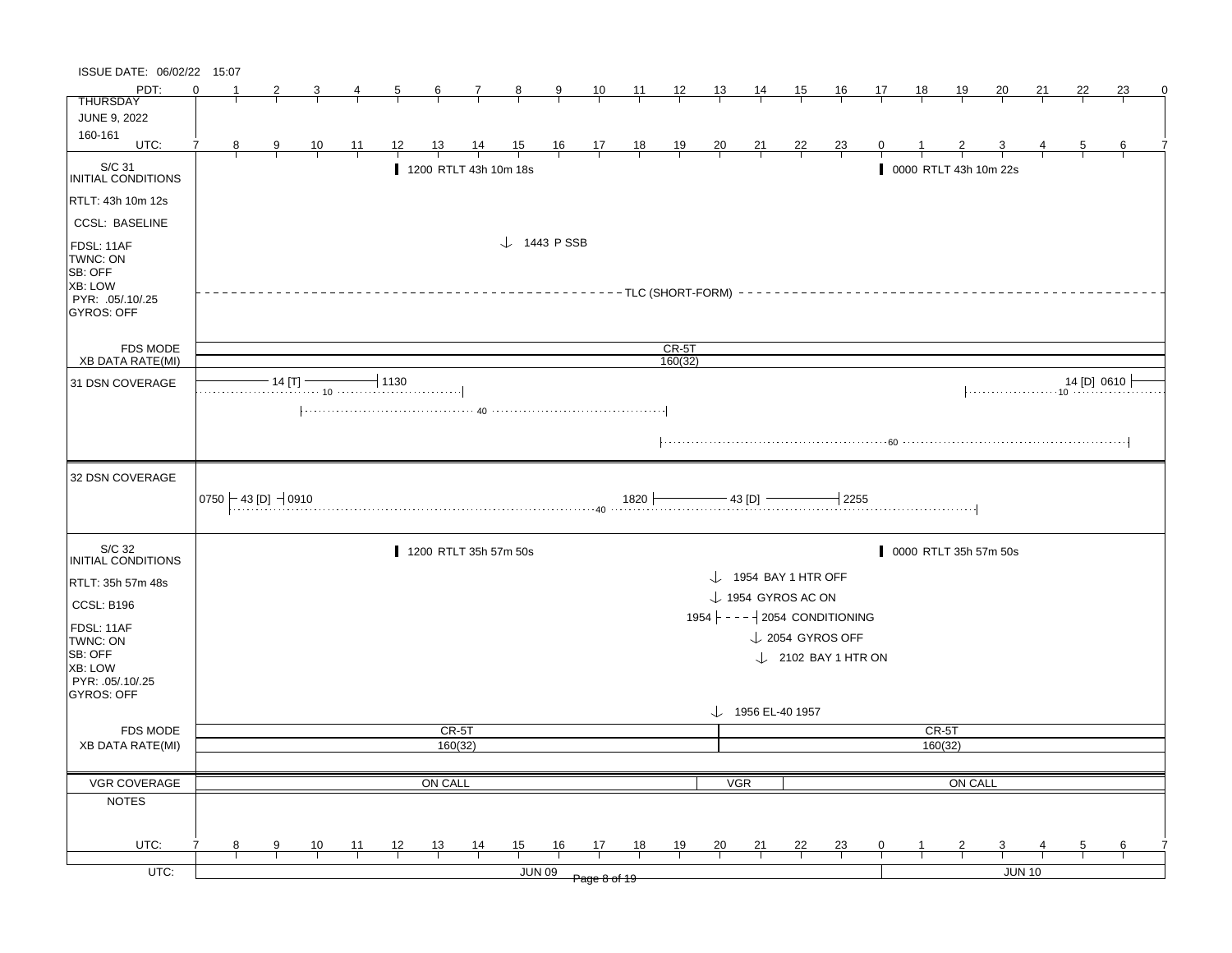| ISSUE DATE: 06/02/22 15:07                                                            |          |                |               |                                                                                                                                                                                                                                                                                                                                                                                                                                    |                 |                |                |                       |                |                |                                                                  |    |                         |                |                |                |                |                                         |    |                       |                               |         |                |                                |  |
|---------------------------------------------------------------------------------------|----------|----------------|---------------|------------------------------------------------------------------------------------------------------------------------------------------------------------------------------------------------------------------------------------------------------------------------------------------------------------------------------------------------------------------------------------------------------------------------------------|-----------------|----------------|----------------|-----------------------|----------------|----------------|------------------------------------------------------------------|----|-------------------------|----------------|----------------|----------------|----------------|-----------------------------------------|----|-----------------------|-------------------------------|---------|----------------|--------------------------------|--|
| PDT:                                                                                  | $\Omega$ |                |               | 3                                                                                                                                                                                                                                                                                                                                                                                                                                  | $\overline{4}$  | $\overline{5}$ | $6\overline{}$ | $\mathcal{I}_{-}$     | $\frac{8}{1}$  | $\overline{9}$ |                                                                  |    | $\frac{10}{1}$ 11 12 13 |                | 14             | 15             | <u>16</u>      | 17                                      | 18 | <u>19</u>             | <u>20</u>                     | 21      | 22             | 23                             |  |
| <b>FRIDAY</b>                                                                         |          |                |               |                                                                                                                                                                                                                                                                                                                                                                                                                                    |                 |                |                |                       |                |                |                                                                  |    |                         |                |                |                |                |                                         |    |                       |                               |         |                |                                |  |
| JUNE 10, 2022                                                                         |          |                |               |                                                                                                                                                                                                                                                                                                                                                                                                                                    |                 |                |                |                       |                |                |                                                                  |    |                         |                |                |                |                |                                         |    |                       |                               |         |                |                                |  |
| 161-162<br>UTC:                                                                       |          |                |               |                                                                                                                                                                                                                                                                                                                                                                                                                                    |                 |                |                |                       |                |                |                                                                  |    |                         |                |                |                |                |                                         |    |                       |                               |         |                |                                |  |
|                                                                                       | 7        | 8 <sub>2</sub> | $\frac{9}{1}$ | $\frac{10}{1}$                                                                                                                                                                                                                                                                                                                                                                                                                     | $\overline{11}$ | 12             | 13             | $\frac{14}{1}$        | $\frac{15}{1}$ |                | $\begin{array}{c cc} 16 & 17 & 18 \\ \hline & & & & \end{array}$ |    | $\frac{19}{1}$          | $\frac{20}{}$  | $\frac{21}{1}$ | $\frac{22}{ }$ | $\frac{23}{1}$ | $\mathbf{0}$                            |    | $rac{2}{1}$           | $\frac{3}{1}$                 |         | $\overline{5}$ | 6                              |  |
| $\vert_{\hspace{-.15cm} \text{INITIAL CONDITIONS}}$                                   |          |                |               |                                                                                                                                                                                                                                                                                                                                                                                                                                    |                 |                |                | 1200 RTLT 43h 10m 28s |                |                |                                                                  |    |                         |                |                |                |                |                                         |    | 0000 RTLT 43h 10m 34s |                               |         |                |                                |  |
| RTLT: 43h 10m 22s                                                                     |          |                |               |                                                                                                                                                                                                                                                                                                                                                                                                                                    |                 |                |                |                       |                |                |                                                                  |    |                         |                |                |                |                |                                         |    |                       |                               |         |                |                                |  |
| <b>CCSL: BASELINE</b>                                                                 |          |                |               |                                                                                                                                                                                                                                                                                                                                                                                                                                    |                 |                |                |                       |                |                |                                                                  |    |                         |                |                |                |                | $\ast$<br>0002   0007 CCSA MEMUPD & MRO |    |                       |                               |         |                |                                |  |
| FDSL: 11AF<br>TWNC: ON<br>SB: OFF<br>XB: LOW<br>PYR: .05/.10/.25<br><b>GYROS: OFF</b> |          |                |               |                                                                                                                                                                                                                                                                                                                                                                                                                                    |                 |                |                |                       |                |                |                                                                  |    |                         |                |                |                |                |                                         |    |                       | 0018   0023 CCSB MEMUPD & MRO |         |                |                                |  |
| FDS MODE                                                                              |          |                |               |                                                                                                                                                                                                                                                                                                                                                                                                                                    |                 |                |                |                       |                |                |                                                                  |    | $CR-5T$                 |                |                |                |                |                                         |    |                       |                               |         |                |                                |  |
| <b>XB DATA RATE(MI)</b>                                                               |          |                |               |                                                                                                                                                                                                                                                                                                                                                                                                                                    |                 |                |                |                       |                |                |                                                                  |    | 160(32)                 |                |                |                |                |                                         |    |                       |                               |         |                |                                |  |
| 31 DSN COVERAGE                                                                       |          |                |               | $\begin{array}{c c c c c c} \hline \multicolumn{3}{c }{\textbf{14 [D]}} & \multicolumn{3}{c }{\textbf{1240}} \\ \hline \multicolumn{3}{c }{\textbf{14 [D]}} & \multicolumn{3}{c }{\textbf{1240}} \\ \hline \multicolumn{3}{c }{\textbf{14 [D]}} & \multicolumn{3}{c }{\textbf{1240}} \\ \hline \multicolumn{3}{c }{\textbf{14 [D]}} & \multicolumn{3}{c }{\textbf{1240}} \\ \hline \multicolumn{3}{c }{\textbf{14 [D]}} & \multic$ |                 |                |                |                       |                |                |                                                                  |    |                         |                |                |                |                |                                         |    |                       |                               |         |                | 0435 $\longleftarrow$ 14 [D] - |  |
|                                                                                       |          |                |               |                                                                                                                                                                                                                                                                                                                                                                                                                                    |                 |                |                |                       |                |                |                                                                  |    |                         |                |                |                |                | $2315$ 63 [D] $-$ 0455                  |    |                       |                               |         |                |                                |  |
| 32 DSN COVERAGE                                                                       | 0750     |                |               |                                                                                                                                                                                                                                                                                                                                                                                                                                    |                 |                | $-43$ [o]      |                       |                |                |                                                                  |    | $-1845$                 |                |                |                |                | $2310$ $- 43$ [D] $-$                   |    |                       | $-0215$                       |         |                |                                |  |
| S/C 32<br>INITIAL CONDITIONS                                                          |          |                |               |                                                                                                                                                                                                                                                                                                                                                                                                                                    |                 |                |                | 1200 RTLT 35h 57m 50s |                |                |                                                                  |    |                         |                |                |                |                |                                         |    |                       | 0000 RTLT 35h 57m 52s         |         |                |                                |  |
| RTLT: 35h 57m 50s<br>CCSL: B196                                                       |          |                |               |                                                                                                                                                                                                                                                                                                                                                                                                                                    |                 |                |                |                       |                |                |                                                                  |    |                         |                |                |                |                |                                         |    |                       |                               |         |                |                                |  |
| FDSL: 11AF<br>TWNC: ON<br>SB: OFF<br>XB: LOW<br>PYR: .05/.10/.25<br>GYROS: OFF        |          |                |               |                                                                                                                                                                                                                                                                                                                                                                                                                                    |                 |                |                | 1340   1346 CCSTIMB   |                |                |                                                                  |    |                         |                |                |                |                |                                         |    |                       |                               |         |                |                                |  |
| FDS MODE                                                                              |          |                |               |                                                                                                                                                                                                                                                                                                                                                                                                                                    |                 |                |                |                       |                |                |                                                                  |    | CR-5T                   |                |                |                |                |                                         |    |                       |                               |         |                |                                |  |
| <b>XB DATA RATE(MI)</b>                                                               |          |                |               |                                                                                                                                                                                                                                                                                                                                                                                                                                    |                 |                |                |                       |                |                |                                                                  |    | 160(32)                 |                |                |                |                |                                         |    |                       |                               |         |                |                                |  |
|                                                                                       |          |                |               |                                                                                                                                                                                                                                                                                                                                                                                                                                    |                 |                |                |                       |                |                |                                                                  |    |                         |                |                |                |                |                                         |    |                       |                               |         |                |                                |  |
| VGR COVERAGE                                                                          |          |                |               |                                                                                                                                                                                                                                                                                                                                                                                                                                    |                 |                |                |                       | ON CALL        |                |                                                                  |    |                         |                |                |                |                |                                         |    |                       |                               | ON CALL |                |                                |  |
|                                                                                       |          |                |               |                                                                                                                                                                                                                                                                                                                                                                                                                                    |                 |                |                |                       |                |                |                                                                  |    |                         |                |                |                |                | <b>VGR</b>                              |    |                       |                               |         |                |                                |  |
| <b>NOTES</b>                                                                          |          |                |               |                                                                                                                                                                                                                                                                                                                                                                                                                                    |                 |                |                |                       |                |                |                                                                  |    |                         |                |                |                |                |                                         |    |                       |                               |         |                |                                |  |
| UTC:                                                                                  |          | 8              | 9             | 10                                                                                                                                                                                                                                                                                                                                                                                                                                 | 11              | 12             | 13             | $\frac{14}{1}$        | 15             | 16             | 17                                                               | 18 | 19                      | $\frac{20}{1}$ | 21             | 22             | 23             | 0                                       |    | $\overline{2}$        | $\overline{\mathbf{3}}$       |         | 5              | 6                              |  |
| UTC:                                                                                  |          |                |               |                                                                                                                                                                                                                                                                                                                                                                                                                                    |                 |                |                |                       |                | <b>JUN 10</b>  |                                                                  |    |                         |                |                |                |                |                                         |    |                       | <b>JUN 11</b>                 |         |                |                                |  |
|                                                                                       |          |                |               |                                                                                                                                                                                                                                                                                                                                                                                                                                    |                 |                |                |                       |                |                | Page 9 of 19                                                     |    |                         |                |                |                |                |                                         |    |                       |                               |         |                |                                |  |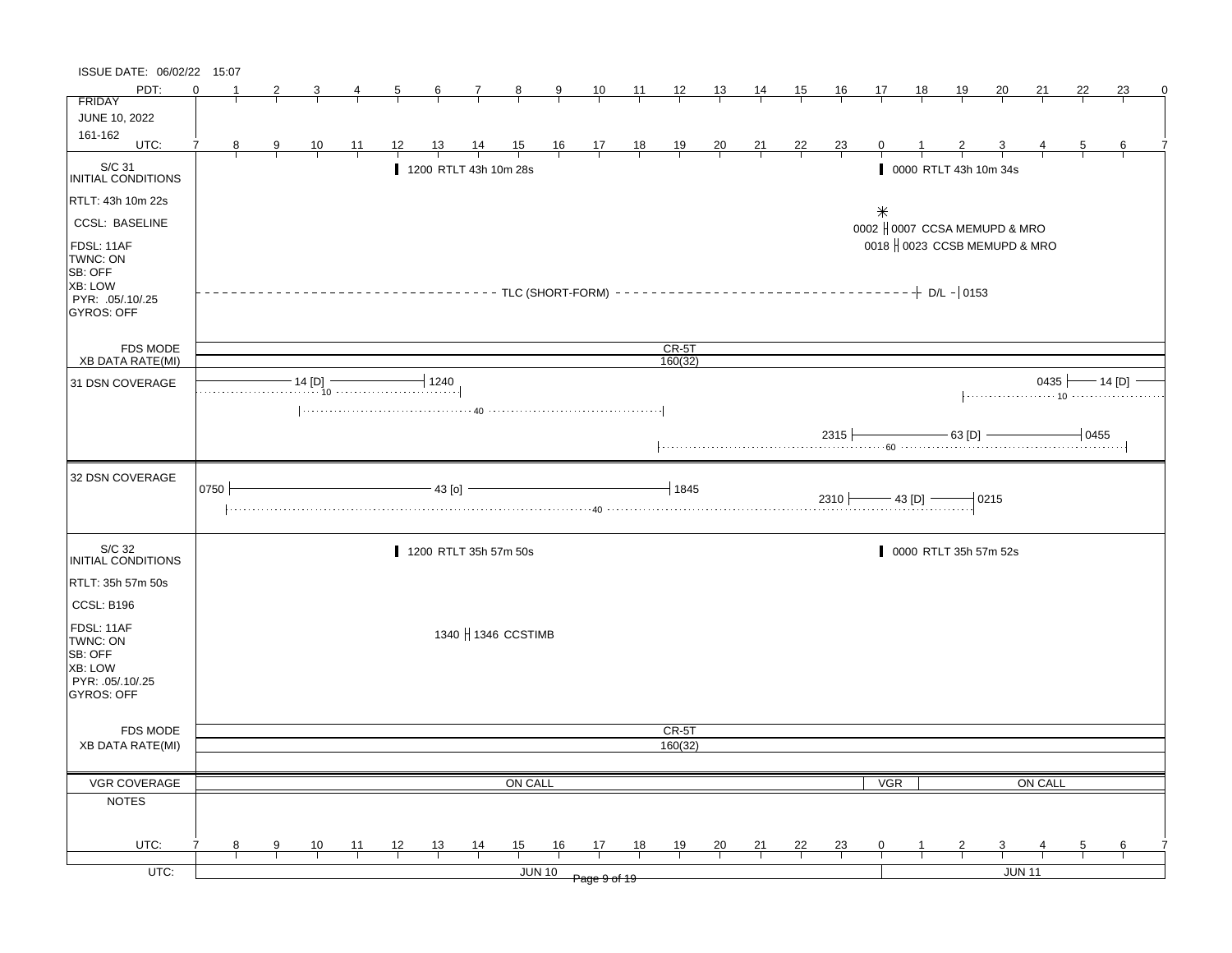| ISSUE DATE: 06/02/22 15:07                                                            |          |   |                         |                |                |                |                  |                       |                |                         |                                                      |                 |                |                |                |                |                |                |           |                                    |         |         |                |                       |
|---------------------------------------------------------------------------------------|----------|---|-------------------------|----------------|----------------|----------------|------------------|-----------------------|----------------|-------------------------|------------------------------------------------------|-----------------|----------------|----------------|----------------|----------------|----------------|----------------|-----------|------------------------------------|---------|---------|----------------|-----------------------|
| PDT:                                                                                  | $\Omega$ |   |                         |                |                | $\overline{b}$ | $6 \overline{6}$ | $\mathcal{I}$         | $\frac{8}{ }$  | $\overline{\mathbf{a}}$ | $\frac{10}{1}$                                       | $\frac{11}{1}$  | $\frac{12}{1}$ | $\frac{13}{2}$ | <u>14</u>      | <u>15</u>      | <u>16</u>      | 17             | <u>18</u> | <u> 19</u>                         | 20      | 21      | 22             | 23                    |
| <b>SATURDAY</b>                                                                       |          |   |                         |                |                |                |                  |                       |                |                         |                                                      |                 |                |                |                |                |                |                |           |                                    |         |         |                |                       |
| JUNE 11, 2022                                                                         |          |   |                         |                |                |                |                  |                       |                |                         |                                                      |                 |                |                |                |                |                |                |           |                                    |         |         |                |                       |
| 162-163<br>UTC:                                                                       | 7        | 8 | $\overline{\mathbf{g}}$ | $\frac{10}{1}$ | <u> 11</u>     | <u> 12 </u>    | <u> 13 </u>      | $\frac{14}{1}$        | $\frac{15}{1}$ |                         | $\begin{array}{c c}\n16 & 17 \\ \hline\n\end{array}$ | $\frac{18}{1}$  | $\frac{19}{1}$ | $\frac{20}{}$  | $\frac{21}{}$  | $\frac{22}{1}$ | $\frac{23}{1}$ |                |           |                                    |         |         | $\overline{5}$ | 6                     |
| S/C 31<br>INITIAL CONDITIONS                                                          |          |   |                         |                |                |                |                  | 1200 RTLT 43h 10m 38s |                |                         |                                                      |                 |                |                |                |                |                |                |           | 0000 RTLT 43h 10m 44s              |         |         |                |                       |
| RTLT: 43h 10m 34s                                                                     |          |   |                         |                |                |                |                  |                       |                |                         |                                                      |                 |                |                |                |                |                |                |           |                                    |         |         |                |                       |
| <b>CCSL: BASELINE</b>                                                                 |          |   |                         |                |                |                |                  |                       |                |                         |                                                      |                 |                |                |                |                |                |                |           |                                    |         |         |                |                       |
| FDSL: 11AF<br>TWNC: ON<br>SB: OFF<br>XB: LOW<br>PYR: .05/.10/.25<br><b>GYROS: OFF</b> |          |   |                         |                |                |                |                  |                       |                |                         |                                                      |                 |                |                |                |                |                |                |           |                                    |         |         |                |                       |
| FDS MODE                                                                              |          |   |                         |                |                |                |                  |                       |                |                         |                                                      |                 | $CR-5T$        |                |                |                |                |                |           |                                    |         |         |                |                       |
| <b>XB DATA RATE(MI)</b>                                                               |          |   |                         |                |                |                |                  |                       |                |                         |                                                      |                 | 160(32)        |                |                |                |                |                |           |                                    |         |         |                |                       |
| 31 DSN COVERAGE                                                                       |          |   |                         | $-14$ [D] $-$  |                | $-11145$       |                  |                       |                |                         |                                                      |                 |                |                |                |                |                |                |           |                                    |         |         |                | $0500$ $- 14$ [D] $-$ |
|                                                                                       |          |   |                         |                |                |                |                  |                       |                |                         |                                                      |                 |                |                |                |                |                |                |           |                                    |         |         |                |                       |
|                                                                                       |          |   |                         |                |                |                |                  |                       |                |                         |                                                      | 1825            |                |                |                | $-$ 63 [D] $-$ |                |                |           | $-0130$                            |         |         |                |                       |
| 32 DSN COVERAGE                                                                       |          |   |                         |                |                |                | 43 [D]           |                       |                |                         |                                                      | $-10740 - 1740$ |                |                |                | 2145           |                | $-$ 43 [B] $-$ |           |                                    | $-0210$ |         |                |                       |
| S/C 32<br><b>INITIAL CONDITIONS</b>                                                   |          |   |                         |                |                |                |                  | 1200 RTLT 35h 57m 52s |                |                         |                                                      |                 |                |                |                |                |                |                |           | 0000 RTLT 35h 57m 54s              |         |         |                |                       |
| RTLT: 35h 57m 52s                                                                     |          |   |                         |                |                |                |                  |                       |                |                         |                                                      |                 |                |                |                |                |                |                |           |                                    |         |         |                |                       |
| CCSL: B196                                                                            |          |   |                         |                |                |                |                  |                       |                |                         |                                                      |                 |                |                |                |                |                |                |           |                                    |         |         |                |                       |
| FDSL: 11AF<br>TWNC: ON<br>SB: OFF<br>XB: LOW<br>PYR: .05/.10/.25<br><b>GYROS: OFF</b> |          |   |                         |                |                |                |                  |                       |                |                         |                                                      |                 |                |                |                |                |                |                |           | 2257 DUMMY (5 MIN BRACKETED 10:55) |         |         |                |                       |
|                                                                                       |          |   |                         |                |                |                |                  |                       |                |                         |                                                      |                 | CR-5T          |                |                |                |                |                |           |                                    |         |         |                |                       |
| <b>FDS MODE</b><br><b>XB DATA RATE(MI)</b>                                            |          |   |                         |                |                |                |                  |                       |                |                         |                                                      |                 | 160(32)        |                |                |                |                |                |           |                                    |         |         |                |                       |
|                                                                                       |          |   |                         |                |                |                |                  |                       |                |                         |                                                      |                 |                |                |                |                |                |                |           |                                    |         |         |                |                       |
| VGR COVERAGE                                                                          |          |   |                         |                |                |                |                  | ON CALL               |                |                         |                                                      |                 |                |                |                |                | <b>VGR</b>     |                |           |                                    |         | ON CALL |                |                       |
| <b>NOTES</b>                                                                          |          |   |                         |                |                |                |                  |                       |                |                         |                                                      |                 |                |                |                |                |                |                |           |                                    |         |         |                |                       |
|                                                                                       |          |   |                         |                |                |                |                  |                       |                |                         |                                                      |                 |                |                |                |                |                |                |           |                                    |         |         |                |                       |
|                                                                                       |          |   |                         |                |                |                |                  |                       |                |                         |                                                      |                 |                |                |                |                |                |                |           |                                    |         |         |                |                       |
| UTC:                                                                                  |          | 8 | 9                       | $\frac{10}{1}$ | $\frac{11}{1}$ | 12             | $\frac{13}{1}$   | $\frac{14}{1}$        | 15             | 16                      | $\frac{17}{1}$                                       | 18              | $\frac{19}{1}$ | $\frac{20}{}$  | $\frac{21}{1}$ | $\frac{22}{1}$ | $\frac{23}{1}$ | $\mathbf{0}$   |           |                                    |         |         | $\frac{5}{2}$  | $\frac{6}{1}$         |
| $UTC$ :                                                                               |          |   |                         |                |                |                |                  |                       |                | <b>JUN 11</b>           | Page 10 of 19                                        |                 |                |                |                |                |                |                |           |                                    |         | JUN 12  |                |                       |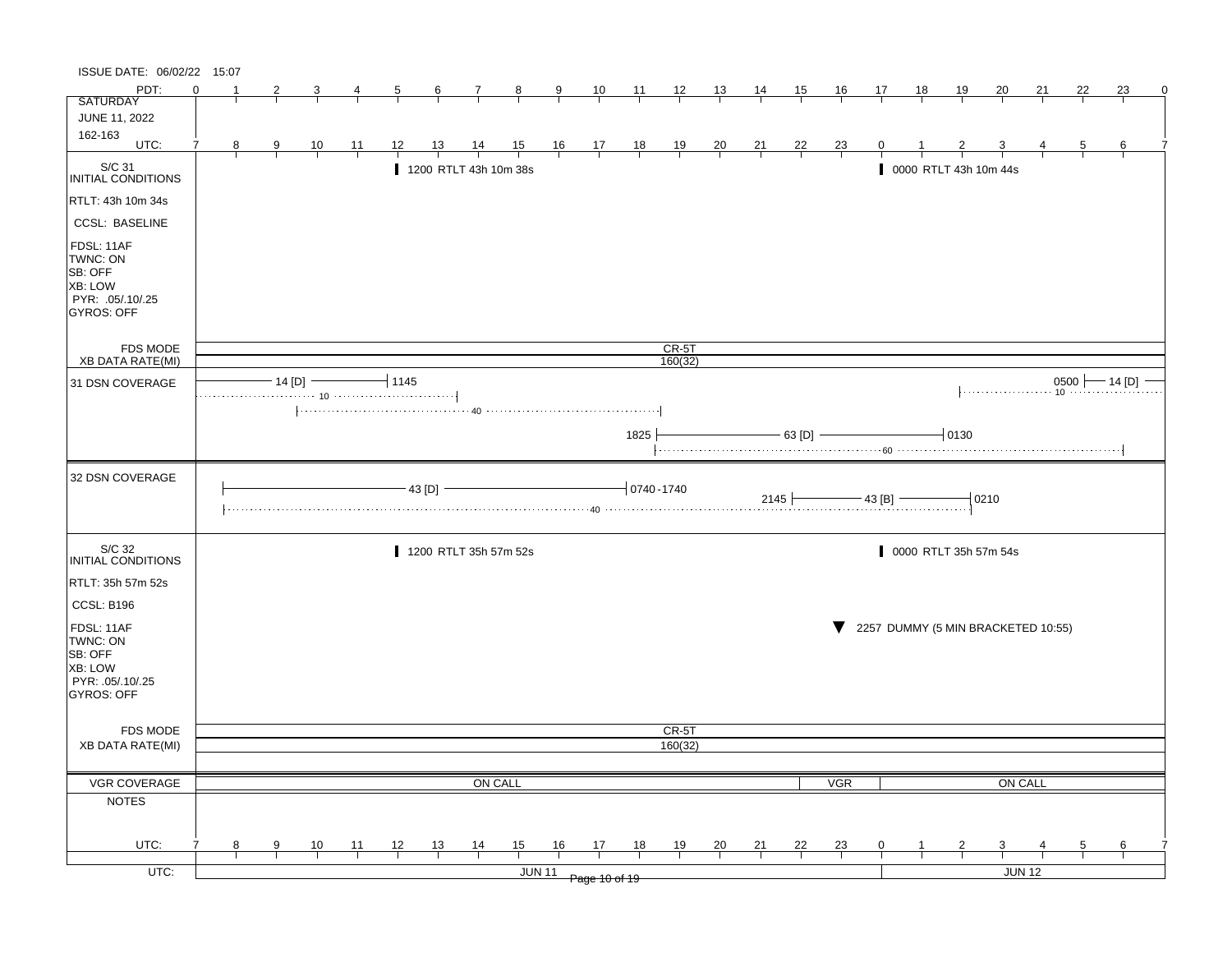| ISSUE DATE: 06/02/22 15:07                                                     |          |               |                |                |                |                |                |                       |                |               |                                                      |                |                    |                |                |                |                |                |    |               |                                                                      |               |                |    |   |
|--------------------------------------------------------------------------------|----------|---------------|----------------|----------------|----------------|----------------|----------------|-----------------------|----------------|---------------|------------------------------------------------------|----------------|--------------------|----------------|----------------|----------------|----------------|----------------|----|---------------|----------------------------------------------------------------------|---------------|----------------|----|---|
| PDT:                                                                           | $\Omega$ |               | 2              |                | 4              | $\overline{5}$ | $\frac{6}{ }$  | $\mathcal{I}$         | $\frac{8}{ }$  | $\frac{9}{5}$ | $\frac{10}{1}$                                       | $\frac{11}{2}$ | $\frac{12}{ }$     | 13             | 14             | 15             | <u>16</u>      | 17             | 18 | <u>19</u>     | 20                                                                   | 21            | 22             | 23 | 0 |
| <b>SUNDAY</b>                                                                  |          |               |                |                |                |                |                |                       |                |               |                                                      |                |                    |                |                |                |                |                |    |               |                                                                      |               |                |    |   |
| JUNE 12, 2022                                                                  |          |               |                |                |                |                |                |                       |                |               |                                                      |                |                    |                |                |                |                |                |    |               |                                                                      |               |                |    |   |
| 163-164<br>UTC:                                                                | 7        | 8             | $\overline{9}$ | $\frac{10}{1}$ | $\frac{11}{1}$ | 12             | <u>13</u>      | $\frac{14}{1}$        | $\frac{15}{1}$ |               | $\begin{array}{c c}\n16 & 17 \\ \hline\n\end{array}$ | $\frac{18}{1}$ | $\frac{19}{1}$     | $\frac{20}{1}$ | $\frac{21}{1}$ | $\frac{22}{1}$ | $\frac{23}{1}$ |                |    |               |                                                                      |               | $\overline{5}$ | 6  |   |
| S/C 31<br>INITIAL CONDITIONS                                                   |          |               |                |                |                |                |                | 1200 RTLT 43h 10m 50s |                |               |                                                      |                |                    |                |                |                |                |                |    |               | 0000 RTLT 43h 10m 54s                                                |               |                |    |   |
| RTLT: 43h 10m 44s                                                              |          |               |                |                |                |                |                |                       |                |               |                                                      |                |                    |                |                |                |                |                |    |               |                                                                      |               |                |    |   |
| <b>CCSL: BASELINE</b>                                                          |          |               |                |                |                |                |                |                       |                |               |                                                      |                |                    |                |                |                |                |                |    |               |                                                                      |               |                |    |   |
| FDSL: 11AF<br>TWNC: ON<br>SB: OFF<br>XB: LOW<br>PYR: .05/.10/.25<br>GYROS: OFF |          |               |                |                |                |                |                |                       |                |               |                                                      |                |                    |                |                |                |                |                |    |               |                                                                      |               |                |    |   |
| FDS MODE<br><b>XB DATA RATE(MI)</b>                                            |          |               |                |                |                |                |                |                       |                |               |                                                      |                | $CR-5T$<br>160(32) |                |                |                |                |                |    |               |                                                                      |               |                |    |   |
|                                                                                |          | $-14$ [D] $-$ |                | $-10915$       |                |                |                |                       |                |               |                                                      |                |                    |                |                |                |                |                |    |               |                                                                      |               |                |    |   |
| 31 DSN COVERAGE                                                                |          |               |                |                |                |                |                |                       |                |               |                                                      |                |                    |                |                |                |                |                |    |               | $\begin{array}{c c c c c} \hline 0305 & 14 [D] & \hline \end{array}$ |               |                |    |   |
|                                                                                |          |               |                |                |                |                |                |                       |                |               |                                                      |                |                    |                |                |                |                |                |    |               |                                                                      |               |                |    |   |
|                                                                                |          |               |                |                |                |                |                |                       |                |               |                                                      | 1820           |                    |                |                | $-63$ [D] $-$  |                |                |    |               | $-0215$                                                              |               |                |    |   |
| 32 DSN COVERAGE                                                                |          |               |                |                |                |                |                |                       |                |               |                                                      |                |                    |                |                |                |                |                |    |               |                                                                      |               |                |    |   |
|                                                                                |          |               | 0945           |                |                |                |                |                       | - 43 [D] -     |               |                                                      |                |                    | $+2005$        |                |                |                |                |    |               |                                                                      |               |                |    |   |
| S/C 32<br>INITIAL CONDITIONS                                                   |          |               |                |                |                |                |                | 1200 RTLT 35h 57m 54s |                |               |                                                      |                |                    |                |                |                |                |                |    |               | 0000 RTLT 35h 57m 56s                                                |               |                |    |   |
| RTLT: 35h 57m 54s                                                              |          |               |                |                |                |                |                |                       |                |               |                                                      |                |                    |                |                |                |                |                |    |               |                                                                      |               |                |    |   |
| CCSL: B196                                                                     |          |               |                |                |                |                |                |                       |                |               |                                                      |                |                    |                |                |                |                |                |    |               |                                                                      |               |                |    |   |
| FDSL: 11AF<br>TWNC: ON<br>SB: OFF<br>XB: LOW<br>PYR: 05/10/25<br>GYROS: OFF    |          |               |                |                |                |                |                |                       |                |               |                                                      |                |                    |                |                |                |                |                |    |               |                                                                      |               |                |    |   |
| FDS MODE                                                                       |          |               |                |                |                |                |                |                       |                |               |                                                      |                | CR-5T              |                |                |                |                |                |    |               |                                                                      |               |                |    |   |
| <b>XB DATA RATE(MI)</b>                                                        |          |               |                |                |                |                |                |                       |                |               |                                                      |                | 160(32)            |                |                |                |                |                |    |               |                                                                      |               |                |    |   |
|                                                                                |          |               |                |                |                |                |                |                       |                |               |                                                      |                |                    |                |                |                |                |                |    |               |                                                                      |               |                |    |   |
| VGR COVERAGE                                                                   |          |               |                |                |                |                |                |                       |                |               |                                                      |                | ON CALL            |                |                |                |                |                |    |               |                                                                      |               |                |    |   |
| <b>NOTES</b>                                                                   |          |               |                |                |                |                |                |                       |                |               |                                                      |                |                    |                |                |                |                |                |    |               |                                                                      |               |                |    |   |
| UTC:                                                                           |          | 8             | 9              | $\frac{10}{1}$ | $\frac{11}{1}$ | $\frac{12}{ }$ | $\frac{13}{ }$ | $\frac{14}{1}$        | $\frac{15}{1}$ | 16            | $\frac{17}{2}$                                       | 18             | $\frac{19}{1}$     | $\frac{20}{1}$ | $\frac{21}{1}$ | $\frac{22}{1}$ | $\frac{23}{1}$ | $\overline{0}$ |    | $\frac{2}{ }$ | $\frac{3}{1}$                                                        |               | $\overline{5}$ | 6  |   |
|                                                                                |          |               |                |                |                |                |                |                       |                |               |                                                      |                |                    |                |                |                |                |                |    |               |                                                                      |               |                |    |   |
| $UTC$ :                                                                        |          |               |                |                |                |                |                |                       |                |               | JUN 12 Page 11 of 19                                 |                |                    |                |                |                |                |                |    |               |                                                                      | <b>JUN 13</b> |                |    |   |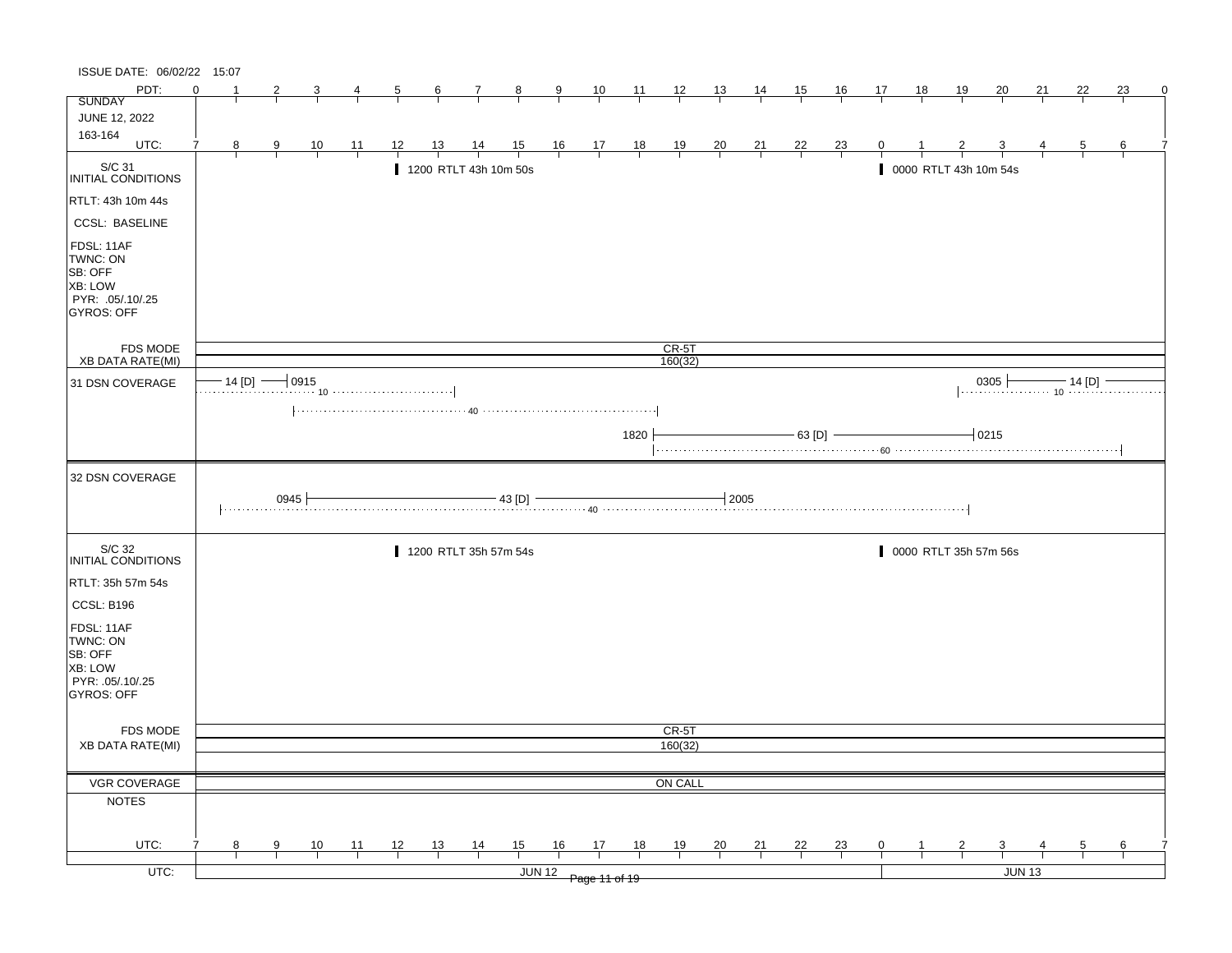| ISSUE DATE: 06/02/22 15:07                                                                   |          |                |                |                |                                             |                |                |                       |                          |                                                                      |                |                |                |                |                |                |                |                |           |                      |                         |               |                |    |   |
|----------------------------------------------------------------------------------------------|----------|----------------|----------------|----------------|---------------------------------------------|----------------|----------------|-----------------------|--------------------------|----------------------------------------------------------------------|----------------|----------------|----------------|----------------|----------------|----------------|----------------|----------------|-----------|----------------------|-------------------------|---------------|----------------|----|---|
| PDT:                                                                                         | $\Omega$ |                | 2              |                |                                             | $\overline{5}$ | $\frac{6}{ }$  | $\overline{7}$        | $\frac{8}{ }$            | $\frac{9}{1}$                                                        | $\frac{10}{ }$ | $\frac{11}{1}$ | $\frac{12}{1}$ | $\frac{13}{1}$ | $\frac{14}{1}$ | 15             | $\frac{16}{1}$ | 17             | <u>18</u> | $\frac{19}{2}$       | <u>20</u>               | 21            | 22             | 23 | 0 |
| <b>MONDAY</b>                                                                                |          |                |                |                |                                             |                |                |                       |                          |                                                                      |                |                |                |                |                |                |                |                |           |                      |                         |               |                |    |   |
| JUNE 13, 2022                                                                                |          |                |                |                |                                             |                |                |                       |                          |                                                                      |                |                |                |                |                |                |                |                |           |                      |                         |               |                |    |   |
| 164-165<br>UTC:                                                                              |          | 8 <sup>8</sup> | $\overline{9}$ | $\frac{10}{1}$ | $\frac{11}{1}$                              | $\frac{12}{1}$ | $\frac{13}{ }$ | $\frac{14}{1}$        | $\frac{15}{1}$           | $\begin{array}{c cc} 16 & 17 & 18 \\ \hline &   &   &   \end{array}$ |                |                | $\frac{19}{1}$ | $\frac{20}{1}$ | $\frac{21}{1}$ | $\frac{22}{ }$ | $\frac{23}{}$  |                |           |                      |                         |               | $\overline{5}$ | 6  |   |
| S/C 31<br>INITIAL CONDITIONS                                                                 |          |                |                |                |                                             |                |                | 1200 RTLT 43h 11m 0s  |                          |                                                                      |                |                |                |                |                |                |                |                |           | 0000 RTLT 43h 11m 6s |                         |               |                |    |   |
| RTLT: 43h 10m 54s                                                                            |          |                |                |                |                                             |                |                |                       |                          |                                                                      |                |                |                |                |                |                |                |                |           |                      |                         |               |                |    |   |
| <b>CCSL: BASELINE</b>                                                                        |          |                |                |                |                                             |                |                |                       |                          |                                                                      |                |                |                |                |                |                |                |                |           |                      |                         |               |                |    |   |
| FDSL: 11AF<br>TWNC: ON<br>SB: OFF<br><b>XB: LOW</b><br>PYR: .05/.10/.25<br>GYROS: OFF        |          |                |                |                |                                             |                |                |                       |                          |                                                                      |                |                |                |                |                |                |                |                |           |                      |                         |               |                |    |   |
| FDS MODE                                                                                     |          |                |                |                |                                             |                |                |                       |                          |                                                                      |                |                | $CR-5T$        |                |                |                |                |                |           |                      |                         |               |                |    |   |
| <b>XB DATA RATE(MI)</b>                                                                      |          |                |                |                |                                             |                |                |                       |                          |                                                                      |                |                | 160(32)        |                |                |                |                |                |           |                      |                         |               |                |    |   |
| 31 DSN COVERAGE                                                                              |          |                |                |                | $\cdot$ 14 [D] $\longrightarrow$ 0915<br>10 |                |                |                       |                          |                                                                      |                |                |                |                |                |                |                |                | 0150      |                      |                         |               |                |    |   |
|                                                                                              |          |                |                |                |                                             |                |                |                       |                          |                                                                      |                |                |                |                |                |                |                |                |           |                      |                         |               |                |    |   |
|                                                                                              |          |                |                |                |                                             |                |                |                       |                          |                                                                      |                | 1815           |                |                |                | - 63 [D] -     |                |                | 10050     |                      |                         |               |                |    |   |
| 32 DSN COVERAGE                                                                              |          |                |                |                |                                             |                |                |                       |                          |                                                                      |                |                |                |                |                |                |                |                |           |                      |                         |               |                |    |   |
|                                                                                              | 0820     |                |                |                | $-43$ [D] $-$                               |                |                |                       | $\overline{1}$ 1435      |                                                                      |                |                |                |                |                |                |                |                |           |                      |                         |               |                |    |   |
| S/C 32<br>INITIAL CONDITIONS                                                                 |          |                |                |                |                                             |                |                | 1200 RTLT 35h 57m 56s |                          |                                                                      |                |                |                |                |                |                |                |                |           |                      | 0000 RTLT 35h 57m 58s   |               |                |    |   |
| RTLT: 35h 57m 56s                                                                            |          |                |                |                |                                             |                |                |                       |                          |                                                                      |                |                |                |                |                |                |                |                |           |                      |                         |               |                |    |   |
|                                                                                              |          |                |                |                |                                             |                |                |                       |                          |                                                                      |                |                |                |                |                |                |                |                |           |                      |                         |               |                |    |   |
| CCSL: B196                                                                                   |          |                |                |                |                                             |                |                |                       |                          |                                                                      |                |                |                |                |                |                |                |                |           |                      |                         |               |                |    |   |
| FDSL: 11AF<br>TWNC: ON<br>SB: OFF<br><b>XB: LOW</b><br>PYR: .05/.10/.25<br><b>GYROS: OFF</b> |          |                |                |                |                                             |                |                |                       |                          |                                                                      |                |                |                |                |                |                |                |                |           |                      |                         |               |                |    |   |
|                                                                                              |          |                |                |                |                                             |                |                |                       |                          |                                                                      |                |                |                |                |                |                |                |                |           |                      |                         |               |                |    |   |
| FDS MODE                                                                                     |          |                |                |                |                                             |                |                |                       |                          |                                                                      |                |                | CR-5T          |                |                |                |                |                |           |                      |                         |               |                |    |   |
| <b>XB DATA RATE(MI)</b>                                                                      |          |                |                |                |                                             |                |                |                       |                          |                                                                      |                |                | 160(32)        |                |                |                |                |                |           |                      |                         |               |                |    |   |
|                                                                                              |          |                |                |                |                                             |                |                |                       |                          |                                                                      |                |                |                |                |                |                |                |                |           |                      |                         |               |                |    |   |
| VGR COVERAGE                                                                                 |          |                |                |                |                                             |                |                |                       |                          |                                                                      |                |                | ON CALL        |                |                |                |                |                |           |                      |                         |               |                |    |   |
| <b>NOTES</b>                                                                                 |          |                |                |                |                                             |                |                |                       |                          |                                                                      |                |                |                |                |                |                |                |                |           |                      |                         |               |                |    |   |
| UTC:                                                                                         |          | 8              | 9              |                |                                             |                |                |                       |                          | 16                                                                   | 17             | 18             |                |                |                |                |                | $\overline{0}$ |           | $\overline{z}$       | $\overline{\mathbf{3}}$ |               | $\overline{5}$ | 6  |   |
| $UTC$ :                                                                                      |          |                |                | $\frac{10}{ }$ | $\frac{11}{1}$                              | $\frac{12}{ }$ | $\frac{13}{ }$ | $\frac{14}{1}$        | $\frac{15}{1}$<br>JUN 13 |                                                                      | Page 12 of 19  |                | $\frac{19}{1}$ | $\frac{20}{}$  | $\frac{21}{1}$ | $\frac{22}{1}$ | $\frac{23}{ }$ |                |           |                      |                         | <b>JUN 14</b> |                |    |   |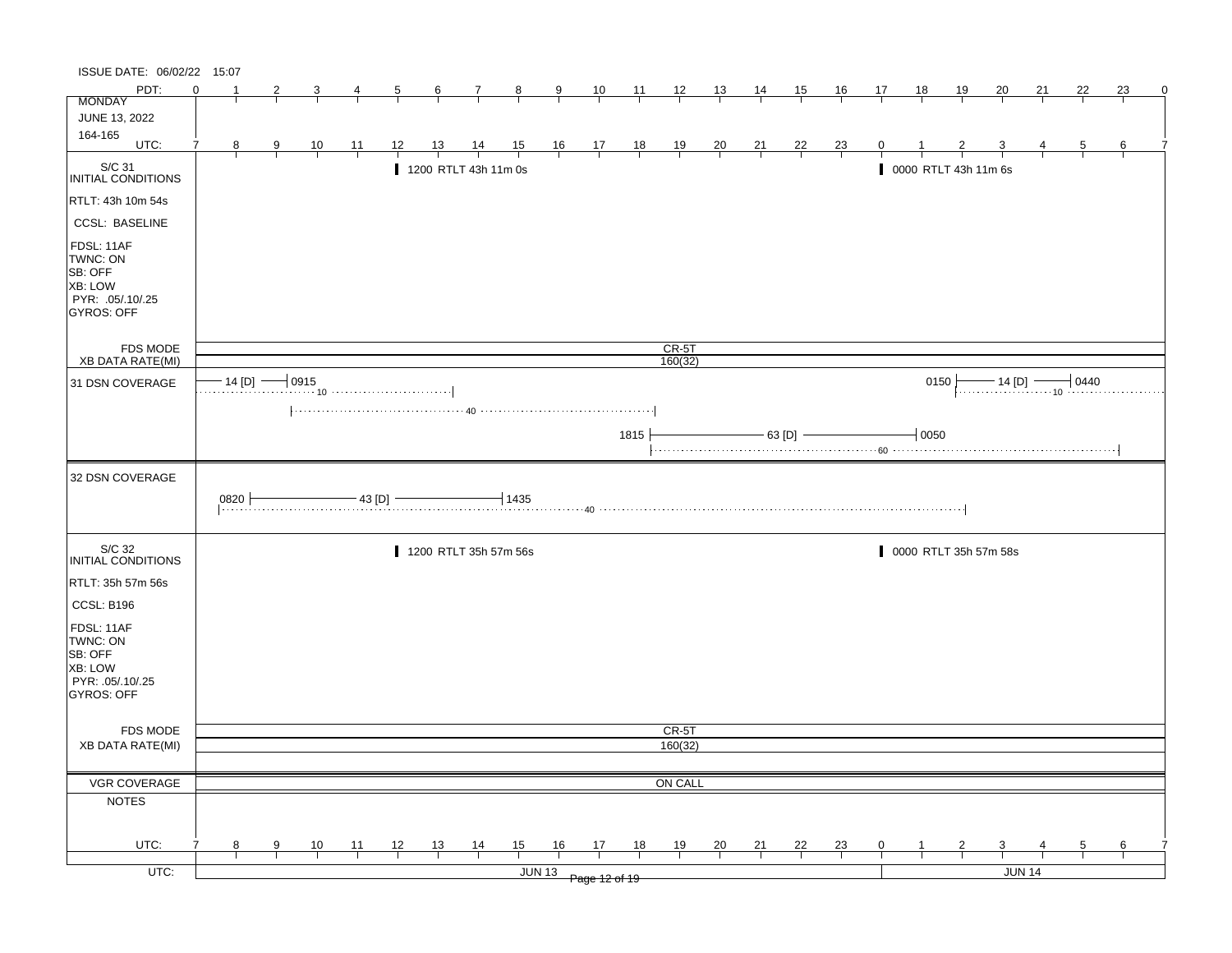| ISSUE DATE: 06/02/22 15:07                                                                   |          |                                                                                                                                                 |               |                                                    |                |                |                |                       |        |                |                                                                      |       |                |                |                |                       |                |              |           |                       |                         |        |                |    |             |
|----------------------------------------------------------------------------------------------|----------|-------------------------------------------------------------------------------------------------------------------------------------------------|---------------|----------------------------------------------------|----------------|----------------|----------------|-----------------------|--------|----------------|----------------------------------------------------------------------|-------|----------------|----------------|----------------|-----------------------|----------------|--------------|-----------|-----------------------|-------------------------|--------|----------------|----|-------------|
| PDT:                                                                                         | $\Omega$ |                                                                                                                                                 | 2             | 3                                                  | 4              | $\overline{5}$ | 6              | $\mathbf{7}$          | $_{8}$ | $\overline{9}$ | $\frac{10}{1}$                                                       | $-11$ | $\frac{12}{ }$ | $\frac{13}{2}$ | 14             | 15                    | <u>16</u>      | 17           | <u>18</u> | <u>19</u>             | 20                      | 21     | 22             | 23 | $\mathbf 0$ |
| <b>TUESDAY</b>                                                                               |          |                                                                                                                                                 |               |                                                    |                |                |                |                       |        |                |                                                                      |       |                |                |                |                       |                |              |           |                       |                         |        |                |    |             |
| <b>JUNE 14, 2022</b>                                                                         |          |                                                                                                                                                 |               |                                                    |                |                |                |                       |        |                |                                                                      |       |                |                |                |                       |                |              |           |                       |                         |        |                |    |             |
| 165-166<br>UTC:                                                                              | 7        | 8 <sup>2</sup>                                                                                                                                  | $\frac{9}{1}$ | $\frac{10}{1}$                                     | $\frac{11}{1}$ | 12             | $\frac{13}{ }$ | $\frac{14}{ }$        |        |                |                                                                      |       |                |                |                | $\frac{22}{1}$        |                | $\mathbf{0}$ |           |                       |                         |        | $\overline{5}$ | 6  |             |
|                                                                                              |          |                                                                                                                                                 |               |                                                    |                |                |                |                       |        |                | $\begin{array}{ccccccccc}\n15 & 16 & 17 & 18 \\ \hline\n\end{array}$ |       | $\frac{19}{1}$ | $\frac{20}{1}$ | $\frac{21}{1}$ |                       | $\frac{23}{ }$ |              |           |                       |                         |        |                |    |             |
| $\vert_{\mathsf{INITIAL~COMD} \vert \mathsf{TIONS}}$                                         |          |                                                                                                                                                 |               |                                                    |                |                |                | 1200 RTLT 43h 11m 12s |        |                |                                                                      |       |                |                |                |                       |                |              |           | 0000 RTLT 43h 11m 16s |                         |        |                |    |             |
| RTLT: 43h 11m 6s                                                                             |          |                                                                                                                                                 |               |                                                    |                |                |                |                       |        |                |                                                                      |       |                |                |                |                       |                |              |           |                       |                         |        |                |    |             |
| <b>CCSL: BASELINE</b>                                                                        |          |                                                                                                                                                 |               |                                                    |                |                |                |                       |        |                |                                                                      |       |                |                |                |                       |                |              |           |                       |                         |        |                |    |             |
| FDSL: 11AF<br>TWNC: ON<br>SB: OFF<br><b>XB: LOW</b><br>PYR: .05/.10/.25<br><b>GYROS: OFF</b> |          | 1305 1306 PWS/RH<br>$\downarrow$ 1305 GS-4B 1306<br>$CR-5T$<br>$CR-5T$<br>160(32)<br>160(32)<br>0200                                            |               |                                                    |                |                |                |                       |        |                |                                                                      |       |                |                |                | CCS DIAG (02:01) 0650 |                |              |           |                       |                         |        |                |    |             |
|                                                                                              |          |                                                                                                                                                 |               |                                                    |                |                |                |                       |        |                |                                                                      |       |                |                |                |                       |                |              |           |                       |                         |        |                |    |             |
| <b>FDS MODE</b><br><b>XB DATA RATE(MI)</b>                                                   |          |                                                                                                                                                 |               |                                                    |                |                |                |                       |        |                |                                                                      |       |                |                |                |                       |                |              |           |                       |                         |        |                |    |             |
| 31 DSN COVERAGE                                                                              |          |                                                                                                                                                 |               |                                                    |                |                |                |                       |        |                |                                                                      |       |                |                |                |                       |                |              |           |                       |                         |        |                |    |             |
|                                                                                              |          |                                                                                                                                                 |               |                                                    |                |                |                |                       |        |                |                                                                      |       |                |                |                |                       |                |              |           |                       |                         |        |                |    |             |
|                                                                                              |          | 0 $\begin{array}{c} \hline \text{--} & \text{--} \\ \hline \text{--} & \text{--} \\ \text{--} & \text{--} \\ \text{--} & \text{--} \end{array}$ |               |                                                    |                |                |                |                       |        |                |                                                                      |       |                |                |                |                       |                |              |           |                       |                         |        |                |    |             |
|                                                                                              |          |                                                                                                                                                 |               |                                                    |                |                |                |                       |        |                |                                                                      | 1815  |                |                |                | $-63$ [D] $-$         |                |              |           | $-10110$              |                         |        |                |    |             |
|                                                                                              |          |                                                                                                                                                 |               |                                                    |                |                |                |                       |        |                |                                                                      |       |                |                |                |                       |                |              |           |                       |                         |        |                |    |             |
| 32 DSN COVERAGE                                                                              |          |                                                                                                                                                 |               | 0920 $\longleftarrow$ 43 [D] $\longleftarrow$ 1320 |                |                |                |                       |        |                |                                                                      |       |                | $-1955$        |                |                       |                |              |           |                       |                         |        |                |    |             |
|                                                                                              |          |                                                                                                                                                 |               |                                                    |                |                |                |                       |        |                |                                                                      |       |                |                |                |                       |                |              |           |                       |                         |        |                |    |             |
| S/C 32<br>INITIAL CONDITIONS                                                                 |          |                                                                                                                                                 |               |                                                    |                |                |                | 1200 RTLT 35h 57m 58s |        |                |                                                                      |       |                |                |                |                       |                |              |           | 0000 RTLT 35h 58m 0s  |                         |        |                |    |             |
| RTLT: 35h 57m 58s                                                                            |          |                                                                                                                                                 |               |                                                    |                |                |                |                       |        |                |                                                                      |       |                |                |                |                       |                |              |           |                       |                         |        |                |    |             |
| CCSL: B196                                                                                   |          |                                                                                                                                                 |               |                                                    |                |                |                |                       |        |                |                                                                      |       |                |                |                |                       |                |              |           |                       |                         |        |                |    |             |
| FDSL: 11AF<br>TWNC: ON<br>SB: OFF<br><b>XB: LOW</b><br>PYR: .05/.10/.25<br>GYROS: OFF        |          |                                                                                                                                                 |               |                                                    |                |                |                |                       |        |                |                                                                      |       |                |                |                |                       |                |              |           |                       |                         |        |                |    |             |
|                                                                                              |          |                                                                                                                                                 |               |                                                    |                |                |                |                       |        |                |                                                                      |       |                |                |                |                       |                |              |           |                       |                         |        |                |    |             |
| FDS MODE                                                                                     |          |                                                                                                                                                 |               |                                                    |                |                |                |                       |        |                |                                                                      |       | CR-5T          |                |                |                       |                |              |           |                       |                         |        |                |    |             |
| <b>XB DATA RATE(MI)</b>                                                                      |          |                                                                                                                                                 |               |                                                    |                |                |                |                       |        |                |                                                                      |       | 160(32)        |                |                |                       |                |              |           |                       |                         |        |                |    |             |
|                                                                                              |          |                                                                                                                                                 |               |                                                    |                |                |                |                       |        |                |                                                                      |       |                |                |                |                       |                |              |           |                       |                         |        |                |    |             |
| <b>VGR COVERAGE</b>                                                                          |          |                                                                                                                                                 |               |                                                    |                |                |                |                       |        |                |                                                                      |       | ON CALL        |                |                |                       |                |              |           |                       |                         |        |                |    |             |
| <b>NOTES</b>                                                                                 |          |                                                                                                                                                 |               |                                                    |                |                |                |                       |        |                |                                                                      |       |                |                |                |                       |                |              |           |                       |                         |        |                |    |             |
| UTC:                                                                                         |          | 8                                                                                                                                               | 9             | 10                                                 | 11             | 12             | 13             |                       | 15     | 16             | 17                                                                   | 18    | 19             |                | $\frac{21}{1}$ | 22                    | $\frac{23}{1}$ | 0            |           | $\overline{2}$        | $\overline{\mathbf{3}}$ |        | 5              | 6  |             |
|                                                                                              |          |                                                                                                                                                 |               |                                                    |                |                |                | $\frac{14}{1}$        |        |                |                                                                      |       |                | $\frac{20}{1}$ |                |                       |                |              |           |                       |                         |        |                |    |             |
| UTC:                                                                                         |          |                                                                                                                                                 |               |                                                    |                |                |                |                       |        | <b>JUN 14</b>  | Page 13 of 19                                                        |       |                |                |                |                       |                |              |           |                       |                         | JUN 15 |                |    |             |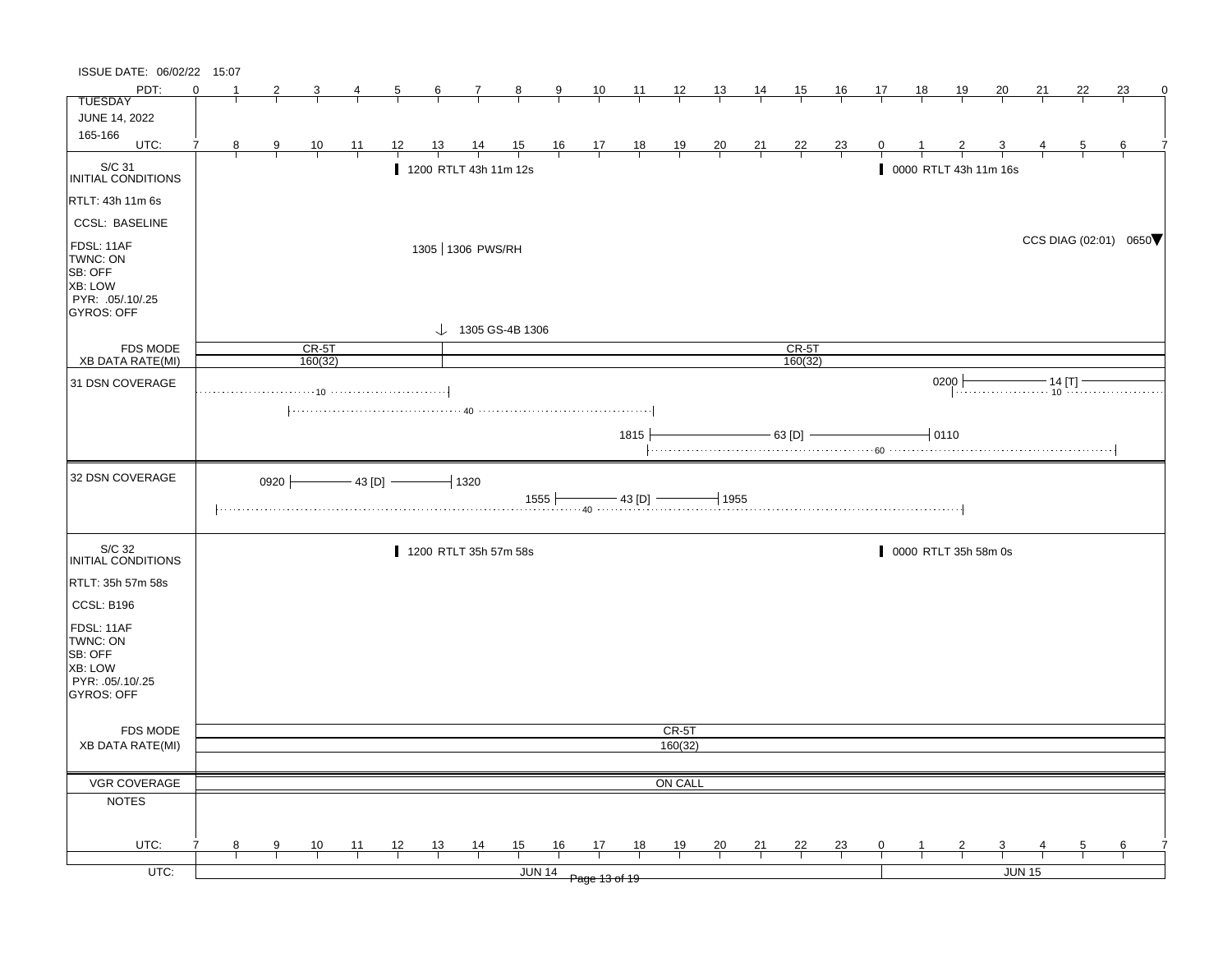| ISSUE DATE: 06/02/22 15:07                                                            |          |                                                                                                                          |               |                |                |                |                |                                                                                                                                                                                                                                                                                                |                |               |                      |                      |                |                |                               |                |                |                |                       |                |               |               |                |               |   |
|---------------------------------------------------------------------------------------|----------|--------------------------------------------------------------------------------------------------------------------------|---------------|----------------|----------------|----------------|----------------|------------------------------------------------------------------------------------------------------------------------------------------------------------------------------------------------------------------------------------------------------------------------------------------------|----------------|---------------|----------------------|----------------------|----------------|----------------|-------------------------------|----------------|----------------|----------------|-----------------------|----------------|---------------|---------------|----------------|---------------|---|
| PDT:                                                                                  | $\Omega$ |                                                                                                                          |               |                |                | $\frac{5}{}$   | $\frac{6}{ }$  | $\frac{7}{ }$                                                                                                                                                                                                                                                                                  | $\frac{8}{1}$  | $\frac{9}{1}$ |                      | $\frac{10}{1}$ 11 12 |                | $\frac{13}{ }$ | $\frac{14}{1}$                | $\frac{15}{1}$ | $\frac{16}{ }$ | $\frac{17}{1}$ | $\frac{18}{1}$        | $\frac{19}{1}$ | $\frac{20}{}$ | 21            | 22             | 23            | 0 |
| WEDNESDAY                                                                             |          |                                                                                                                          |               |                |                |                |                |                                                                                                                                                                                                                                                                                                |                |               |                      |                      |                |                |                               |                |                |                |                       |                |               |               |                |               |   |
| JUNE 15, 2022                                                                         |          |                                                                                                                          |               |                |                |                |                |                                                                                                                                                                                                                                                                                                |                |               |                      |                      |                |                |                               |                |                |                |                       |                |               |               |                |               |   |
| 166-167<br>UTC:                                                                       | 7        | 8                                                                                                                        | $\frac{9}{1}$ | $\frac{10}{1}$ | $\frac{11}{1}$ | $\frac{12}{ }$ | $\frac{13}{ }$ | $\frac{14}{ }$                                                                                                                                                                                                                                                                                 |                |               |                      |                      |                |                | $\frac{21}{1}$ $\frac{22}{1}$ |                | $\frac{23}{1}$ |                |                       |                |               |               | $\overline{5}$ |               |   |
|                                                                                       |          |                                                                                                                          |               |                |                |                |                |                                                                                                                                                                                                                                                                                                | 15 16 17 18 19 |               |                      |                      |                | $\frac{20}{1}$ |                               |                |                |                |                       |                |               |               |                |               |   |
| S/C 31<br>INITIAL CONDITIONS                                                          |          |                                                                                                                          |               |                |                |                |                | 1200 RTLT 43h 11m 22s                                                                                                                                                                                                                                                                          |                |               |                      |                      |                |                |                               |                |                |                | 0000 RTLT 43h 11m 28s |                |               |               |                |               |   |
| RTLT: 43h 11m 16s                                                                     |          |                                                                                                                          |               |                |                |                |                |                                                                                                                                                                                                                                                                                                |                |               |                      |                      |                |                |                               |                |                |                |                       |                |               |               |                |               |   |
| <b>CCSL: BASELINE</b>                                                                 |          |                                                                                                                          |               |                |                |                |                |                                                                                                                                                                                                                                                                                                |                |               |                      |                      |                |                |                               |                |                |                |                       |                |               |               |                |               |   |
| FDSL: 11AF<br>TWNC: ON<br>SB: OFF<br>XB: LOW<br>PYR: .05/.10/.25<br><b>GYROS: OFF</b> |          | $ - 0715 - U/L $<br>------------------------------- TLC (SHORT-FORM) -------------------------------<br>CR-5T<br>160(32) |               |                |                |                |                |                                                                                                                                                                                                                                                                                                |                |               |                      |                      |                |                |                               |                |                |                |                       |                |               |               |                |               |   |
| FDS MODE                                                                              |          |                                                                                                                          |               |                |                |                |                |                                                                                                                                                                                                                                                                                                |                |               |                      |                      |                |                |                               |                |                |                |                       |                |               |               |                |               |   |
| <b>XB DATA RATE(MI)</b>                                                               |          |                                                                                                                          |               |                |                |                |                |                                                                                                                                                                                                                                                                                                |                |               |                      |                      |                |                |                               |                |                |                |                       |                |               |               |                |               |   |
| 31 DSN COVERAGE                                                                       |          | $\frac{14}{11}$ $\frac{1}{10}$ $\frac{1055}{10}$                                                                         |               |                |                |                |                |                                                                                                                                                                                                                                                                                                |                |               |                      |                      |                |                |                               |                |                |                |                       |                |               |               |                |               |   |
|                                                                                       |          | $- 63 [D]$<br>1910 $\vdash$<br>$-0420$                                                                                   |               |                |                |                |                |                                                                                                                                                                                                                                                                                                |                |               |                      |                      |                |                |                               |                |                |                |                       |                |               |               |                |               |   |
| 32 DSN COVERAGE                                                                       |          |                                                                                                                          |               |                |                |                |                |                                                                                                                                                                                                                                                                                                |                |               |                      |                      |                |                |                               |                |                |                |                       |                |               |               |                |               |   |
|                                                                                       |          |                                                                                                                          |               |                |                |                |                | $\frac{1}{43}$ [D] $\frac{1}{43}$ [D] $\frac{1}{43}$ (D $\frac{1}{43}$ (D $\frac{1}{43}$ (D $\frac{1}{43}$ (D $\frac{1}{43}$ (D $\frac{1}{43}$ (D $\frac{1}{43}$ (D $\frac{1}{43}$ (D $\frac{1}{43}$ (D $\frac{1}{43}$ (D $\frac{1}{43}$ (D $\frac{1}{43}$ (D $\frac{1}{43}$ (D $\frac{1}{43}$ |                |               |                      |                      |                |                |                               |                |                |                |                       |                |               |               |                |               |   |
| S/C 32<br><b>INITIAL CONDITIONS</b>                                                   |          |                                                                                                                          |               |                |                |                |                | 1200 RTLT 35h 58m 2s                                                                                                                                                                                                                                                                           |                |               |                      |                      |                |                |                               |                |                |                | 0000 RTLT 35h 58m 2s  |                |               |               |                |               |   |
| RTLT: 35h 58m 0s                                                                      |          |                                                                                                                          |               |                |                |                |                |                                                                                                                                                                                                                                                                                                |                |               |                      |                      |                |                |                               |                |                |                |                       |                |               |               |                |               |   |
| CCSL: B196                                                                            |          |                                                                                                                          |               |                |                |                |                |                                                                                                                                                                                                                                                                                                |                |               |                      |                      |                |                |                               |                |                |                |                       |                |               |               |                |               |   |
| FDSL: 11AF<br>TWNC: ON<br>SB: OFF<br>XB: LOW<br>PYR: .05/.10/.25<br><b>GYROS: OFF</b> |          |                                                                                                                          |               |                |                |                |                |                                                                                                                                                                                                                                                                                                |                |               |                      |                      |                |                |                               |                |                |                |                       |                |               |               |                |               |   |
| <b>FDS MODE</b>                                                                       |          |                                                                                                                          |               |                |                |                |                |                                                                                                                                                                                                                                                                                                |                |               |                      |                      | CR-5T          |                |                               |                |                |                |                       |                |               |               |                |               |   |
| <b>XB DATA RATE(MI)</b>                                                               |          |                                                                                                                          |               |                |                |                |                |                                                                                                                                                                                                                                                                                                |                |               |                      |                      | 160(32)        |                |                               |                |                |                |                       |                |               |               |                |               |   |
|                                                                                       |          |                                                                                                                          |               |                |                |                |                |                                                                                                                                                                                                                                                                                                |                |               |                      |                      |                |                |                               |                |                |                |                       |                |               |               |                |               |   |
| <b>VGR COVERAGE</b>                                                                   |          |                                                                                                                          |               |                |                |                |                |                                                                                                                                                                                                                                                                                                |                |               |                      |                      | ON CALL        |                |                               |                |                |                |                       |                |               |               |                |               |   |
| <b>NOTES</b>                                                                          |          |                                                                                                                          |               |                |                |                |                |                                                                                                                                                                                                                                                                                                |                |               |                      |                      |                |                |                               |                |                |                |                       |                |               |               |                |               |   |
| UTC:                                                                                  |          | 8                                                                                                                        | 9             | $\frac{10}{1}$ | $\frac{11}{1}$ | $\frac{12}{ }$ | $\frac{13}{ }$ | $\frac{14}{1}$                                                                                                                                                                                                                                                                                 | $\frac{15}{1}$ | 16            | 17                   | <u>18</u>            | $\frac{19}{1}$ | $\frac{20}{1}$ | $\frac{21}{1}$                | $\frac{22}{1}$ | $\frac{23}{ }$ | $\mathbf{0}$   |                       |                |               |               | $\frac{5}{2}$  | $\frac{6}{1}$ |   |
| $UTC$ :                                                                               |          |                                                                                                                          |               |                |                |                |                |                                                                                                                                                                                                                                                                                                |                |               |                      |                      |                |                |                               |                |                |                |                       |                |               | <b>JUN 16</b> |                |               |   |
|                                                                                       |          |                                                                                                                          |               |                |                |                |                |                                                                                                                                                                                                                                                                                                |                |               | JUN 15 Page 14 of 19 |                      |                |                |                               |                |                |                |                       |                |               |               |                |               |   |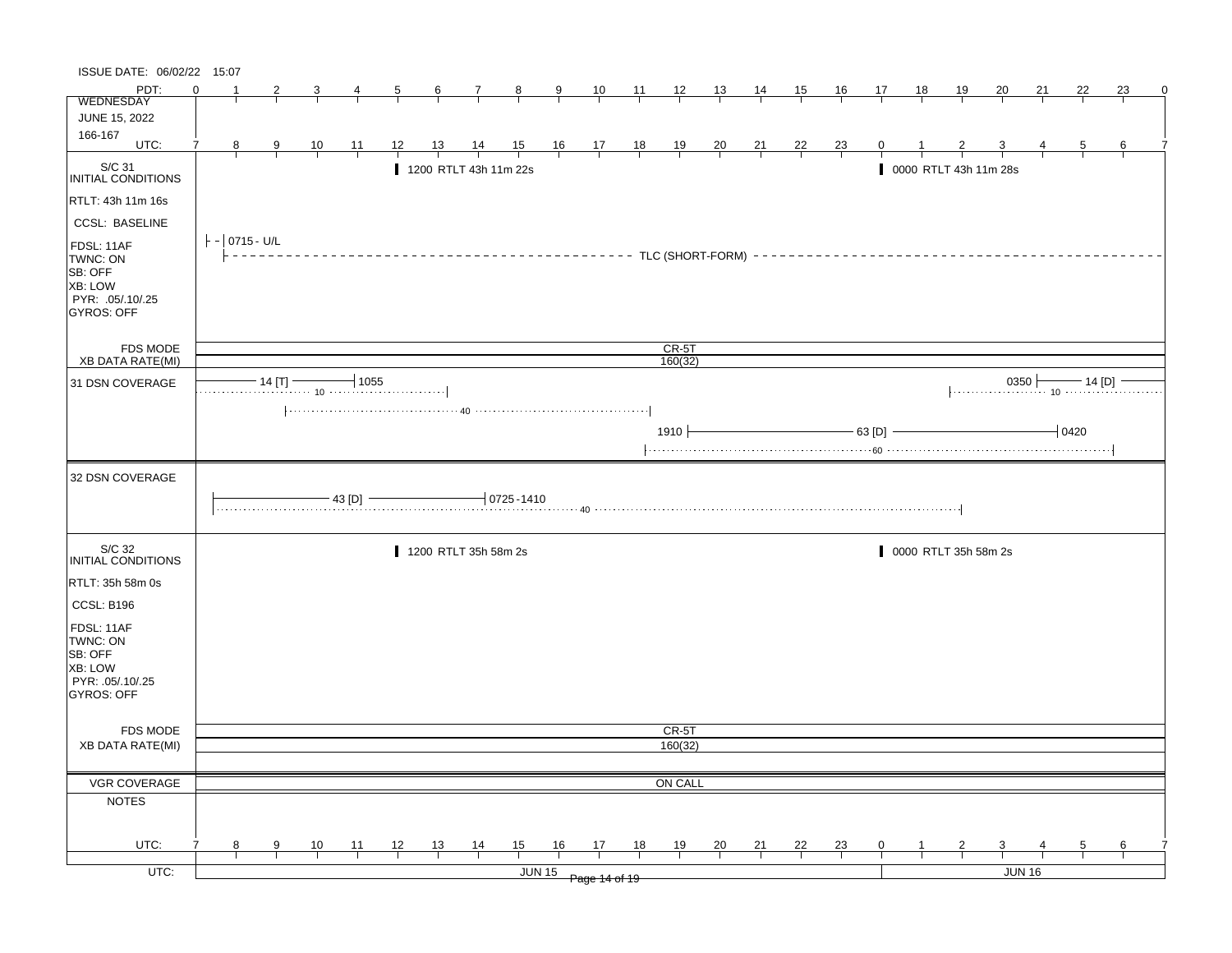| ISSUE DATE: 06/02/22 15:07                                                            |          |                            |               |                |                                |                |    |                |                                                |                       |               |                         |                         |                  |    |                |                                                                |    |                |    |                       |                 |        |                |    |          |
|---------------------------------------------------------------------------------------|----------|----------------------------|---------------|----------------|--------------------------------|----------------|----|----------------|------------------------------------------------|-----------------------|---------------|-------------------------|-------------------------|------------------|----|----------------|----------------------------------------------------------------|----|----------------|----|-----------------------|-----------------|--------|----------------|----|----------|
| PDT:                                                                                  | $\Omega$ |                            |               | $\mathbf{3}$   | $\overline{4}$                 | $\overline{5}$ |    | $6\overline{}$ | $\frac{7}{1}$ 8                                |                       | $\frac{9}{ }$ |                         | $\frac{10}{1}$ 11 12 13 |                  |    | $\frac{14}{1}$ | $\frac{15}{1}$                                                 | 16 | 17             | 18 | <u>19</u>             | $\overline{20}$ | 21     | 22             | 23 | $\Omega$ |
| <b>THURSDAY</b>                                                                       |          |                            |               |                |                                |                |    |                |                                                |                       |               |                         |                         |                  |    |                |                                                                |    |                |    |                       |                 |        |                |    |          |
| <b>JUNE 16, 2022</b>                                                                  |          |                            |               |                |                                |                |    |                |                                                |                       |               |                         |                         |                  |    |                |                                                                |    |                |    |                       |                 |        |                |    |          |
| 167-168<br>UTC:                                                                       | 7        |                            |               |                |                                |                |    |                |                                                |                       |               |                         |                         |                  |    |                |                                                                |    |                |    |                       |                 |        |                |    |          |
|                                                                                       |          | 8                          | $\frac{9}{1}$ | $\frac{10}{1}$ | $\frac{11}{1}$                 |                | 12 |                |                                                |                       |               | 13 14 15 16 17 18 19 20 |                         |                  |    |                | $\begin{array}{c cc} 21 & 22 & 23 \\ \hline & & & \end{array}$ |    | $\overline{0}$ |    |                       |                 |        | $\overline{5}$ | 6  |          |
| S/C 31<br>INITIAL CONDITIONS                                                          |          |                            |               |                |                                |                |    |                |                                                | 1200 RTLT 43h 11m 34s |               |                         |                         |                  |    |                |                                                                |    |                |    | 0000 RTLT 43h 11m 40s |                 |        |                |    |          |
| RTLT: 43h 11m 28s                                                                     |          |                            |               |                |                                |                |    |                |                                                |                       |               |                         |                         |                  |    |                |                                                                |    |                |    |                       |                 |        |                |    |          |
| <b>CCSL: BASELINE</b>                                                                 |          |                            |               |                |                                |                |    |                |                                                |                       |               |                         |                         |                  |    |                |                                                                |    |                |    |                       |                 |        |                |    |          |
| FDSL: 11AF<br>TWNC: ON<br>SB: OFF<br>XB: LOW<br>PYR: .05/.10/.25<br><b>GYROS: OFF</b> |          |                            |               |                |                                |                |    |                |                                                |                       |               |                         |                         |                  |    |                |                                                                |    |                |    |                       |                 |        |                |    |          |
| <b>FDS MODE</b>                                                                       |          | $CR-5T$<br>160(32)<br>0140 |               |                |                                |                |    |                |                                                |                       |               |                         |                         |                  |    |                |                                                                |    |                |    |                       |                 |        |                |    |          |
| <b>XB DATA RATE(MI)</b>                                                               |          |                            |               |                |                                |                |    |                |                                                |                       |               |                         |                         |                  |    |                |                                                                |    |                |    |                       |                 |        |                |    |          |
| 31 DSN COVERAGE                                                                       |          |                            |               |                |                                |                |    |                |                                                |                       |               |                         |                         |                  |    |                |                                                                |    |                |    |                       |                 |        |                |    |          |
|                                                                                       |          |                            |               |                |                                |                |    |                |                                                |                       |               |                         |                         |                  |    |                |                                                                |    |                |    |                       |                 |        |                |    |          |
| 32 DSN COVERAGE                                                                       |          |                            |               |                |                                |                |    |                |                                                |                       |               |                         |                         |                  |    |                |                                                                |    |                |    |                       |                 |        |                |    |          |
|                                                                                       |          |                            |               |                |                                |                |    |                | $-63$ [D] $-$<br>$-10125$<br>1805<br>0720-0155 |                       |               |                         |                         |                  |    |                |                                                                |    |                |    |                       |                 |        |                |    |          |
|                                                                                       |          |                            |               |                |                                |                |    |                |                                                |                       |               |                         |                         |                  |    |                |                                                                |    |                |    |                       |                 |        |                |    |          |
| S/C 32<br>INITIAL CONDITIONS                                                          |          |                            |               |                |                                |                |    |                | 1200 RTLT 35h 58m 4s                           |                       |               |                         |                         |                  |    |                |                                                                |    |                |    | 0000 RTLT 35h 58m 6s  |                 |        |                |    |          |
| RTLT: 35h 58m 2s                                                                      |          |                            |               |                |                                |                |    |                |                                                |                       |               |                         |                         |                  |    |                |                                                                |    |                |    |                       |                 |        |                |    |          |
|                                                                                       |          |                            |               |                |                                |                |    |                |                                                |                       |               |                         |                         |                  |    |                |                                                                |    |                |    |                       |                 |        |                |    |          |
| CCSL: B196<br>FDSL: 11AF<br>TWNC: ON<br>SB: OFF<br>XB: LOW                            |          |                            |               |                | $0850 + 0906$ SHUNT POWER TEST |                |    |                |                                                |                       |               |                         |                         |                  |    |                |                                                                |    |                |    |                       |                 |        |                |    |          |
| PYR: 05/10/25<br>GYROS: OFF                                                           |          |                            |               |                |                                |                |    |                |                                                |                       |               |                         |                         |                  |    |                |                                                                |    |                |    |                       |                 |        |                |    |          |
|                                                                                       |          |                            |               |                |                                |                |    |                |                                                |                       |               |                         |                         |                  |    |                |                                                                |    |                |    |                       |                 |        |                |    |          |
| <b>FDS MODE</b><br><b>XB DATA RATE(MI)</b>                                            |          |                            |               |                |                                |                |    |                |                                                |                       |               |                         |                         | CR-5T<br>160(32) |    |                |                                                                |    |                |    |                       |                 |        |                |    |          |
|                                                                                       |          |                            |               |                |                                |                |    |                |                                                |                       |               |                         |                         |                  |    |                |                                                                |    |                |    |                       |                 |        |                |    |          |
|                                                                                       |          |                            |               |                |                                |                |    |                |                                                |                       |               |                         |                         |                  |    |                |                                                                |    |                |    |                       |                 |        |                |    |          |
| VGR COVERAGE                                                                          |          |                            |               |                |                                |                |    |                |                                                |                       |               |                         |                         | ON CALL          |    |                |                                                                |    |                |    |                       |                 |        |                |    |          |
| <b>NOTES</b>                                                                          |          |                            |               |                |                                |                |    |                |                                                |                       |               |                         |                         |                  |    |                |                                                                |    |                |    |                       |                 |        |                |    |          |
| UTC:                                                                                  |          | 8                          | 9             | 10             | 11                             | 12             |    | 13             |                                                | 15                    | 16            | 17                      | 18                      | 19               | 20 | 21             | 22                                                             | 23 | $\mathbf{0}$   |    | 2                     | 3               |        | 5              | 6  |          |
| UTC:                                                                                  |          |                            |               |                |                                |                |    |                | $\frac{14}{1}$                                 |                       | <b>JUN 16</b> |                         |                         |                  |    |                |                                                                |    |                |    |                       |                 | JUN 17 |                |    |          |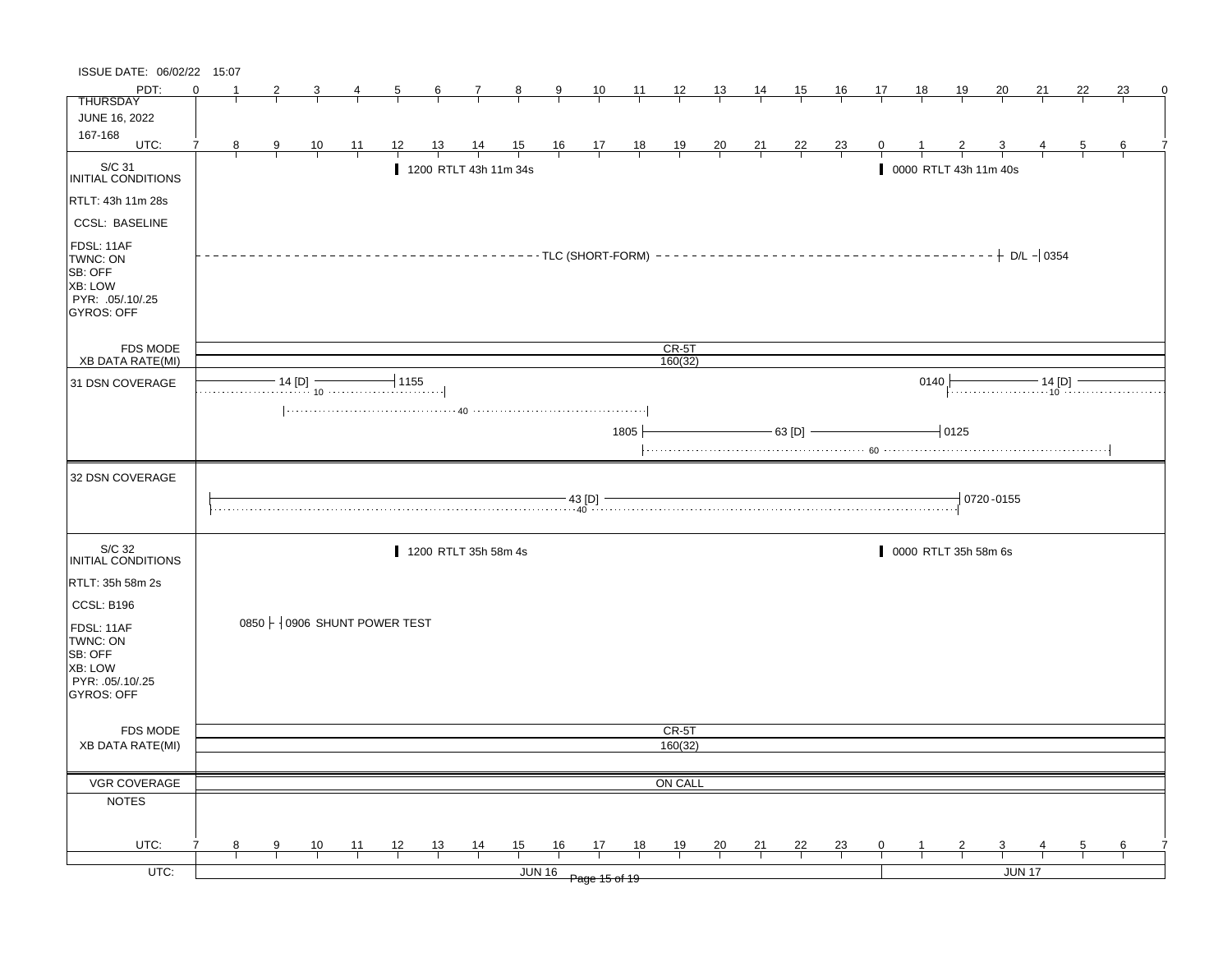| ISSUE DATE: 06/02/22 15:07                                                            |          |                           |   |                |               |    |                       |                |                |                |                                                     |                       |                                                               |               |                |                |                        |                |      |                       |                         |        |    |                 |   |
|---------------------------------------------------------------------------------------|----------|---------------------------|---|----------------|---------------|----|-----------------------|----------------|----------------|----------------|-----------------------------------------------------|-----------------------|---------------------------------------------------------------|---------------|----------------|----------------|------------------------|----------------|------|-----------------------|-------------------------|--------|----|-----------------|---|
| PDT:                                                                                  | $\Omega$ |                           |   |                |               |    | 6                     | $\mathcal{I}$  | $\frac{8}{3}$  | 9              | $\frac{10}{1}$                                      | $\overline{11}$       | $\frac{12}{ }$                                                | 13            | <u>14</u>      | 15             | 16                     | 17             | 18   | 19                    | 20                      | 21     | 22 | 23              | 0 |
| <b>FRIDAY</b>                                                                         |          |                           |   |                |               |    |                       |                |                |                |                                                     |                       |                                                               |               |                |                |                        |                |      |                       |                         |        |    |                 |   |
| JUNE 17, 2022                                                                         |          |                           |   |                |               |    |                       |                |                |                |                                                     |                       |                                                               |               |                |                |                        |                |      |                       |                         |        |    |                 |   |
| 168-169<br>UTC:                                                                       |          | 8                         | 9 |                | 11            | 12 | <u>13</u>             |                | 15             |                |                                                     |                       |                                                               |               |                | <u>22</u>      |                        |                |      |                       |                         |        |    | 6               |   |
|                                                                                       |          |                           |   | $\frac{10}{1}$ |               |    |                       | $\frac{14}{1}$ |                | $\frac{16}{1}$ | $\frac{17}{1}$                                      | $\frac{18}{1}$        | $\frac{19}{1}$                                                | $\frac{20}{}$ | $\frac{21}{1}$ |                | $\frac{23}{}$          |                |      |                       |                         |        |    |                 |   |
| S/C 31<br>INITIAL CONDITIONS                                                          |          |                           |   |                |               |    | 1200 RTLT 43h 11m 46s |                |                |                |                                                     |                       |                                                               |               |                |                |                        |                |      | 0000 RTLT 43h 11m 52s |                         |        |    |                 |   |
| RTLT: 43h 11m 40s                                                                     |          |                           |   |                |               |    |                       |                |                |                |                                                     |                       |                                                               |               |                |                |                        |                |      |                       |                         |        |    |                 |   |
| <b>CCSL: BASELINE</b>                                                                 |          |                           |   |                |               |    |                       |                |                |                |                                                     |                       |                                                               |               |                |                |                        |                |      |                       |                         |        |    |                 |   |
| FDSL: 11AF<br>TWNC: ON<br>SB: OFF<br>XB: LOW<br>PYR: .05/.10/.25<br><b>GYROS: OFF</b> |          |                           |   |                |               |    |                       |                |                |                | $\downarrow$ 1604 YSSB                              |                       |                                                               |               |                |                | $\downarrow$ 2208 PSSB |                |      |                       |                         |        |    |                 |   |
| <b>FDS MODE</b>                                                                       |          |                           |   |                |               |    |                       |                |                |                |                                                     |                       | CR-5T                                                         |               |                |                |                        |                |      |                       |                         |        |    |                 |   |
| <b>XB DATA RATE(MI)</b>                                                               |          |                           |   |                |               |    |                       |                |                |                |                                                     |                       | 160(32)                                                       |               |                |                |                        |                |      |                       |                         |        |    |                 |   |
| 31 DSN COVERAGE                                                                       |          | $\frac{1}{2}$ 0720 14 [D] |   |                |               |    |                       |                |                |                |                                                     |                       |                                                               |               |                |                |                        |                | 0135 |                       | .                       |        |    |                 |   |
|                                                                                       |          |                           |   |                |               |    |                       |                |                |                |                                                     |                       |                                                               |               |                |                |                        |                |      |                       |                         |        |    |                 |   |
|                                                                                       |          |                           |   |                |               |    |                       |                |                |                |                                                     |                       |                                                               |               |                |                |                        |                |      |                       |                         |        |    |                 |   |
|                                                                                       |          |                           |   |                |               |    |                       |                |                |                |                                                     | 1800                  |                                                               |               |                | - 63 [D] -     |                        |                |      | 10135                 |                         |        |    |                 |   |
|                                                                                       |          |                           |   |                |               |    |                       |                |                |                |                                                     |                       |                                                               |               |                |                |                        |                |      |                       |                         |        |    |                 |   |
| 32 DSN COVERAGE                                                                       |          |                           |   |                | $-43$ [D] $-$ |    |                       |                | $-0720 - 1410$ |                |                                                     |                       |                                                               |               |                |                |                        |                |      |                       |                         |        |    |                 |   |
|                                                                                       |          |                           |   |                |               |    |                       |                | 1500           |                | $-35$ [DAR] $-$                                     |                       |                                                               | 1915          |                |                |                        |                |      |                       |                         |        |    |                 |   |
|                                                                                       |          |                           |   |                |               |    |                       |                | 1500           |                | $-43$ [DA] -                                        |                       |                                                               | 1915          |                |                |                        |                |      |                       |                         |        |    |                 |   |
|                                                                                       |          |                           |   |                |               |    |                       |                |                |                |                                                     |                       |                                                               |               |                |                |                        |                |      |                       |                         |        |    |                 |   |
| S/C 32                                                                                |          |                           |   |                |               |    | 1200 RTLT 35h 58m 6s  |                |                |                |                                                     |                       |                                                               |               |                |                |                        |                |      | 0000 RTLT 35h 58m 8s  |                         |        |    |                 |   |
| <b>INITIAL CONDITIONS</b>                                                             |          |                           |   |                |               |    |                       |                |                |                | 1551 BAY 1 HTR OFF                                  |                       |                                                               |               |                |                |                        |                |      |                       |                         |        |    |                 |   |
| RTLT: 35h 58m 6s                                                                      |          |                           |   |                |               |    |                       |                |                |                | 1551 GYROS BC ON                                    |                       |                                                               |               |                |                |                        |                |      |                       |                         |        |    |                 |   |
| CCSL: B196                                                                            |          |                           |   |                |               |    |                       |                |                |                | $\downarrow$ 1552 GYRO INIT<br>1601 GYRO FAULT TEST |                       |                                                               |               |                |                |                        |                |      |                       |                         |        |    |                 |   |
| FDSL: 11AF                                                                            |          |                           |   |                |               |    |                       |                |                |                | $\downarrow$ 1622 AAI                               |                       |                                                               |               |                |                |                        |                |      |                       |                         |        |    |                 |   |
| TWNC: ON                                                                              |          |                           |   |                |               |    |                       |                |                |                | $1625$ - $-1658$ MAGROL                             |                       |                                                               |               |                |                |                        |                |      |                       |                         |        |    |                 |   |
| SB: OFF                                                                               |          |                           |   |                |               |    |                       |                |                |                |                                                     | $\downarrow$ 1704 RAI |                                                               |               |                |                |                        |                |      |                       |                         |        |    |                 |   |
| XB: LOW                                                                               |          |                           |   |                |               |    |                       |                |                |                |                                                     |                       | $\downarrow$ 1710 GYROS OFF<br>$\downarrow$ 1718 BAY 1 HTR ON |               |                |                |                        |                |      |                       |                         |        |    |                 |   |
| PYR: .05/.10/.25<br><b>GYROS: OFF</b>                                                 |          |                           |   |                |               |    |                       |                |                |                |                                                     |                       |                                                               |               |                |                |                        |                |      |                       |                         |        |    |                 |   |
|                                                                                       |          |                           |   |                |               |    |                       |                |                |                | $\downarrow$ 1554 EL-40 1556                        |                       |                                                               |               |                |                |                        |                |      |                       |                         |        |    |                 |   |
| <b>FDS MODE</b>                                                                       |          |                           |   |                | CR-5T         |    |                       |                |                |                |                                                     |                       |                                                               |               |                |                | CR-5T                  |                |      |                       |                         |        |    |                 |   |
| <b>XB DATA RATE(MI)</b>                                                               |          |                           |   |                | 160(32)       |    |                       |                |                |                |                                                     |                       |                                                               |               |                |                | 160(32)                |                |      |                       |                         |        |    |                 |   |
|                                                                                       |          |                           |   |                |               |    |                       |                |                |                |                                                     |                       |                                                               |               |                |                |                        |                |      |                       |                         |        |    |                 |   |
| VGR COVERAGE                                                                          |          |                           |   |                | ON CALL       |    |                       |                |                |                | <b>VGR</b>                                          |                       |                                                               |               |                |                |                        | <b>ON CALL</b> |      |                       |                         |        |    |                 |   |
| <b>NOTES</b>                                                                          |          |                           |   |                |               |    |                       |                |                |                |                                                     |                       |                                                               |               |                |                |                        |                |      |                       |                         |        |    |                 |   |
|                                                                                       |          |                           |   |                |               |    |                       |                |                |                |                                                     |                       |                                                               |               |                |                |                        |                |      |                       |                         |        |    |                 |   |
|                                                                                       |          |                           |   |                |               |    |                       |                |                |                |                                                     |                       |                                                               |               |                |                |                        |                |      |                       |                         |        |    |                 |   |
| UTC:                                                                                  |          | 8                         | 9 | $\frac{10}{1}$ | <u> 11 </u>   | 12 | $\frac{13}{ }$        | $\frac{14}{1}$ | 15             | 16             | 17                                                  | <u>18</u>             | <u>19</u>                                                     | $\frac{20}{}$ | $\frac{21}{1}$ | $\frac{22}{1}$ | $\frac{23}{1}$         |                |      |                       | $\overline{\mathbf{3}}$ |        |    | $6\overline{6}$ |   |
| $UTC$ :                                                                               |          |                           |   |                |               |    |                       |                |                | <b>JUN 17</b>  |                                                     |                       |                                                               |               |                |                |                        |                |      |                       |                         | JUN 18 |    |                 |   |
|                                                                                       |          |                           |   |                |               |    |                       |                |                |                | Page 16 of 19                                       |                       |                                                               |               |                |                |                        |                |      |                       |                         |        |    |                 |   |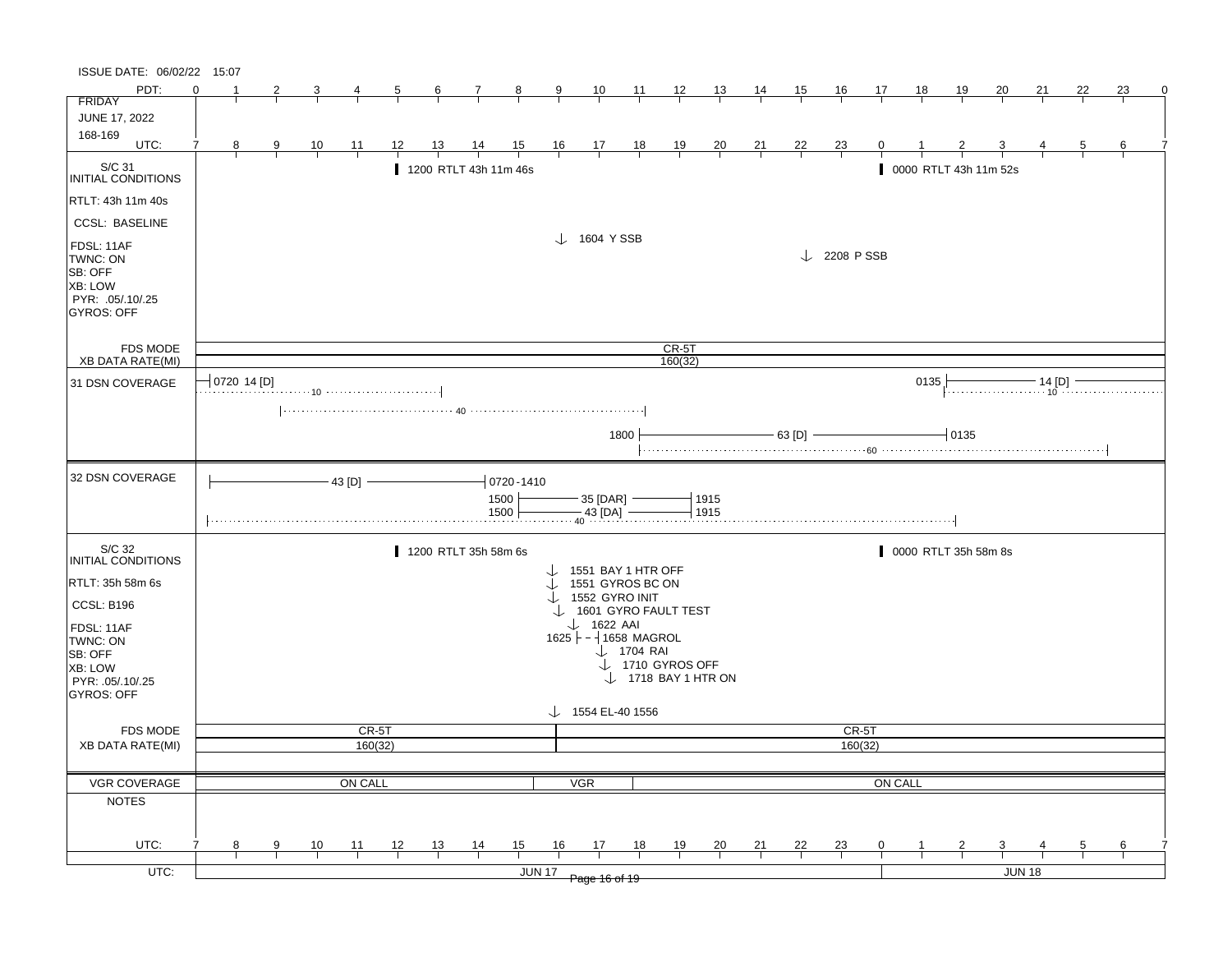| ISSUE DATE: 06/02/22 15:07                                                                |          |             |   |                |                |                |                |                       |                                                                                                                                                                                                                                                                                                                                                                    |                      |                                                      |                |                |                |                |                |                |                |           |                           |                         |               |                |                 |   |
|-------------------------------------------------------------------------------------------|----------|-------------|---|----------------|----------------|----------------|----------------|-----------------------|--------------------------------------------------------------------------------------------------------------------------------------------------------------------------------------------------------------------------------------------------------------------------------------------------------------------------------------------------------------------|----------------------|------------------------------------------------------|----------------|----------------|----------------|----------------|----------------|----------------|----------------|-----------|---------------------------|-------------------------|---------------|----------------|-----------------|---|
| PDT:                                                                                      | $\Omega$ |             | 2 |                |                | $\mathbf{p}$   | $\frac{6}{6}$  | $\mathcal{I}$         | $\frac{8}{ }$                                                                                                                                                                                                                                                                                                                                                      | $\frac{9}{5}$        | $\frac{10}{ }$                                       | $\frac{11}{2}$ | $\frac{12}{ }$ | $\frac{13}{2}$ | $\frac{14}{1}$ | 15             | $\frac{16}{1}$ | 17             | <u>18</u> | <u>19</u>                 | <u>20</u>               | 21            | 22             | 23              | 0 |
| <b>SATURDAY</b>                                                                           |          |             |   |                |                |                |                |                       |                                                                                                                                                                                                                                                                                                                                                                    |                      |                                                      |                |                |                |                |                |                |                |           |                           |                         |               |                |                 |   |
| JUNE 18, 2022                                                                             |          |             |   |                |                |                |                |                       |                                                                                                                                                                                                                                                                                                                                                                    |                      |                                                      |                |                |                |                |                |                |                |           |                           |                         |               |                |                 |   |
| 169-170<br>UTC:                                                                           |          | 8           | 9 | $\frac{10}{1}$ | $\frac{11}{1}$ | <u> 12 </u>    | <u>13</u>      | $\frac{14}{1}$        | $\frac{15}{1}$                                                                                                                                                                                                                                                                                                                                                     |                      |                                                      | $\frac{18}{1}$ | $\frac{19}{1}$ | $\frac{20}{1}$ | $\frac{21}{1}$ | $\frac{22}{1}$ | $\frac{23}{1}$ |                |           |                           |                         |               | $\overline{5}$ | 6               |   |
|                                                                                           |          |             |   |                |                |                |                |                       |                                                                                                                                                                                                                                                                                                                                                                    |                      | $\begin{array}{c c}\n16 & 17 \\ \hline\n\end{array}$ |                |                |                |                |                |                |                |           |                           |                         |               |                |                 |   |
| S/C 31<br>INITIAL CONDITIONS                                                              |          |             |   |                |                |                |                | 1200 RTLT 43h 11m 58s |                                                                                                                                                                                                                                                                                                                                                                    |                      |                                                      |                |                |                |                |                |                |                |           | 0000 RTLT 43h 12m 4s      |                         |               |                |                 |   |
| RTLT: 43h 11m 52s                                                                         |          |             |   |                |                |                |                |                       |                                                                                                                                                                                                                                                                                                                                                                    |                      |                                                      |                |                |                |                |                |                |                |           |                           |                         |               |                |                 |   |
| <b>CCSL: BASELINE</b>                                                                     |          |             |   |                |                |                |                |                       |                                                                                                                                                                                                                                                                                                                                                                    |                      |                                                      |                |                |                |                |                |                |                |           |                           |                         |               |                |                 |   |
| FDSL: 11AF<br>TWNC: ON<br>SB: OFF<br>XB: LOW<br>PYR: .05/.10/.25<br>GYROS: OFF            |          |             |   |                |                |                |                |                       |                                                                                                                                                                                                                                                                                                                                                                    |                      |                                                      |                |                |                |                |                |                |                |           |                           |                         |               |                |                 |   |
| FDS MODE                                                                                  |          |             |   |                |                |                |                |                       |                                                                                                                                                                                                                                                                                                                                                                    |                      |                                                      |                | $CR-5T$        |                |                |                |                |                |           |                           |                         |               |                |                 |   |
| <b>XB DATA RATE(MI)</b>                                                                   |          |             |   |                |                |                |                |                       |                                                                                                                                                                                                                                                                                                                                                                    |                      |                                                      |                | 160(32)        |                |                |                |                |                |           |                           |                         |               |                |                 |   |
| 31 DSN COVERAGE                                                                           |          | 0705 14 [D] |   |                |                |                |                |                       |                                                                                                                                                                                                                                                                                                                                                                    |                      |                                                      |                |                |                |                |                |                |                |           |                           |                         |               |                | $0550$ + 14 [D] |   |
|                                                                                           |          |             |   |                |                |                |                |                       |                                                                                                                                                                                                                                                                                                                                                                    |                      |                                                      | 1755           |                |                | $-$ 63 [D] $-$ |                |                |                | $+0035$   |                           |                         |               |                |                 |   |
| 32 DSN COVERAGE                                                                           |          |             |   |                |                |                |                |                       |                                                                                                                                                                                                                                                                                                                                                                    |                      |                                                      |                |                |                |                |                |                |                |           |                           |                         |               |                |                 |   |
|                                                                                           |          |             |   |                |                |                |                |                       | $\begin{picture}(150,10) \put(0,0){\vector(1,0){100}} \put(15,0){\vector(1,0){100}} \put(15,0){\vector(1,0){100}} \put(15,0){\vector(1,0){100}} \put(15,0){\vector(1,0){100}} \put(15,0){\vector(1,0){100}} \put(15,0){\vector(1,0){100}} \put(15,0){\vector(1,0){100}} \put(15,0){\vector(1,0){100}} \put(15,0){\vector(1,0){100}} \put(15,0){\vector(1,0){100}}$ |                      |                                                      |                |                |                |                |                |                |                |           | $\frac{1}{2}$ 0715 - 0140 |                         |               |                |                 |   |
| S/C 32<br>INITIAL CONDITIONS                                                              |          |             |   |                |                |                |                | 1200 RTLT 35h 58m 10s |                                                                                                                                                                                                                                                                                                                                                                    |                      |                                                      |                |                |                |                |                |                |                |           |                           | 0000 RTLT 35h 58m 12s   |               |                |                 |   |
| RTLT: 35h 58m 8s                                                                          |          |             |   |                |                |                |                |                       |                                                                                                                                                                                                                                                                                                                                                                    |                      |                                                      |                |                |                |                |                |                |                |           |                           |                         |               |                |                 |   |
| CCSL: B196                                                                                |          |             |   |                |                |                |                |                       |                                                                                                                                                                                                                                                                                                                                                                    |                      |                                                      |                |                |                |                |                |                |                |           |                           |                         |               |                |                 |   |
| FDSL: 11AF<br>TWNC: ON<br>SB: OFF<br><b>XB: LOW</b><br>PYR: 05/10/25<br><b>GYROS: OFF</b> |          |             |   |                |                |                |                |                       |                                                                                                                                                                                                                                                                                                                                                                    |                      |                                                      |                |                |                |                |                |                |                |           |                           |                         |               |                |                 |   |
| FDS MODE                                                                                  |          |             |   |                |                |                |                |                       |                                                                                                                                                                                                                                                                                                                                                                    |                      |                                                      |                | CR-5T          |                |                |                |                |                |           |                           |                         |               |                |                 |   |
| <b>XB DATA RATE(MI)</b>                                                                   |          |             |   |                |                |                |                |                       |                                                                                                                                                                                                                                                                                                                                                                    |                      |                                                      |                | 160(32)        |                |                |                |                |                |           |                           |                         |               |                |                 |   |
|                                                                                           |          |             |   |                |                |                |                |                       |                                                                                                                                                                                                                                                                                                                                                                    |                      |                                                      |                |                |                |                |                |                |                |           |                           |                         |               |                |                 |   |
| VGR COVERAGE                                                                              |          |             |   |                |                |                |                |                       |                                                                                                                                                                                                                                                                                                                                                                    |                      |                                                      |                | ON CALL        |                |                |                |                |                |           |                           |                         |               |                |                 |   |
| <b>NOTES</b>                                                                              |          |             |   |                |                |                |                |                       |                                                                                                                                                                                                                                                                                                                                                                    |                      |                                                      |                |                |                |                |                |                |                |           |                           |                         |               |                |                 |   |
| UTC:                                                                                      |          |             |   |                |                |                |                |                       |                                                                                                                                                                                                                                                                                                                                                                    |                      |                                                      |                |                |                |                |                |                |                |           |                           |                         |               |                |                 |   |
|                                                                                           |          | 8           | 9 | $\frac{10}{ }$ | $\frac{11}{1}$ | $\frac{12}{ }$ | $\frac{13}{ }$ | $\frac{14}{1}$        | $\frac{15}{1}$                                                                                                                                                                                                                                                                                                                                                     | 16                   | 17                                                   | 18             | $\frac{19}{1}$ | $\frac{20}{}$  | $\frac{21}{1}$ | $\frac{22}{1}$ | $\frac{23}{ }$ | $\overline{0}$ |           | $\overline{z}$            | $\overline{\mathbf{3}}$ |               | $\overline{5}$ | 6               |   |
| $UTC$ :                                                                                   |          |             |   |                |                |                |                |                       |                                                                                                                                                                                                                                                                                                                                                                    | JUN 18 Page 17 of 19 |                                                      |                |                |                |                |                |                |                |           |                           |                         | <b>JUN 19</b> |                |                 |   |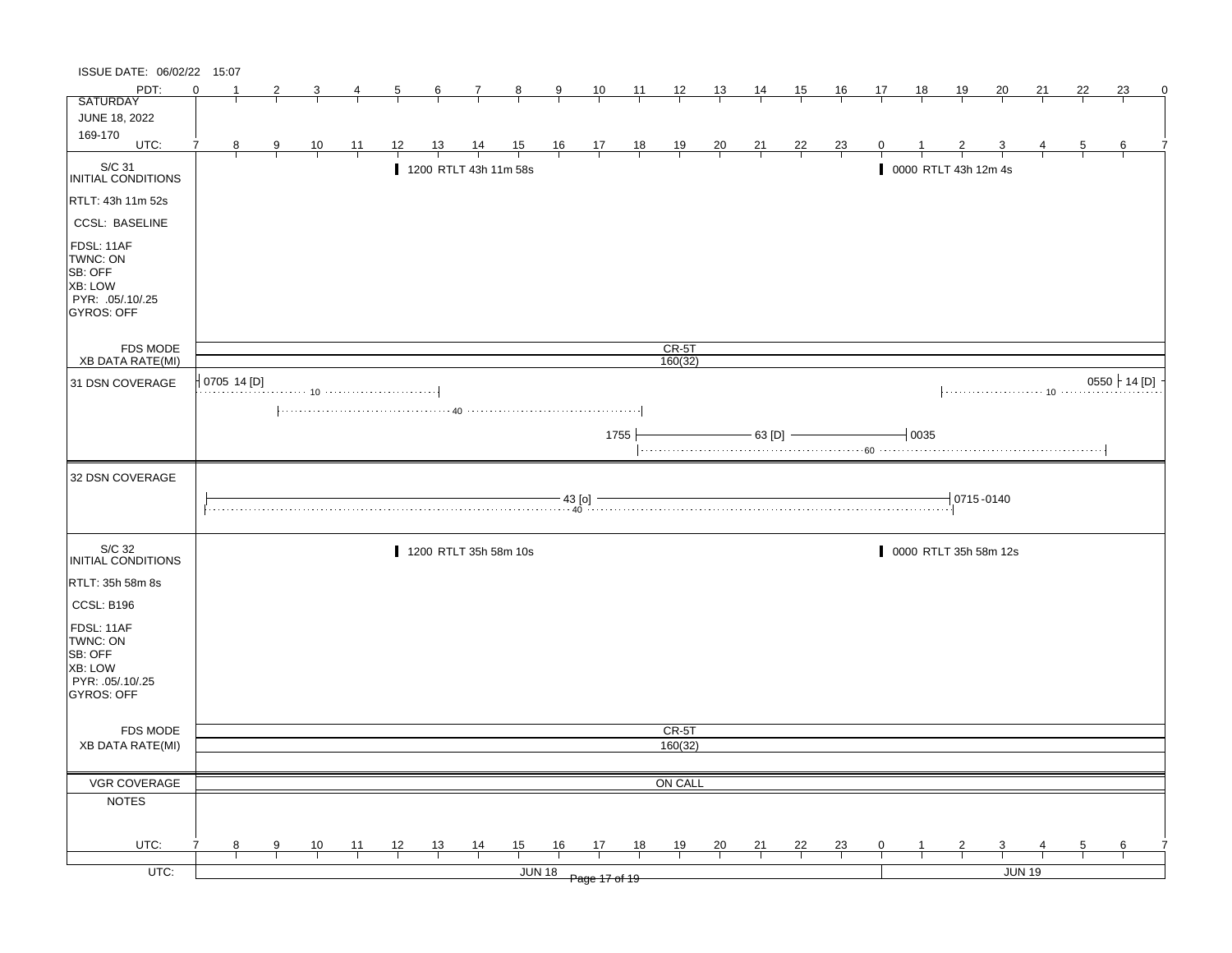| ISSUE DATE: 06/02/22 15:07                                                                   |          |   |                     |                |                |                |                |                                      |                         |                                   |                         |                             |                |                                             |                |                |                |         |           |            |                       |        |    |                                             |          |
|----------------------------------------------------------------------------------------------|----------|---|---------------------|----------------|----------------|----------------|----------------|--------------------------------------|-------------------------|-----------------------------------|-------------------------|-----------------------------|----------------|---------------------------------------------|----------------|----------------|----------------|---------|-----------|------------|-----------------------|--------|----|---------------------------------------------|----------|
| PDT:                                                                                         | $\Omega$ |   |                     |                |                | $\overline{a}$ | $\frac{6}{ }$  | $\mathcal{I}$                        | $\frac{8}{1}$           | $\overline{\mathbf{a}}$           | $\frac{10}{1}$          | $\frac{11}{1}$              | $\frac{12}{ }$ | $\frac{13}{2}$                              | $\frac{14}{1}$ | <u>15</u>      | <u>16</u>      | 17      | <u>18</u> | <u> 19</u> | 20                    | 21     | 22 | 23                                          | $\Omega$ |
| <b>SUNDAY</b>                                                                                |          |   |                     |                |                |                |                |                                      |                         |                                   |                         |                             |                |                                             |                |                |                |         |           |            |                       |        |    |                                             |          |
| JUNE 19, 2022                                                                                |          |   |                     |                |                |                |                |                                      |                         |                                   |                         |                             |                |                                             |                |                |                |         |           |            |                       |        |    |                                             |          |
| 170-171<br>UTC:                                                                              |          | 8 | 9                   |                |                | <u>12</u>      | <u>13</u>      |                                      |                         |                                   |                         |                             |                |                                             |                |                |                |         |           |            |                       |        |    | 6                                           |          |
|                                                                                              |          |   |                     | $\frac{10}{1}$ | $\frac{11}{1}$ |                |                | $\frac{14}{1}$                       | $\frac{15}{1}$          |                                   | $\frac{16}{1}$ 17 18    |                             | $\frac{19}{1}$ | $\frac{20}{}$                               | $\frac{21}{1}$ | $\frac{22}{1}$ | $\frac{23}{}$  |         |           |            |                       |        |    |                                             |          |
| S/C 31<br>INITIAL CONDITIONS                                                                 |          |   |                     |                |                |                |                | 1200 RTLT 43h 12m 10s                |                         |                                   |                         |                             |                |                                             |                |                |                |         |           |            | 0000 RTLT 43h 12m 16s |        |    |                                             |          |
| RTLT: 43h 12m 4s                                                                             |          |   |                     |                |                |                |                |                                      |                         |                                   |                         |                             |                |                                             |                |                |                |         |           |            |                       |        |    |                                             |          |
| <b>CCSL: BASELINE</b>                                                                        |          |   |                     |                |                |                |                |                                      |                         |                                   |                         |                             |                |                                             |                |                |                |         |           |            |                       |        |    |                                             |          |
| FDSL: 11AF<br>TWNC: ON<br>SB: OFF<br><b>XB: LOW</b><br>PYR: .05/.10/.25<br><b>GYROS: OFF</b> |          |   |                     |                |                |                |                |                                      |                         |                                   |                         |                             |                |                                             |                |                |                |         |           |            |                       |        |    |                                             |          |
| <b>FDS MODE</b>                                                                              |          |   |                     |                |                |                |                |                                      |                         |                                   |                         |                             | $CR-5T$        |                                             |                |                |                |         |           |            |                       |        |    |                                             |          |
| <b>XB DATA RATE(MI)</b>                                                                      |          |   |                     |                |                |                |                |                                      |                         |                                   |                         |                             | 160(32)        |                                             |                |                |                |         |           |            |                       |        |    |                                             |          |
| 31 DSN COVERAGE                                                                              |          |   | $-$ 14 [D] $-$ 0850 |                |                |                |                |                                      |                         |                                   |                         |                             |                |                                             |                |                |                |         | 0125      |            |                       |        |    | $\frac{14}{10}$ 14 [D] $\frac{14}{10}$ 0400 |          |
|                                                                                              |          |   |                     |                |                |                |                |                                      |                         |                                   |                         |                             |                |                                             |                |                |                |         |           |            |                       |        |    |                                             |          |
|                                                                                              |          |   |                     |                |                |                |                |                                      |                         |                                   |                         | 1755                        |                |                                             | $-$ 63 [D] $-$ |                |                | $-2325$ |           |            |                       |        |    |                                             |          |
|                                                                                              |          |   |                     |                |                |                |                |                                      |                         |                                   |                         |                             |                |                                             |                |                |                |         |           |            |                       |        |    |                                             |          |
| 32 DSN COVERAGE                                                                              |          |   |                     |                |                |                |                |                                      |                         |                                   |                         |                             |                |                                             |                |                |                |         |           |            |                       |        |    |                                             |          |
|                                                                                              |          |   |                     |                |                |                |                |                                      |                         |                                   |                         |                             |                |                                             |                |                |                |         |           |            |                       |        |    |                                             |          |
|                                                                                              | 0750     |   |                     |                |                |                |                |                                      | $-$ 43 [DA] $-$         |                                   |                         |                             |                |                                             |                | $-12150$       |                |         |           |            |                       |        |    |                                             |          |
|                                                                                              |          |   |                     |                |                |                |                | $1500$ $+$ $   35$ [DAR] $ +$ $1840$ |                         |                                   |                         |                             |                |                                             |                |                |                |         |           |            |                       |        |    |                                             |          |
|                                                                                              |          |   |                     |                |                |                |                |                                      |                         |                                   |                         |                             |                |                                             |                |                |                |         |           |            |                       |        |    |                                             |          |
| S/C 32<br>INITIAL CONDITIONS                                                                 |          |   |                     |                |                |                |                | 1200 RTLT 35h 58m 14s                |                         |                                   |                         |                             |                |                                             |                |                |                |         |           |            | 0000 RTLT 35h 58m 16s |        |    |                                             |          |
| RTLT: 35h 58m 12s                                                                            |          |   |                     |                |                |                |                |                                      |                         |                                   |                         |                             |                |                                             |                |                |                |         |           |            |                       |        |    |                                             |          |
|                                                                                              |          |   |                     |                |                |                |                |                                      |                         | $\downarrow$ 1543 PYR=.05/.05/.05 |                         |                             |                |                                             |                |                |                |         |           |            |                       |        |    |                                             |          |
| <b>CCSL: B196</b>                                                                            |          |   |                     |                |                |                |                |                                      |                         | $1547$ - 1618 ASCAL               |                         |                             |                |                                             |                |                |                |         |           |            |                       |        |    |                                             |          |
| FDSL: 11AF                                                                                   |          |   |                     |                |                |                |                |                                      |                         |                                   |                         |                             |                |                                             |                |                |                |         |           |            |                       |        |    |                                             |          |
| TWNC: ON                                                                                     |          |   |                     |                |                |                |                |                                      |                         |                                   |                         | $\downarrow$ 1619 ROLL=.25  |                |                                             |                |                |                |         |           |            |                       |        |    |                                             |          |
| SB: OFF<br><b>XB: LOW</b>                                                                    |          |   |                     |                |                |                |                |                                      |                         |                                   |                         |                             |                | $\downarrow$ 1621 AACSIN FCP SWAP TABLE NOP |                |                |                |         |           |            |                       |        |    |                                             |          |
| PYR: 05/10/25                                                                                |          |   |                     |                |                |                |                |                                      |                         |                                   |                         | $\downarrow$ 1622 1 SID MRO |                |                                             |                |                |                |         |           |            |                       |        |    |                                             |          |
| GYROS: OFF                                                                                   |          |   |                     |                |                |                |                |                                      |                         |                                   |                         |                             |                |                                             |                |                |                |         |           |            |                       |        |    |                                             |          |
|                                                                                              |          |   |                     |                |                |                |                |                                      | EL-40 1521 $\downarrow$ |                                   | $\downarrow$ 1624 CR-5T |                             |                |                                             |                |                |                |         |           |            |                       |        |    |                                             |          |
| <b>FDS MODE</b>                                                                              |          |   |                     |                | CR-5T          |                |                |                                      |                         | EL-40                             |                         |                             |                |                                             |                |                |                | CR-5T   |           |            |                       |        |    |                                             |          |
| <b>XB DATA RATE(MI)</b>                                                                      |          |   |                     |                | 160(32)        |                |                |                                      |                         | 40(30)                            |                         |                             |                |                                             |                |                |                | 160(32) |           |            |                       |        |    |                                             |          |
|                                                                                              |          |   |                     |                |                |                |                |                                      |                         |                                   |                         |                             |                |                                             |                |                |                |         |           |            |                       |        |    |                                             |          |
| VGR COVERAGE                                                                                 |          |   |                     |                | ON CALL        |                |                |                                      |                         | <b>VGR</b>                        |                         |                             |                |                                             |                |                |                | ON CALL |           |            |                       |        |    |                                             |          |
| <b>NOTES</b>                                                                                 |          |   |                     |                |                |                |                |                                      |                         |                                   |                         |                             |                |                                             |                |                |                |         |           |            |                       |        |    |                                             |          |
|                                                                                              |          |   |                     |                |                |                |                |                                      |                         |                                   |                         |                             |                |                                             |                |                |                |         |           |            |                       |        |    |                                             |          |
|                                                                                              |          |   |                     |                |                |                |                |                                      |                         |                                   |                         |                             |                |                                             |                |                |                |         |           |            |                       |        |    |                                             |          |
|                                                                                              |          |   |                     |                |                |                |                |                                      |                         |                                   |                         |                             |                |                                             |                |                |                |         |           |            |                       |        |    |                                             |          |
| UTC:<br>$UTC$ :                                                                              |          | 8 | 9                   | $\frac{10}{1}$ | $\frac{11}{1}$ | 12             | $\frac{13}{1}$ | $\frac{14}{1}$                       | 15<br><b>JUN 19</b>     | 16                                | 17                      | 18                          | $\frac{19}{1}$ | $\frac{20}{}$                               | $\frac{21}{1}$ | $\frac{22}{1}$ | $\frac{23}{1}$ | 0       |           |            | 3                     | JUN 20 |    | 6                                           |          |